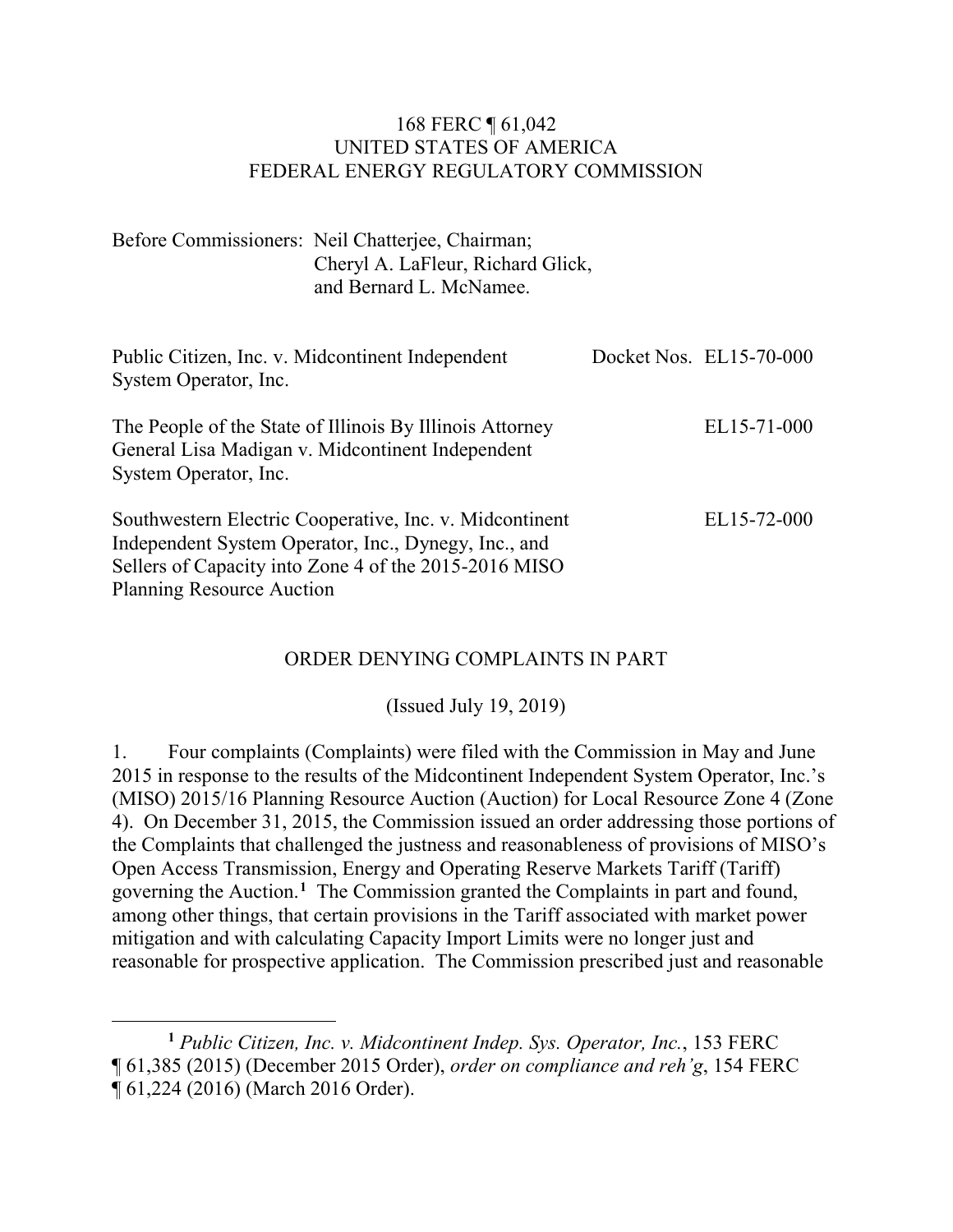provisions to be applied in future Auctions and required MISO to make a compliance filing to implement the revisions.

2. In this order, we address the remaining arguments raised in the Complaints regarding the 2015/16 Auction. Specifically, we: (1) grant motions to dismiss and other pleadings by entities asserting that the complaint filed by Southwestern Electric Cooperative, Inc. (Southwestern) against "sellers of capacity into Zone 4 during the 2015/16 Auction" does not make them respondents; (2) decline requests to hold an evidentiary hearing to resolve issues related to the 2015/16 Auction; and (3) find that the results of the 2015/16 Auction for Zone 4 were just and reasonable.

# **I. Background**

# **A. MISO's Auction**

3. Module E-1 of MISO's Tariff, which sets forth MISO's currently effective annual resource adequacy construct, requires Load Serving Entities in a Local Resource Zone (Zone) to procure sufficient Capacity Resources to meet their respective annual Planning Reserve Margin Requirements, so that in aggregate, the Zone meets the zonal Planning Reserve Margin Requirement.<sup>[2](#page-1-0)</sup> A Load Serving Entity can satisfy its Planning Reserve Margin Requirement in any of four ways: (1) submit a Fixed Resource Adequacy Plan which demonstrates that it has designated capacity to meet all or a portion of its Planning Reserve Margin Requirement; (2) self-schedule capacity and bid it into the Auction at a price of zero; (3) purchase required capacity in MISO's voluntary Auction; and/or (4) pay the Capacity Deficiency Charge.**[3](#page-1-1)** In advance of the Auction, MISO determines the amount of capacity that must be acquired to meet forecasted load for each Zone, establishes Capacity Import limits and Capacity Export Limits for each Zone,**[4](#page-1-2)** and establishes a Local Clearing Requirement for each Zone, which is the minimum amount of procured capacity that must be physically located within the Zone (rather than imported).**[5](#page-1-3)**

**<sup>3</sup>** *Id.* § 69A (34.0.0).

<span id="page-1-3"></span><span id="page-1-2"></span><span id="page-1-1"></span>**<sup>4</sup>** The Tariff defines these limits as the amount of Planning Resources in a Zone that can be reliably imported into or exported out of that Zone. *Id.*, Module A § 1.C  $(60.0.0)$ .

 $5$  *Id.* § 1.L (41.0.0).

<span id="page-1-0"></span> $\overline{a}$ **<sup>2</sup>** MISO, FERC Electric Tariff, Module E-1, § 68A.7 (32.0.0). Capitalized terms not otherwise defined herein have the meanings ascribed to them in the MISO Tariff.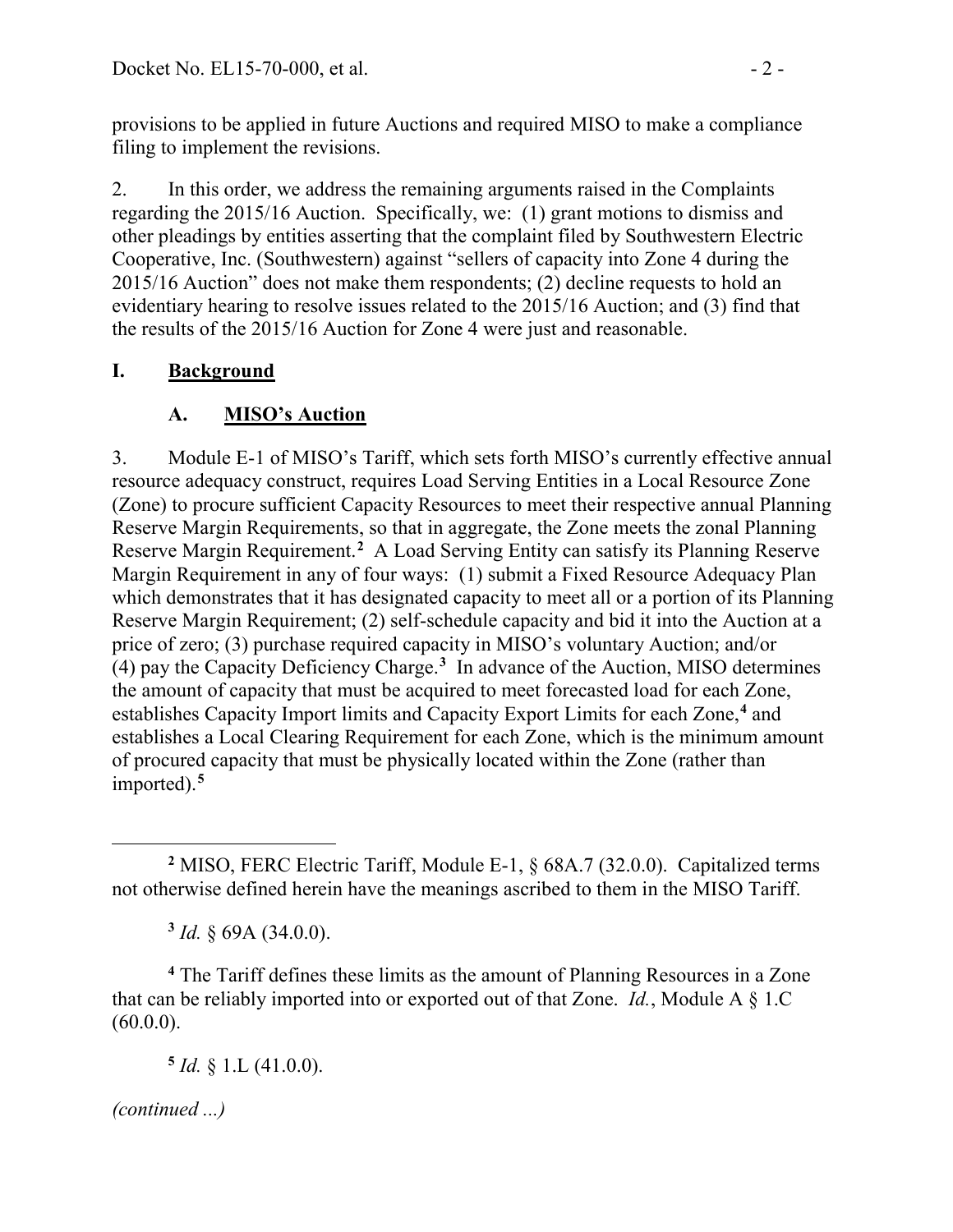4. MISO conducts the Auction annually in the first 10 business days of April and posts the results approximately six weeks prior to the Planning Year, which begins on June 1 and ends on May 31 of the following year.**[6](#page-2-0)** The Auction selects the least-cost set of Planning Resources needed to meet each Zone's Planning Reserve Margin Requirement, while respecting local and sub-regional constraints, and establishes the Auction Clearing Price for each Zone for the upcoming Planning Year.**[7](#page-2-1)** If none of the constraints bind, the marginal resource that clears the Auction will set the Auction Clearing Price for all other capacity in the region. If a constraint binds, the marginal resource in that constrained Zone or sub-region will set the Auction Clearing Price for all other capacity in the Zone or sub-region and the marginal resource in the unconstrained Zones or sub-regions will set the Auction Clearing Price for the remainder of the region. If there is an insufficient amount of capacity to meet the requirements of a Zone, subregion, or the entire region, the Auction Clearing Price will equal the Cost of New Entry for that Zone, sub-region, or the entire region.

5. MISO's 2013/14 Auction cleared at \$1.05/MW-day for each Zone, and the 2014/15 Auction cleared at \$3.29/MW-day for Zone 1, \$16.75/MW-day for Zones 2 through 7, and \$16.44/MW-day for Zones 8 and 9.**[8](#page-2-2)** In the 2015/16 Auction held in April 2015, the Auction experienced substantial price separation between Zone 4 and the rest of the Zones: Zones 1 through 3 and 5 through 7 cleared at \$3.48/ MW-day, Zones 8 and 9 cleared at \$3.29/MW-day, and Zone 4 cleared at \$150/MW-day. With respect to Zone 4, the Planning Reserve Margin Requirement was 10,420 MW and the Local Clearing Requirement was 8,852 MW. In meeting the Local Clearing Requirement, Fixed Resource Adequacy Plans totaled 838 MW, and 8,014 MW cleared in the 2015/16

**<sup>6</sup>** *Id.* § 1.P (59.0.0).

<span id="page-2-0"></span> $\overline{a}$ 

**<sup>7</sup>** *Id.*, Module E-1, § 69A.7.1 (42.0.0).

<span id="page-2-2"></span><span id="page-2-1"></span>**<sup>8</sup>** While there are currently 10 Zones, there were nine Zones during the 2015/16 Auction. *See Midcontinent Indep. Sys. Operator, Inc.*, 152 FERC ¶ 61,061 (2015) (accepting revisions to MISO's zonal boundaries creating a new Zone for Mississippi).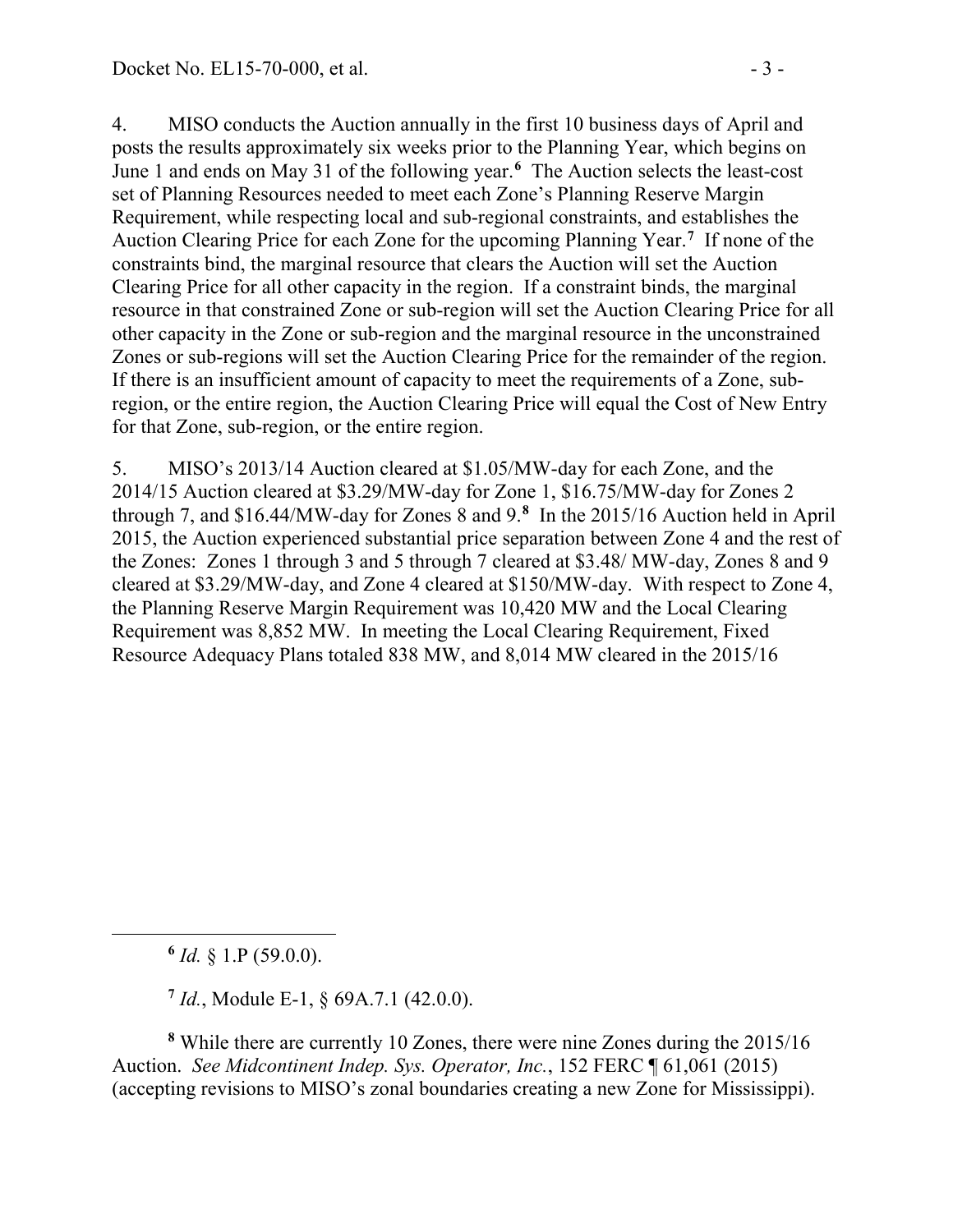Auction. The remaining 1,568 MW needed to satisfy Zone 4's Planning Reserve Margin Requirement was met using imported capacity from other Zones. **[9](#page-3-0)**

## **B. Dynegy's Acquisition of Generation Resources in Zone 4**

6. On April 14, 2013, Ameren Companies**[10](#page-3-1)** and Dynegy Inc. (Dynegy) filed a joint application under FPA section 203**[11](#page-3-2)** seeking Commission approval of Dynegy's acquisition from Ameren Companies of five coal-fired generation resources with a total installed capacity of 4,393 MW: Duck Creek (410 MW), Coffeen (895 MW), E.D. Edwards (650 MW), Newton (1,197 MW), and Joppa (1,241 MW).**[12](#page-3-3)** With the exception of Joppa, these resources were located in Zone 4. In the Section 203 Application, Ameren Companies and Dynegy represented that the transaction would increase Dynegy's capacity ownership in MISO by 3,152 MW (from 2,954 MW to 6,106 MW). **[13](#page-3-4)** Ameren Companies and Dynegy stated in the Section 203 Application that they analyzed Dynegy's market share in MISO's capacity market on a system-wide basis because the 2013/14 Auction cleared at a single (i.e., system-wide) Auction Clearing Price. Ameren Companies and Dynegy explained that Dynegy's approximate one percent share of the MISO capacity market would increase to less than a four percent

<span id="page-3-0"></span> $\overline{a}$ **<sup>9</sup>** MISO, *2015/2016 Planning Resource Auction Results (Extended)* (May 2015) (2015/16 Auction Summary), [https://cdn.misoenergy.org/2015-2016%20PRA%20Summary%20Extended87080.pdf.](https://cdn.misoenergy.org/2015-2016%20PRA%20Summary%20Extended87080.pdf)

<span id="page-3-1"></span>**<sup>10</sup>** Ameren Companies are: Ameren Energy Generating Company; AmerenEnergy Resources Generating Company; Ameren Energy Marketing Company; Electric Energy, Inc. (Electric Energy); Midwest Electric Power, Inc.; and AmerenEnergy Medina Valley Cogen, L.L.C.

**<sup>11</sup>** 16 U.S.C. § 824b (2012).

<span id="page-3-3"></span><span id="page-3-2"></span>**<sup>12</sup>** Ameren Companies, Joint Application, Docket No. EC13-93-000, at 1, 20 n.53 (filed Apr. 16, 2013) (Section 203 Application).

<span id="page-3-4"></span>**<sup>13</sup>** *Id.* at 21. Ameren Companies and Dynegy did not include Joppa in this calculation because it is located in Electric Energy's balancing authority area. However, according to Ameren Companies and Dynegy, there are long-term transmission reservations into MISO and therefore Joppa is treated as part of the MISO market. *Id.* at 20-22 nn.53, 55.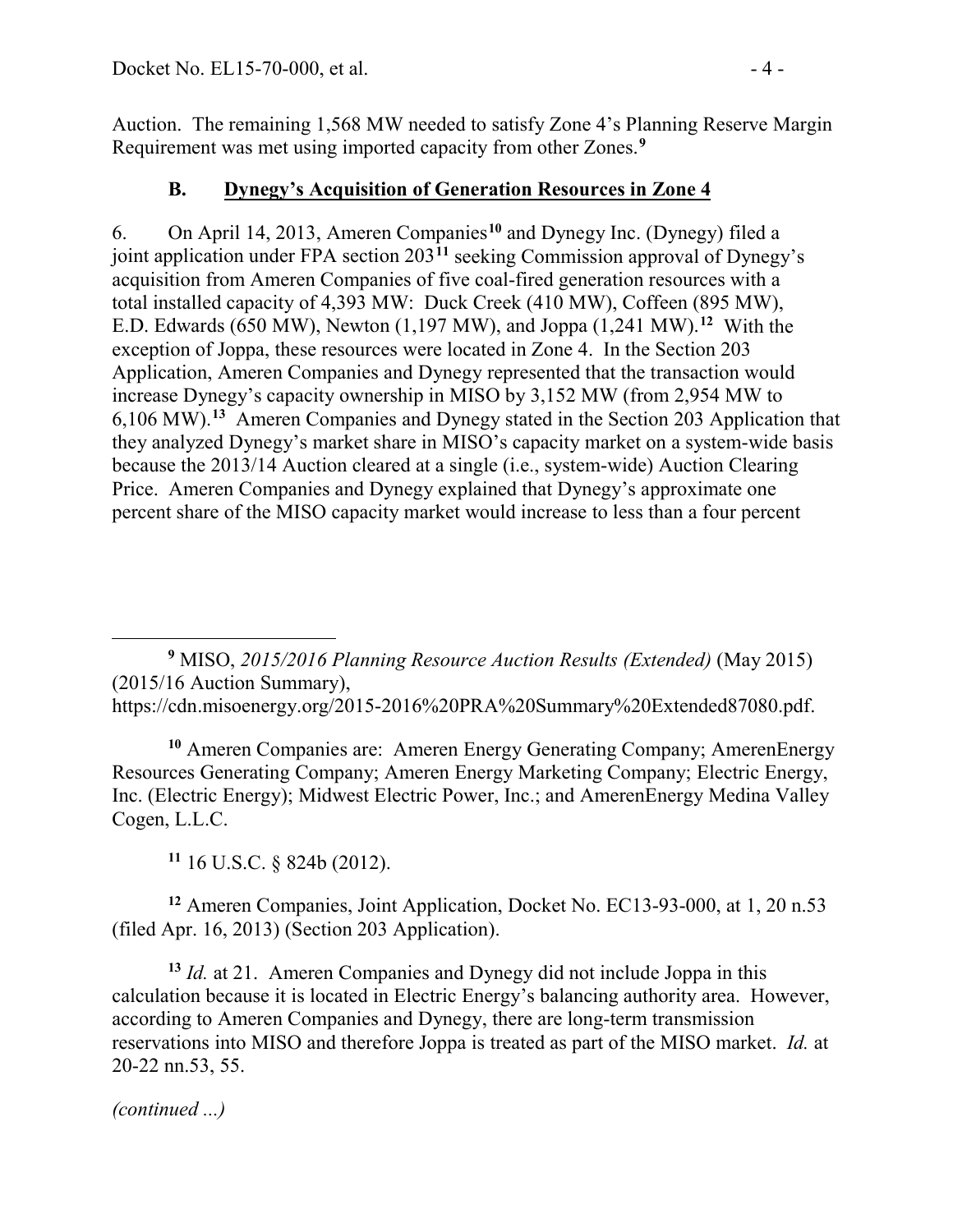share as a result of the acquisition, while the market concentration in the MISO capacity market as a whole would decrease.**[14](#page-4-0)**

7. On October 11, 2013, the Commission authorized Dynegy's acquisition of the five generation resources, concluding that Ameren Companies and Dynegy correctly analyzed the transaction's effect on the MISO balancing authority area as a whole, as opposed to analyzing the effect on submarkets (i.e., Zones), as some intervenors argued was necessary.**[15](#page-4-1)** The Commission also found that Ameren Companies and Dynegy had demonstrated that the transaction would not have an adverse effect on competition.

# **C. Complaints**

8. On May 28, 2015, Public Citizen, Inc. (Public Citizen)**[16](#page-4-2)** filed a complaint against MISO pursuant to section 206 of the Federal Power Act (FPA)**[17](#page-4-3)** and Rule 206 of the Commission's Rules of Practice and Procedure.**[18](#page-4-4)** On May 28, 2015, the People of the State of Illinois By Illinois Attorney General Lisa Madigan (Illinois Attorney General)**[19](#page-4-5)** filed a complaint against MISO pursuant to FPA sections 205,**[20](#page-4-6)** 206, and 222**[21](#page-4-7)** and Rule 206 of the Commission's Rules of Practice and Procedure. On May 29, 2015, Southwestern**[22](#page-4-8)** filed a complaint against MISO, Dynegy, and all sellers of capacity into

**<sup>14</sup>** *Id.* at 30.

<span id="page-4-0"></span> $\overline{a}$ 

<span id="page-4-1"></span>**<sup>15</sup>** *Ameren Energy Generating Co.*, 145 FERC ¶ 61,034, at PP 1, 54-58 (2013) (*Ameren Energy*).

<span id="page-4-3"></span><span id="page-4-2"></span>**<sup>16</sup>** Public Citizen is a nonprofit, nonpartisan consumer research and advocacy organization with members in Zone 4 and other Zones.

**<sup>17</sup>** 16 U.S.C. § 824e.

**<sup>18</sup>** 18 C.F.R § 385.206 (2018).

<span id="page-4-5"></span><span id="page-4-4"></span>**<sup>19</sup>** Illinois Attorney General represents the People of the State of Illinois on public utility issues in proceedings before state and federal regulatory agencies and in state and federal courts.

**<sup>20</sup>** 16 U.S.C. § 824d.

**<sup>21</sup>** 16 U.S.C. § 824v.

<span id="page-4-8"></span><span id="page-4-7"></span><span id="page-4-6"></span>**<sup>22</sup>** Southwestern is an electric distribution cooperative that serves rural consumers in Illinois and is a MISO transmission customer located within Zone 4.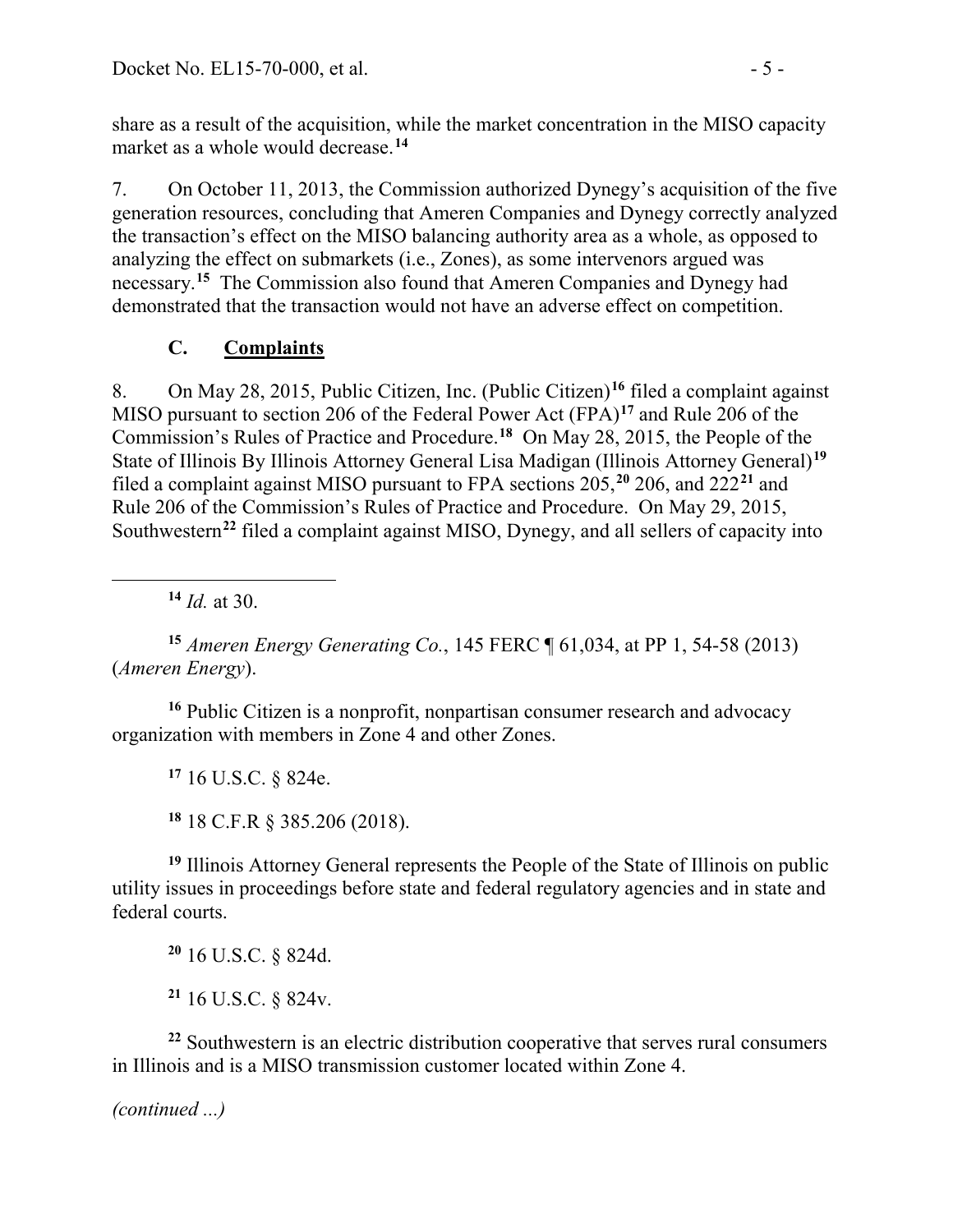Zone 4 of MISO's 2015/16 Auction pursuant to FPA sections 206, 222, and 306**[23](#page-5-0)** and Rule 206 of the Commission's Rules of Practice and Procedure. Together, Public Citizen, Illinois Attorney General, and Southwestern will be referred to as Complainants.**[24](#page-5-1)** Complainants allege that the 2015/16 Auction resulted in an unjust, unreasonable, and unduly discriminatory rate increase in Zone 4. Complainants allege to various extents that this rate increase may be the result of: (1) unjust and unreasonable Tariff rules governing MISO's Auction process; (2) illegal market manipulation by Dynegy; and/or (3) the exercise of market power by Dynegy, the pivotal supplier in Zone 4 during the 2015/16 Auction. The specific allegations made in the Complaints are described in Section III.B, *infra*.

### **II. Actions Taken by the Commission**

## **A. December 2015 Order and Subsequent Precedent**

9. In the December 2015 Order, the Commission addressed only the portions of the Complaints that challenged, prospectively, Tariff provisions governing the Auction. Specifically, the Commission granted the Complaints in part and found that current Tariff provisions associated with market power mitigation and Capacity Import Limits were no longer just and reasonable for prospective application.**[25](#page-5-2)** The Commission directed MISO to file Tariff revisions to be applied in future Auctions, including the upcoming 2016/17 Auction. The Commission required MISO to file Tariff revisions implementing these provisions within 30 days and within 90 days of the date of the

**<sup>23</sup>** 16 U.S.C. § 825e (2012).

<span id="page-5-1"></span><span id="page-5-0"></span>**<sup>24</sup>** On June 30, 2015, Illinois Industrial Energy Consumers (Industrial Consumers) filed a complaint against MISO pursuant to sections 206, 222, and 306 of the FPA and Rule 206 of the Commission's Rules of Practice and Procedure. In their complaint, Industrial Consumers requested relief in the form of prospective Tariff changes to address problems with the calculation of Reference Levels and Local Clearing Requirements. Industrial Consumers explicitly stated that they "[do] not seek a refund nor a finding on whether one or more market participants exercised their market power in the MISO 2015- 2016 Auction." *See* Industrial Consumers Complaint at 1-2, Docket No. EL15-82-000 (filed June 30, 2015). The issues raised by Industrial Consumers' complaint were fully addressed in the December 2015 Order.

**<sup>25</sup>** December 2015 Order, 153 FERC ¶ 61,385 at PP 3, 92-93.

<span id="page-5-2"></span>*(continued ...)*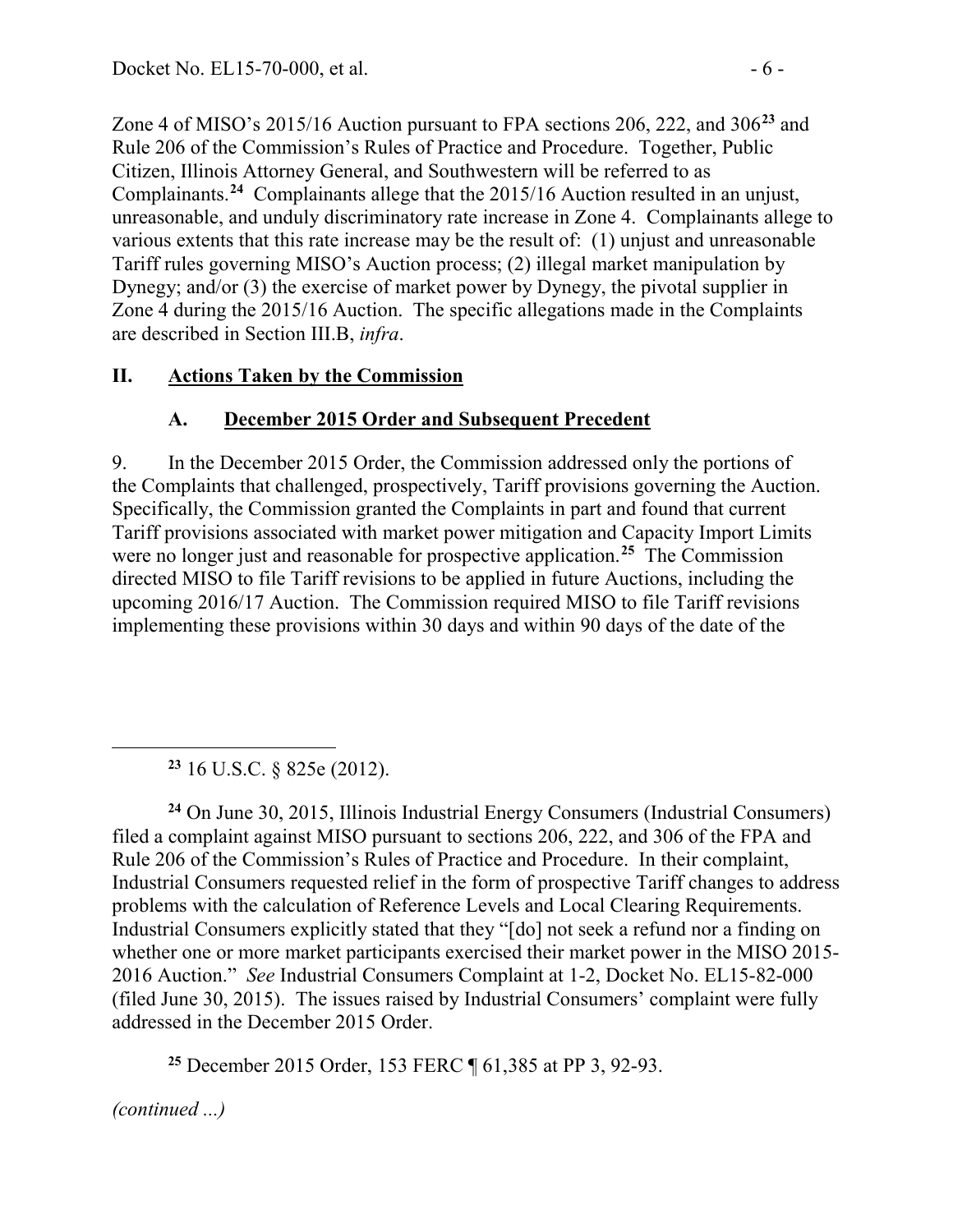December 2015 Order.**[26](#page-6-0)** The Commission denied the Complaints in part regarding changes to zonal boundaries and MISO's stakeholder process.**[27](#page-6-1)**

10. The Commission stated it would continue to consider other issues raised in the Complaints regarding the 2015/16 Auction, such as the need for an evidentiary hearing and the motions to dismiss.**[28](#page-6-2)** With respect to allegations of market manipulation, the Commission stated that the Office of Enforcement was conducting a formal, non-public investigation into whether market manipulation occurred before or during the 2015/16 Auction. The Commission stated that it would determine in a subsequent order whether additional action may be appropriate pending the outcome of the formal investigation.

11. On March 18, 2016, the Commission issued an order granting requests for clarification with regard to the calculation of facility-specific reference levels, Capacity Import Limit, and Local Clearing Requirement, but denying all other requests for clarification and rehearing. **[29](#page-6-3)** The Commission also accepted MISO's Tariff revisions filed in response to the December 2015 Order in a series of orders on compliance.**[30](#page-6-4)**

# **B. Non-Public Formal Investigation**

12. Shortly after the conclusion of the 2015/16 Auction, the Commission's Office of Enforcement began a non-public, informal investigation under Part 1b of the Commission's regulations**[31](#page-6-5)** into whether market manipulation or other potential violations of Commission orders, rules and regulations occurred before or during the

**<sup>27</sup>** *Id.* P 3.

**<sup>28</sup>** *Id.* P 4.

**<sup>29</sup>** March 2016 Order, 154 FERC ¶ 61,224 at PP 86-95, 105-112.

<span id="page-6-5"></span><span id="page-6-4"></span><span id="page-6-3"></span><span id="page-6-2"></span>**<sup>30</sup>** *See id.* PP 23-28, 66-72; *Midcontinent Indep. Sys. Operator, Inc.*, 156 FERC ¶ 61,075 (2016); *Midcontinent Indep. Sys. Operator, Inc.*, 157 FERC ¶ 61,242 (2016); *Midcontinent Indep. Sys. Operator, Inc.*, Docket No. ER16-833-000 (Mar. 8, 2017) (delegated letter order).

<span id="page-6-1"></span><span id="page-6-0"></span> $\overline{a}$ **<sup>26</sup>** *Id.* PP 85, 93, 98, 99, 100, 148, 149. The Commission stated that the Tariff revisions filed within 90 days of the date of the December 2015 Order must be implemented in time for the 2017/18 Auction. *Id.* P 97.

**<sup>31</sup>** 18 C.F.R. pt. 1b (2018).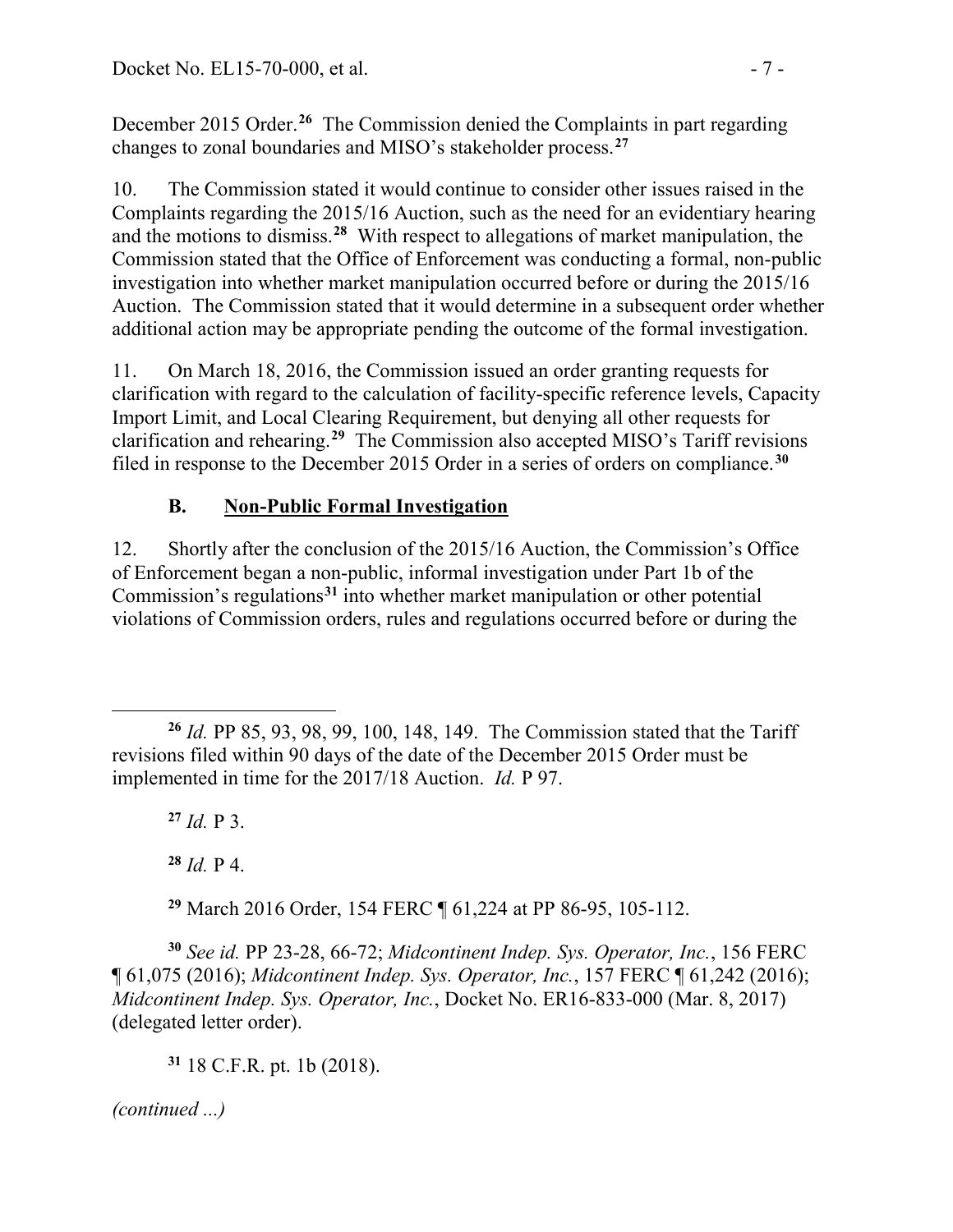2015/16 Auction. On October 1, 2015, pursuant to the FPA sections 201, 307, and 309,**[32](#page-7-0)** and Part 1b of the Commission's regulations, the Commission authorized the Office of Enforcement to conduct a non-public, formal investigation, with subpoena authority, regarding violations of the Commission's regulations, including section 1c (Prohibition of electric energy market manipulation)**[33](#page-7-1)** that may have occurred in connection with, or related to, the 2015/16 Auction.**[34](#page-7-2)** That investigation has been closed.

# **III. Discussion**

# **A. Procedural Matters**

# **1. Matters Previously Discussed**

13. A list of all intervenors and commenters and their pleadings in these proceedings was included in the appendix to the December 2015 Order, and is also appended to this order for convenience. Comments were also filed by or on behalf of numerous individual residents of the state of Illinois expressing concern about the effect of the 2015/16 Auction on the price of electricity. The December 2015 Order also provided information about public notice of the Complaints and ruled on procedural matters other than the motions to dismiss discussed below. **[35](#page-7-3)**

# **2. Motions to Dismiss**

# **a. Southwestern Complaint**

14. In its complaint, Southwestern identifies as respondents, in addition to MISO, all capacity sellers in Zone 4 because Southwestern asserts that these sellers will be unjustly enriched by the results of the 2015/16 Auction Clearing Price in Zone 4 at the expense of Southwestern and other customers.**[36](#page-7-4)** Southwestern asserts that these respondents will be the source of requested refunds, despite not having set the Auction Clearing Price.**[37](#page-7-5)**

**<sup>32</sup>** 16 U.S.C. §§ 824, 825f, 825h.

**<sup>33</sup>** 18 C.F.R. § 1c.2 (2018).

<span id="page-7-3"></span><span id="page-7-2"></span><span id="page-7-1"></span><span id="page-7-0"></span>**<sup>34</sup>** *Investigation into MISO Zone 4 Planning Resource Auction Market Participant Offers*, 153 FERC ¶ 61,005 (2015) (Order Authorizing Formal Investigation).

**<sup>35</sup>** December 2015 Order, 153 FERC ¶ 61,385 at PP 16-23.

**<sup>36</sup>** Southwestern Complaint at 3.

**<sup>37</sup>** *Id.* at 7.

<span id="page-7-5"></span><span id="page-7-4"></span>*(continued ...)*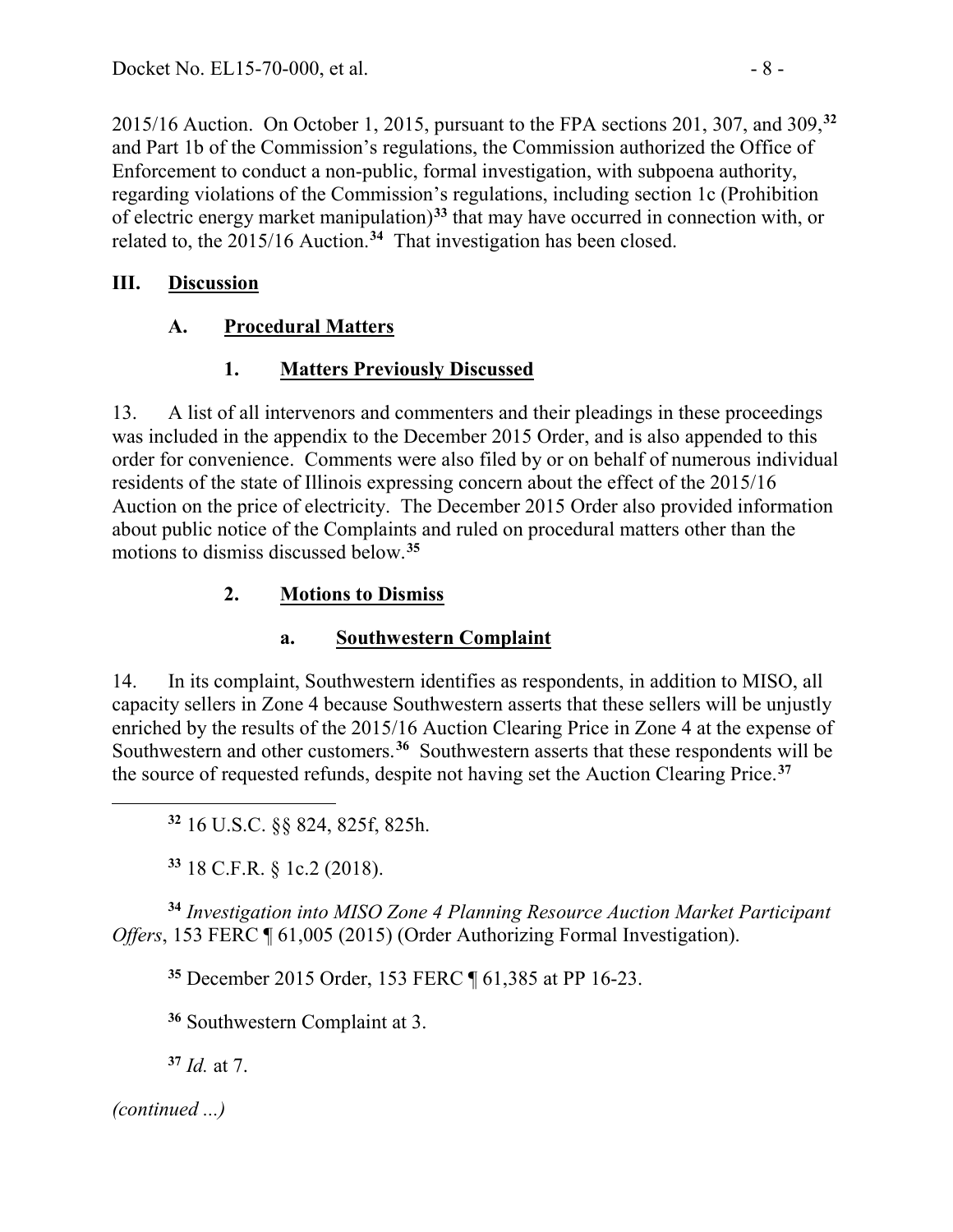Southwestern states that it is unable to identify entities, other than Dynegy, as sellers in Zone 4 during the 2015/16 Auction because the post-auction data that MISO posted to its website conceals the identity of bidders. Southwestern states that it contacted MISO and requested that it forward Southwestern's complaint to sellers of capacity into the Auction in Zone 4, but that MISO declined to do so. Southwestern requests waiver of the service requirements pursuant to Rule 206(c), to the extent necessary, as to other potential respondents based on its best efforts at compliance with the service requirements of Rule 206(c).**[38](#page-8-0)**

### **b. Responsive Pleadings**

15. Several parties assert that, to the extent Southwestern alleges they are respondents, the Commission should dismiss Southwestern's complaint against them.**[39](#page-8-1)** Exelon and Wabash Valley each request that the Commission dismiss any attempt to seek refunds from them because there is no suggestion or proof that either of them manipulated the 2015/16 Auction or violated any Tariff provision, rule, or regulation.**[40](#page-8-2)** Further, Exelon states that it offered its unsold Zone 4 resource into the 2015/16 Auction as a price taker.**[41](#page-8-3)** Prairie Power states that all of its resources were submitted into the 2015/16 Auction as part of a Fixed Resource Adequacy Plan, and therefore it should not be considered a capacity seller or a respondent to the Southwestern complaint.**[42](#page-8-4)** Northern Illinois Municipal argues that it did not participate in the 2015/16 Auction, but rather sold all of its capacity into the PJM Interconnection, L.L.C. (PJM) capacity markets.**[43](#page-8-5)**

16. AMP and Kentucky Municipals propose that the Commission clarify that its jurisdiction in the proceeding is confined to consideration and potential relief in relation to Zone 4 capacity sellers that are subject to the Commission's regulatory jurisdiction under section 206 of the FPA.**[44](#page-8-6)** AMP and Kentucky Municipals argue that because

**<sup>38</sup>** *Id.* at 3 & n.4.

<span id="page-8-0"></span> $\overline{a}$ 

<span id="page-8-3"></span><span id="page-8-2"></span><span id="page-8-1"></span>**<sup>39</sup>** These parties include Northern Illinois Municipal; Exelon; Prairie Power; Wabash Valley; Hoosier and Southern Illinois; and AMP and Kentucky Municipals.

**<sup>40</sup>** Exelon Answer at 3; Wabash Valley Answer at 4-5.

**<sup>41</sup>** Exelon Answer at 3.

<span id="page-8-4"></span>**<sup>42</sup>** Prairie Power Comments at 4-5.

<span id="page-8-5"></span>**<sup>43</sup>** Northern Illinois Municipal Answer at 2.

<span id="page-8-6"></span>**<sup>44</sup>** AMP and Kentucky Municipals Petition for Declaration at 5-6.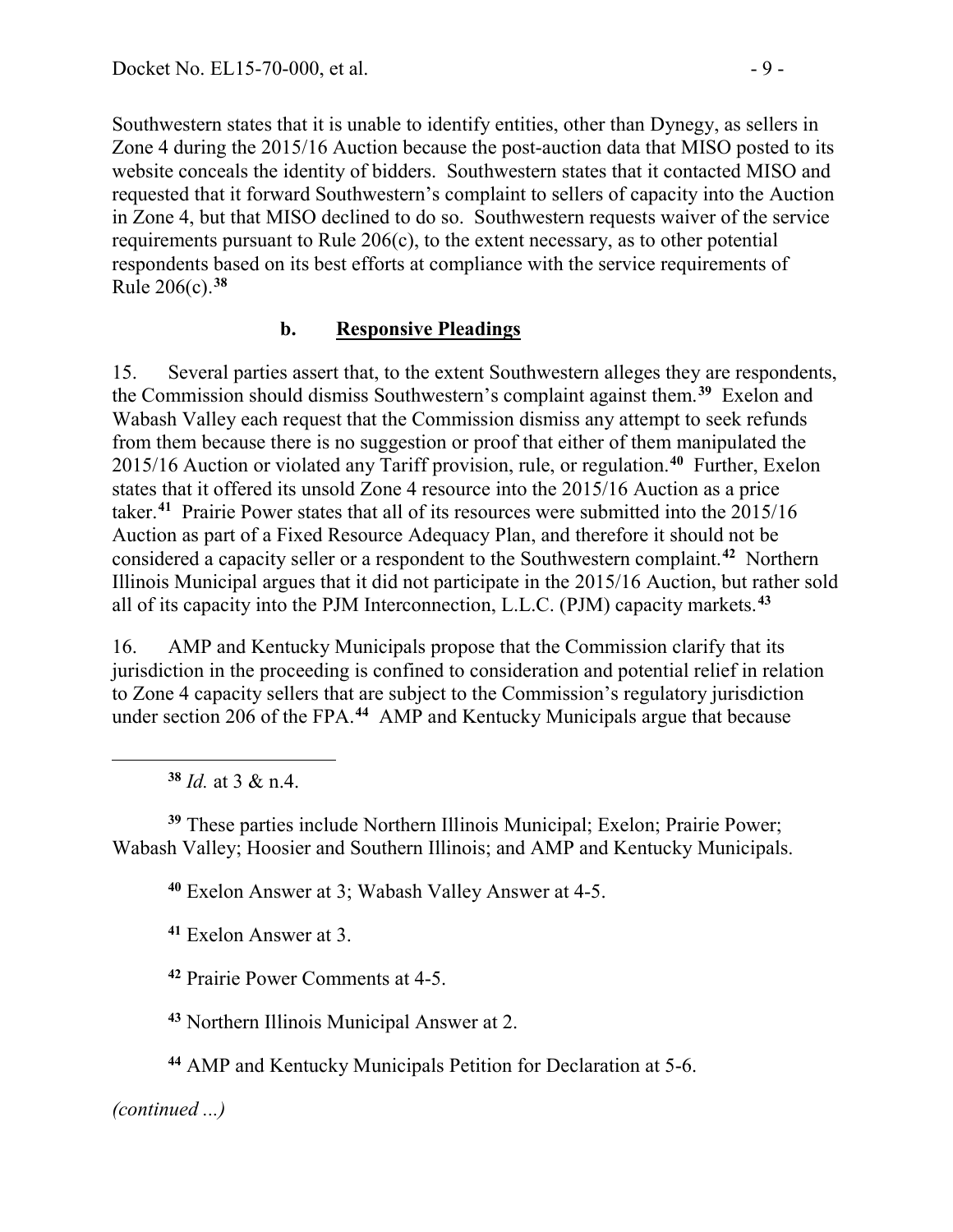section 201(f) of the FPA exempts municipal utilities from Commission jurisdiction, the Commission lacks statutory authority to either order refunds from them**[45](#page-9-0)** or achieve that result by resetting market rates applicable to both public and non-public utilities.**[46](#page-9-1)** In the alternative, AMP and Kentucky Municipals request that the Commission dismiss AMP and Kentucky Municipals as respondents due to a lack of jurisdiction over non-public utilities.**[47](#page-9-2)**

17. Hoosier and Southern Illinois argue that the Southwestern complaint against them should be dismissed because: (1) Hoosier and Southern Illinois are not public utilities and therefore are not subject to complaints under section 206 of the FPA; (2) Southwestern cannot support a complaint against Hoosier and Southern Illinois under section 222 of the FPA because Southwestern does not allege manipulation on their part; and (3) Southwestern does not allege that Hoosier and Southern Illinois have done, or omitted to do, anything in contravention to the FPA.**[48](#page-9-3)** Finally, Hoosier and Southern Illinois state that Southwestern presents neither allegation nor evidence of wrongdoing.**[49](#page-9-4)**

18. In its answer, Southwestern does not disagree with movants' arguments that they are not appropriate respondents in these proceedings; however, Southwestern argues that movants still have a vested interest in these proceedings because they can still be required

**<sup>46</sup>** *Id.* (citing *City of Redding*, *Cal. v. FERC*, 693 F.3d 828 (9th Cir. 2012)).

<span id="page-9-3"></span><span id="page-9-2"></span><span id="page-9-1"></span>**<sup>47</sup>** *Id.* at 8-9 (citing *San Diego Gas & Elec. Co. v. Sellers of Energy and Ancillary Servs. Into Markets Operated by the Cal. Indep. Sys. Operator and the Cal. Power Exchange*, Opinion No. 536, 149 FERC ¶ 61, 116, at P 22 (2014)).

**<sup>48</sup>** Hoosier and Southern Illinois Answer at 1, 3.

<span id="page-9-4"></span>**<sup>49</sup>** *Id.* at 4.

<span id="page-9-0"></span> $\overline{a}$ **<sup>45</sup>** *Id.* at 6 (citing *Bonneville Power Administration v. FERC*, 422 F.3d 908, 921-22 (9th Cir. 2005)).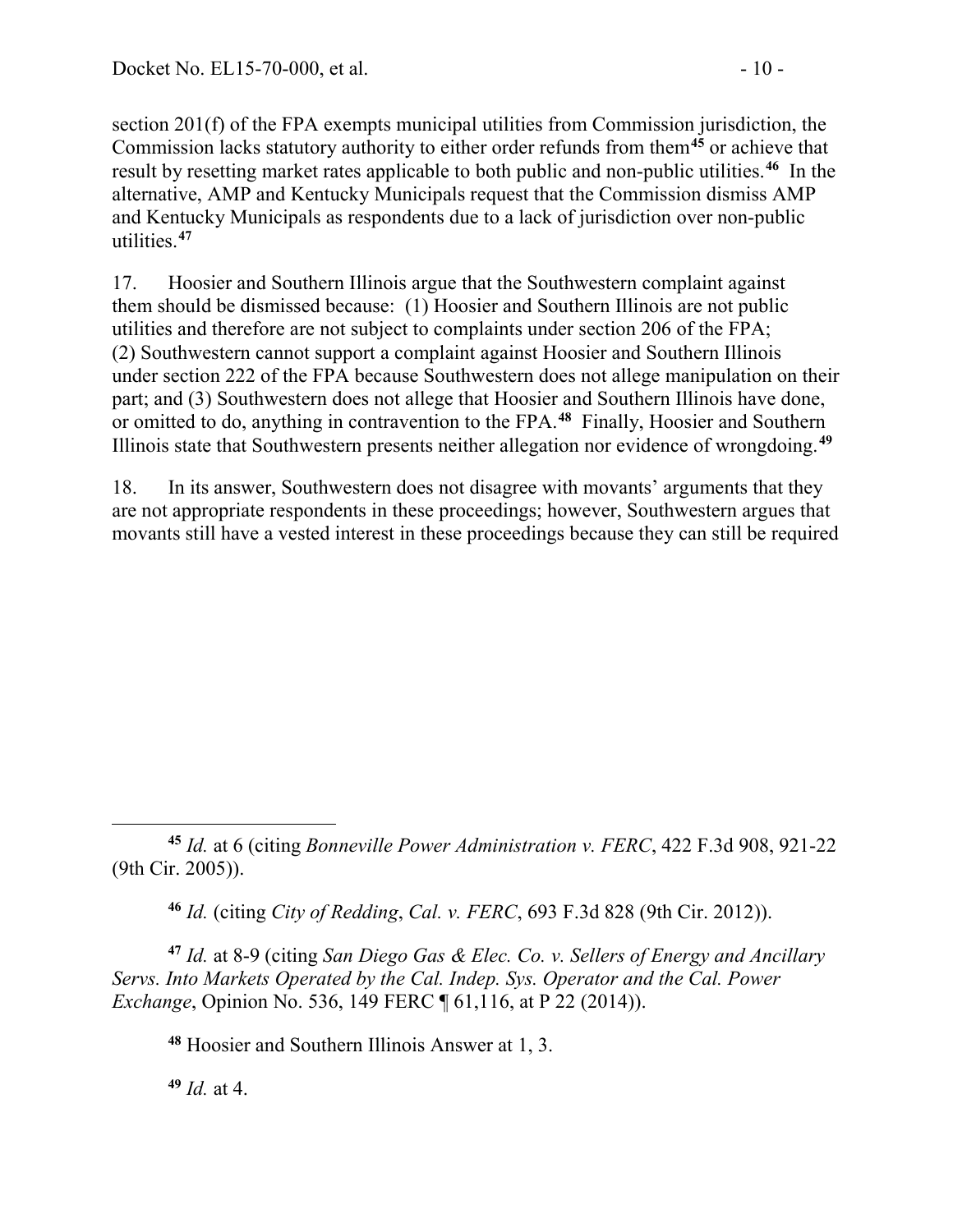to pay refunds, an obligation that stems from their contractual obligation to MISO's Market Participant Agreements rather than from the FPA.**[50](#page-10-0)**

19. In its answer, Illinois Attorney General states that, if the Commission agrees with Complainants that the exercise of market power inflated the Auction Clearing Price to a level that is not just and reasonable, all sellers in Zone 4 should be prepared to refund the excess charges to consumers.**[51](#page-10-1)** Illinois Attorney General further states that the failure to apply a refund remedy to all sellers places sellers' interests over those of consumers of electricity and allows the imposition of charges that are unjust and unreasonable, in violation of the FPA.**[52](#page-10-2)** AMP and Kentucky Municipals respond to Illinois Attorney General, arguing that only MISO was named in Illinois Attorney General's complaint and, as a matter of due process, remedies cannot be imposed on entities not named respondents.**[53](#page-10-3)** Further, AMP and Kentucky Municipals state that Illinois Attorney General has not addressed the Commission's lack of statutory authority to direct the payment of refunds by governmental entities, and there is no reason to put the nonjurisdictional Zone 4 sellers through the burden and expense of discovery, investigation, and further litigation if the Commission lacks authority to direct a remedy to those sellers.**[54](#page-10-4)** AMP and Kentucky Municipals also respond that the fact that they voluntarily participated in the 2015/16 Auction and accepted payment based on the Auction Clearing Price does not bring municipal or cooperative capacity sellers within the Commission's statutory refund authority.**[55](#page-10-5)**

20. AMP and Kentucky Municipals state that Southwestern concedes that "these [municipal] entities may not be appropriate respondents in these proceedings."**[56](#page-10-6)** While Southwestern suggests that a remedy against non-jurisdictional entities may be pursued elsewhere such as through private contract action, AMP and Kentucky Municipals

<span id="page-10-0"></span> $\overline{a}$ **<sup>50</sup>** Southwestern July 17 Answer at 24-27 (citing *Alliant Energy*, 347 F.3d 1046, 1049-50 (8th Cir. 2003); *TANC v. FERC*, 495 F.3d 663, 675-676 (D.C. Cir. 2007)).

**<sup>51</sup>** Illinois Attorney General July 20 Answer at 8.

<span id="page-10-4"></span><span id="page-10-3"></span><span id="page-10-2"></span><span id="page-10-1"></span>**<sup>52</sup>** *Id.* at 9 (citing *Enron Power Marketing*, *Inc.*, 103 FERC ¶ 61,346, at P 14 (2003)).

**<sup>53</sup>** AMP and Kentucky Municipals Answer at 3.

**<sup>54</sup>** *Id.* at 4.

<span id="page-10-5"></span>**<sup>55</sup>** *Id.* at 5.

<span id="page-10-6"></span>**<sup>56</sup>** *Id.* at 6.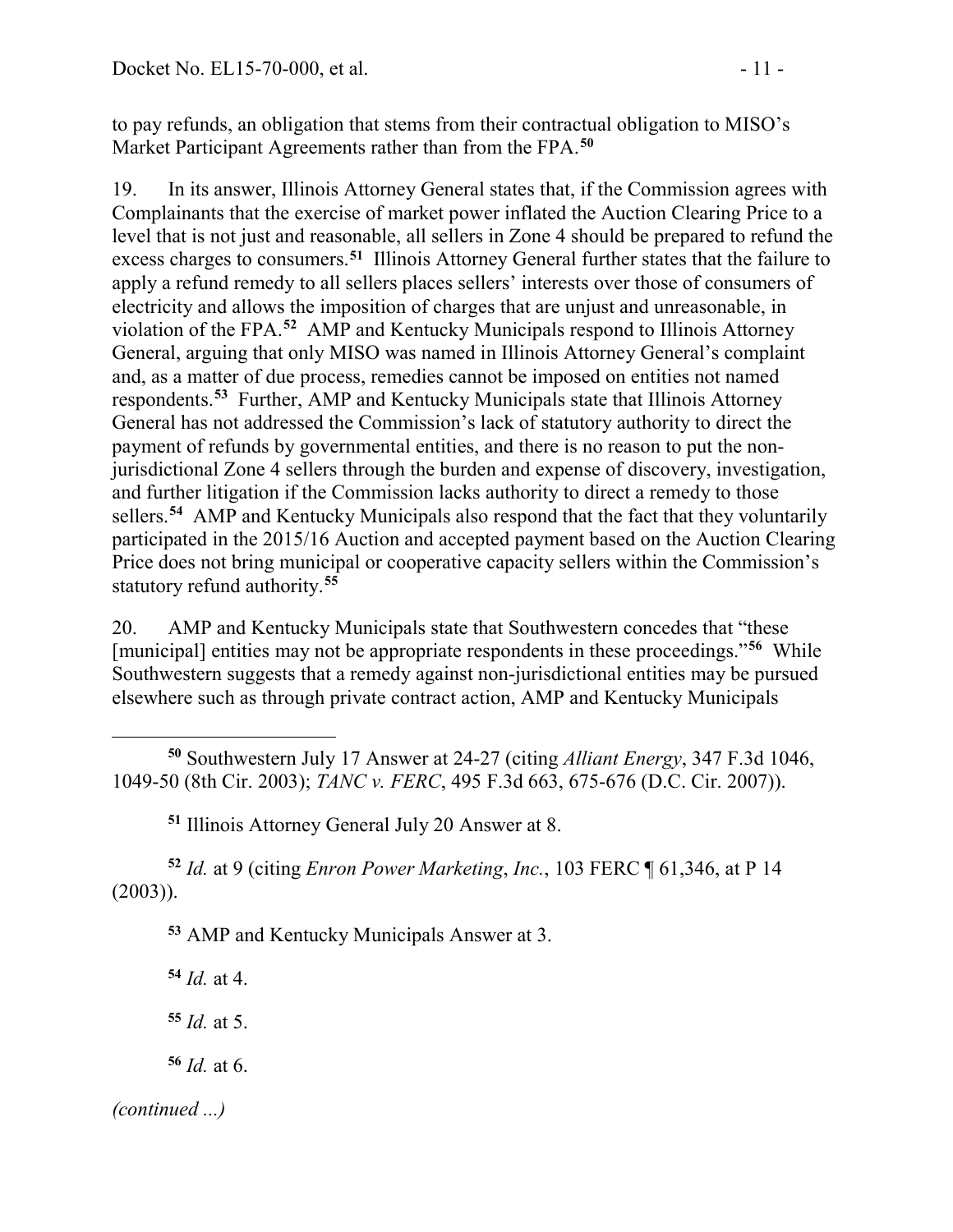state that this is not a basis for forcing the non-jurisdictional entities to continue as respondents. AMP and Kentucky Municipals also state that, by suggesting the nonjurisdictional capacity sellers in Zone 4 may have contractual refund obligations, Southwestern alludes to an issue outside the scope of the complaints.

# **c. Commission Determination**

21. The Commission's regulations require a complaint to clearly specify and explain the alleged violation of statutory or regulatory standards.**[57](#page-11-0)** We find that, because Southwestern has neither identified nor explained any such violation with respect to all capacity sellers in Zone 4, it has not met its burden with respect to those capacity sellers. Accordingly, we grant the motions to dismiss filed by Northern Illinois Municipal, Exelon, Prairie Power, Wabash Valley, Hoosier and Southern Illinois, and AMP and Kentucky Municipals of Southwestern's complaint against them.

# **B. Substantive Matters**

# **1. Alleged Market Manipulation**

# **a. Background**

22. The Commission's regulations prohibit electric energy market manipulation, providing that:

> (a) It shall be unlawful for any entity, directly or indirectly, in connection with the purchase or sale of electric energy or the purchase or sale of transmission services subject to the jurisdiction of the Commission,

> > (1) To use or employ any device, scheme, or artifice to defraud,

(2) To make any untrue statement of a material fact or to omit to state a material fact necessary in order to make the statements made, in the light of the circumstances under which they were made, not misleading, or

<span id="page-11-0"></span>*(continued ...)*

**<sup>57</sup>** 18 C.F.R. § 385.206(b)(1), (2) (2018).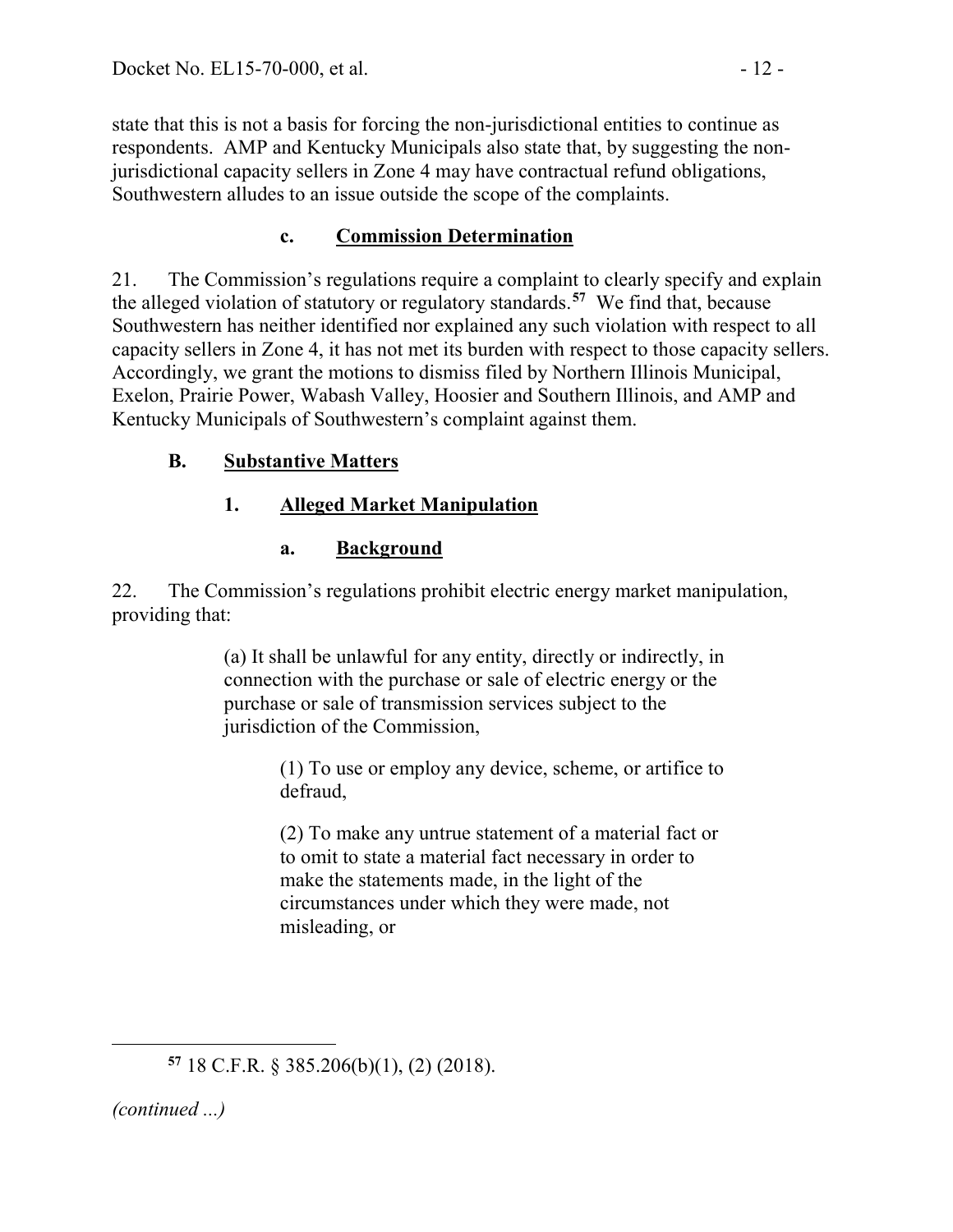(3) To engage in any act, practice, or course of business that operates or would operate as a fraud or deceit upon any entity.

(b) Nothing in this section shall be construed to create a private right of action.**[58](#page-12-0)**

#### **b. Complaints**

23. Complainants argue that the Commission should institute an investigation into whether market manipulation occurred before or during the 2015/16 Auction and assess civil penalties as appropriate. **[59](#page-12-1)** Public Citizen alleges that Dynegy had the financial incentive to illegally engage in intentional capacity withholding to drive up the prices in the 2015/16 Auction, thereby providing increased revenue to its cleared generation units.**[60](#page-12-2)** Public Citizen states that Dynegy has been suspected of and penalized for manipulating energy markets several times in the past. **[61](#page-12-3)** Public Citizen asserts that the fact that Dynegy's Director of Regulatory Affairs was the Vice-chair of the MISO stakeholder committee when MISO developed its Auction rules calls for Commission review of the Zone 4 2015/16 Auction results.**[62](#page-12-4)**

24. Complainants also express concern as to whether Dynegy's representations in the *Ameren Energy* proceeding**[63](#page-12-5)** led to market manipulation in the 2015/16 Auction. Public Citizen argues that MISO, the Market Monitor, and the Commission failed to consider the effect this transaction would have on MISO Auctions.**[64](#page-12-6)** Public Citizen states that, after Dynegy's acquisition of Ameren's Zone 4 power plants, no adjustments were made to the Zone 4 Local Clearing Requirements mandating that 85 percent of the Zone's capacity market needs must be met from in-zone resources, a fact that likely enhanced

**<sup>58</sup>** 18 C.F.R. § 1c.2; *see also* 16 U.S.C. § 824v.

<span id="page-12-3"></span><span id="page-12-2"></span><span id="page-12-1"></span><span id="page-12-0"></span>**<sup>59</sup>** Public Citizen Complaint at 14; Illinois Attorney General Complaint at 6, 20; Southwestern Complaint at 46-50.

**<sup>60</sup>** Public Citizen Complaint at 3, 9-10.

**<sup>61</sup>** *Id.* at 4, 10.

<span id="page-12-4"></span>**<sup>62</sup>** *Id.* at 4.

**<sup>63</sup>** *See supra* PP 8-9.

**<sup>64</sup>** Public Citizen Complaint at 8-9.

<span id="page-12-6"></span><span id="page-12-5"></span>*(continued ...)*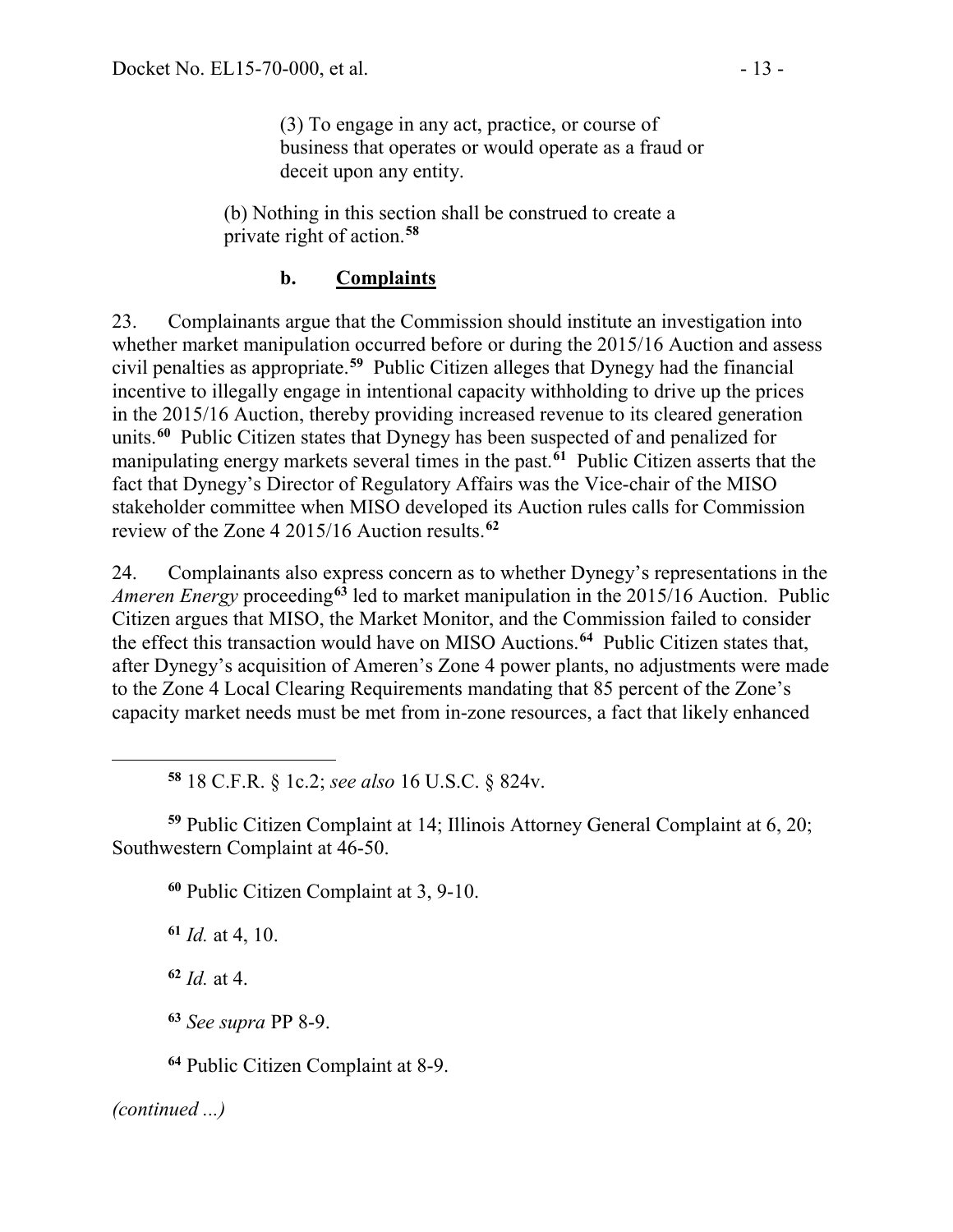Dynegy's ability to engage in capacity withholding to drive up Zone 4 Auction prices.**[65](#page-13-0)** Southwestern asks the Commission to investigate whether Dynegy's failure to disclose in the *Ameren Energy* proceeding that it would have a significant market concentration within the Zone 4 submarket constituted a material misrepresentation or material omission that caused the 2015/16 Auction Clearing Price in Zone 4 to be a product of market manipulation.**[66](#page-13-1)**

### **c. Answers to the Complaints**

25. MISO denies allegations that the Zone 4 Auction Clearing Price was the product of market manipulation.**[67](#page-13-2)** MISO states that the fact that the 2015/16 Auction Clearing Price was higher than the previous year's price does not establish that the higher price was the product of market manipulation, and asks the Commission to reject Complainants' speculative allegations.**[68](#page-13-3)**

26. Dynegy asserts that, to the extent that the Complaints attempt to use alleged market manipulation violations under section 222 of the FPA, their attempts fail because section 222(b) expressly states that it does not create a private right of action.**[69](#page-13-4)**

## **d. Comments and Answers**

27. Sierra Club agrees with Complainants that Dynegy's procurement of significant additional generation capacity in Zone 4 prior to the 2015/16 Auction created the risk that it could exercise inappropriate market power manipulation of the Auction.**[70](#page-13-5)** Sierra Club requests that the Commission investigate whether Dynegy's actions leading up to the 2015/16 Auction resulted in market manipulation and impose civil penalties if so.**[71](#page-13-6)**

**<sup>65</sup>** *Id.* at 9.

<span id="page-13-2"></span><span id="page-13-1"></span><span id="page-13-0"></span> $\overline{a}$ 

**<sup>66</sup>** Southwestern Complaint at 47.

**<sup>67</sup>** MISO Answer to Complaint, Att. A at 5.

<span id="page-13-3"></span>**<sup>68</sup>** *Id.* at 2-4.

<span id="page-13-4"></span>**<sup>69</sup>** Dynegy Answer to the Complaints at 59-60 (citing 16 U.S.C. § 824v(b)).

<span id="page-13-5"></span>**<sup>70</sup>** Sierra Club Comments at 11.

<span id="page-13-6"></span>**<sup>71</sup>** *Id.* at 29.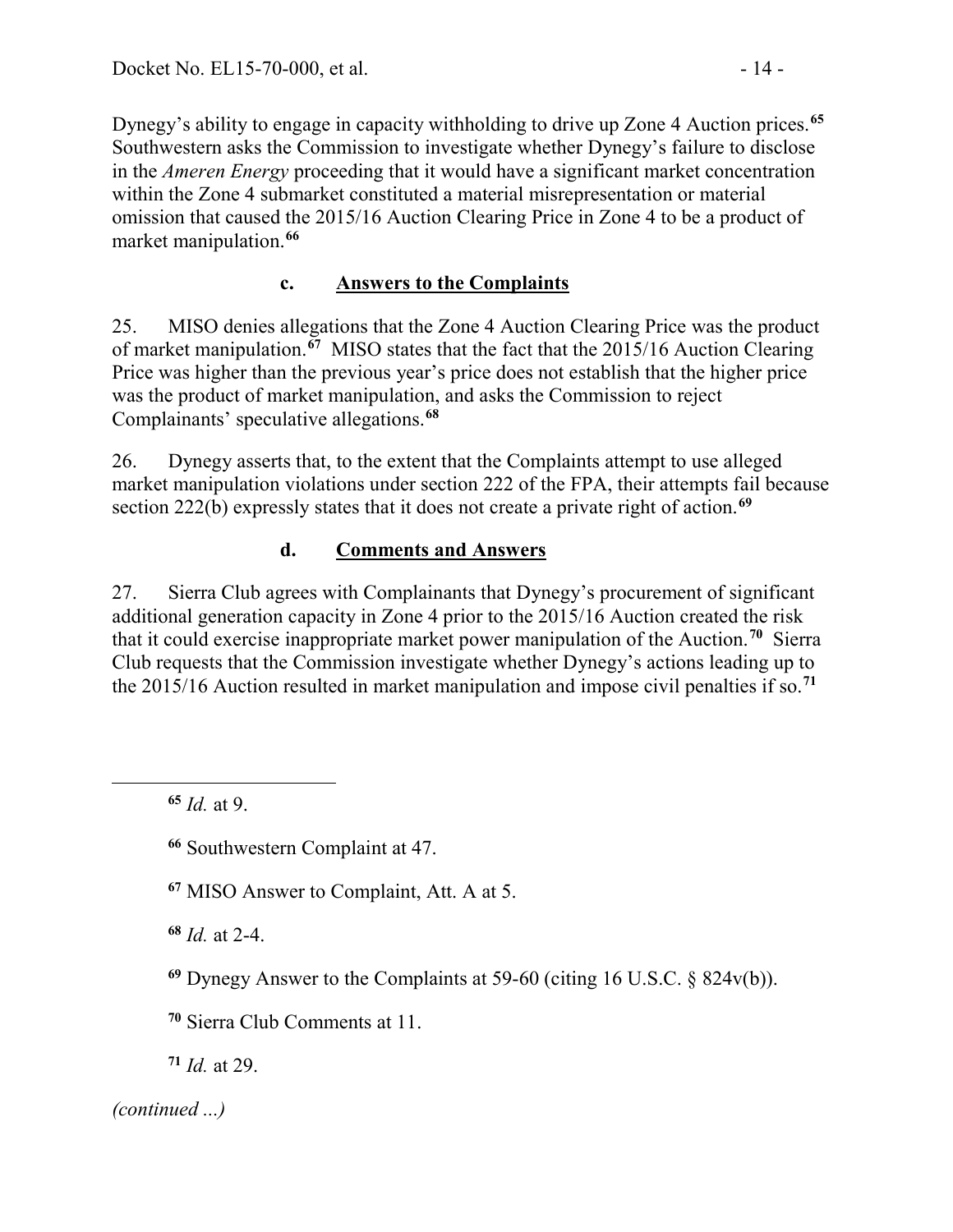Other commenters generally support Complainants' requests to the Commission to institute a proceeding to investigate the allegations in the Complaints.**[72](#page-14-0)**

28. EPSA argues to the contrary that Complainants have not shown evidence that the 2015/16 Auction Clearing Price was the result of market manipulation, but rather rely on the high prices to insist that Dynegy must have engaged in withholding. **[73](#page-14-1)** EPSA states that, even if the Commission were to find that there were some sort of manipulation, that would not justify re-running the auction as doing so would effectively eviscerate the fundamental notice requirement embodied in sections 205 and 206 of the FPA.**[74](#page-14-2)** Protesters assert that, because the prices were below the Initial Reference Level and the Market Monitor found no evidence of economic or physical withholding, Complainants have not shown that market manipulation occurred. **[75](#page-14-3)** NRG asserts that price volatility is inherent in MISO's capacity market design, and is not indicative of market manipulation.**[76](#page-14-4)**

29. Southwestern counters protests to the complaint, arguing that the Commission has previously re-run markets to correct for market manipulation, even if no Tariff violations were alleged.**[77](#page-14-5)** Southwestern asserts that its complaint invoked sections 222 and 306 of the FPA, and argues that a Commission finding that Dynegy engaged in market manipulation would amount to a violation of the FPA and the Commission's regulations, a sufficient basis for the Commission to order refunds.**[78](#page-14-6)**

**<sup>73</sup>** EPSA Protest at 4-7.

**<sup>74</sup>** *Id.* at 20 n.59.

<span id="page-14-3"></span><span id="page-14-2"></span>**<sup>75</sup>** *Id.* at 4-7; Gibson City and Grand Tower Answer at 19; NRG Comments at 6-7; Market Monitor Answer at 4.

**<sup>76</sup>** NRG Protest at 9-10.

<span id="page-14-5"></span><span id="page-14-4"></span>**<sup>77</sup>** Southwestern August 14 Answer at 11-14 (citing *San Diego Gas & Elec. Co. v. Sellers of Energy and Ancillary Serv. Into Markets Operated by the Cal. Indep. Sys. Operator Corp*., *and the Cal. Power Exchange*, 96 FERC ¶ 61,120, at 61,513, 61,516-20 (2001) (CAISO Complaint Order); *Midcontinent Indep. Sys. Operator*, 148 FERC ¶ 61,071 (2014)).

<span id="page-14-6"></span>**<sup>78</sup>** *Id.* at 6.

<span id="page-14-1"></span><span id="page-14-0"></span> $\overline{a}$ **<sup>72</sup>** Joint Consumer Advocates Comments at 7; Ameren Illinois Comments at 5; Joint MISO Industrial Customers Comments at 2.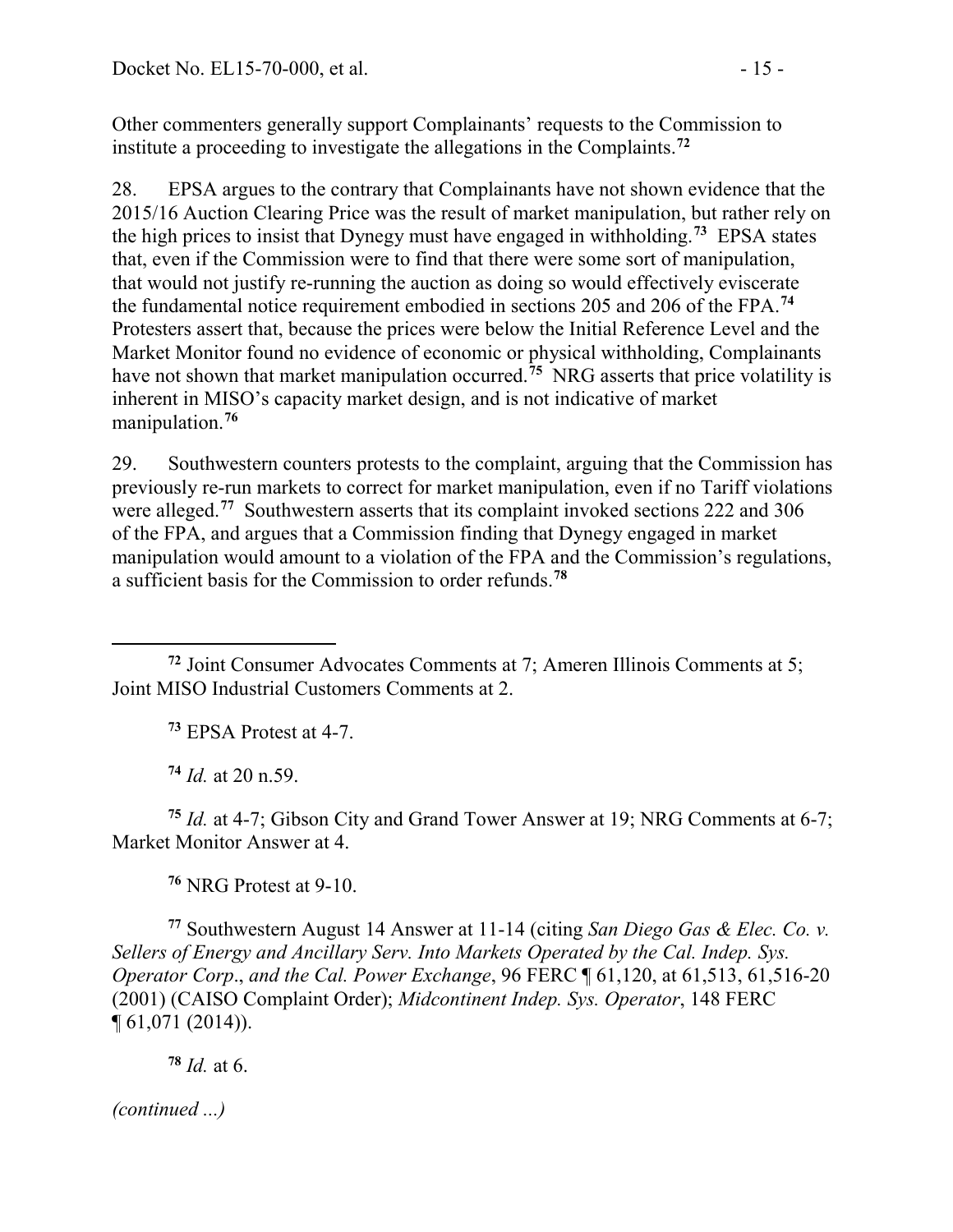# **e. Commission Determination**

30. As the Commission indicated in its December 2015 Order, the Commission's Office of Enforcement had already initiated a formal, non-public investigation into whether market manipulation occurred before or during the 2015/16 Auction.**[79](#page-15-0)** That investigation has been closed.

31. The dissent suggests that the Office of Enforcement did not have an opportunity to conduct a full and thorough investigation of the conduct at issue in this case.**[80](#page-15-1)** We disagree. Because the Commission converted that investigation from an informal to formal investigation, the Office of Enforcement was fully authorized to "administer oaths and affirmations, subpoena witnesses, compel their attendance and testimony, take evidence, compel the filing of special reports and responses to interrogatories, gather information, and require the production of any books, papers, correspondence, memoranda, contracts, agreements, or other records."**[81](#page-15-2)** That investigation was open for more than three years, during which time the Office of Enforcement reviewed over 500,000 pages of documents and took 17 days of testimony, from 11 witnesses. We reject any implication that the investigation was not sufficiently complete to consider the conduct at issue.

32. Based on a review of the investigation, we find that the conduct investigated did not violate the Commission's regulations regarding market manipulation.**[82](#page-15-3)** We conclude, therefore, that no further action is appropriate to address the allegations of market manipulation raised in the complaints.

### **2. Whether Dynegy's Alleged Exercise of Market Power in the 2015/16 Auction Led to an Unjust and Unreasonable Zone 4 Auction Clearing Price**

# **a. MISO Market Power Mitigation Tariff Provisions**

33. MISO's market power mitigation Tariff provisions in place during the 2015/16 Auction provided that capacity offers into the Auction could not exceed the Cost of New

**<sup>79</sup>** Order Authorizing Formal Investigation, 153 FERC ¶ 61,005 at P 2.

<span id="page-15-2"></span><span id="page-15-1"></span><span id="page-15-0"></span>**<sup>80</sup>** *Public Citizen, Inc. v. Midcontinent Indep. Sys. Operator, Inc.*, *et al.*, 168 FERC ¶ 61,042, at P 6 (2019) (Glick, Comm'r, dissenting).

**<sup>81</sup>** Order Authorizing Formal Investigation, 153 FERC ¶ 61,005 at P 3.

**<sup>82</sup>** 18 C.F.R. § 1c.2 (2018).

<span id="page-15-3"></span>*(continued ...)*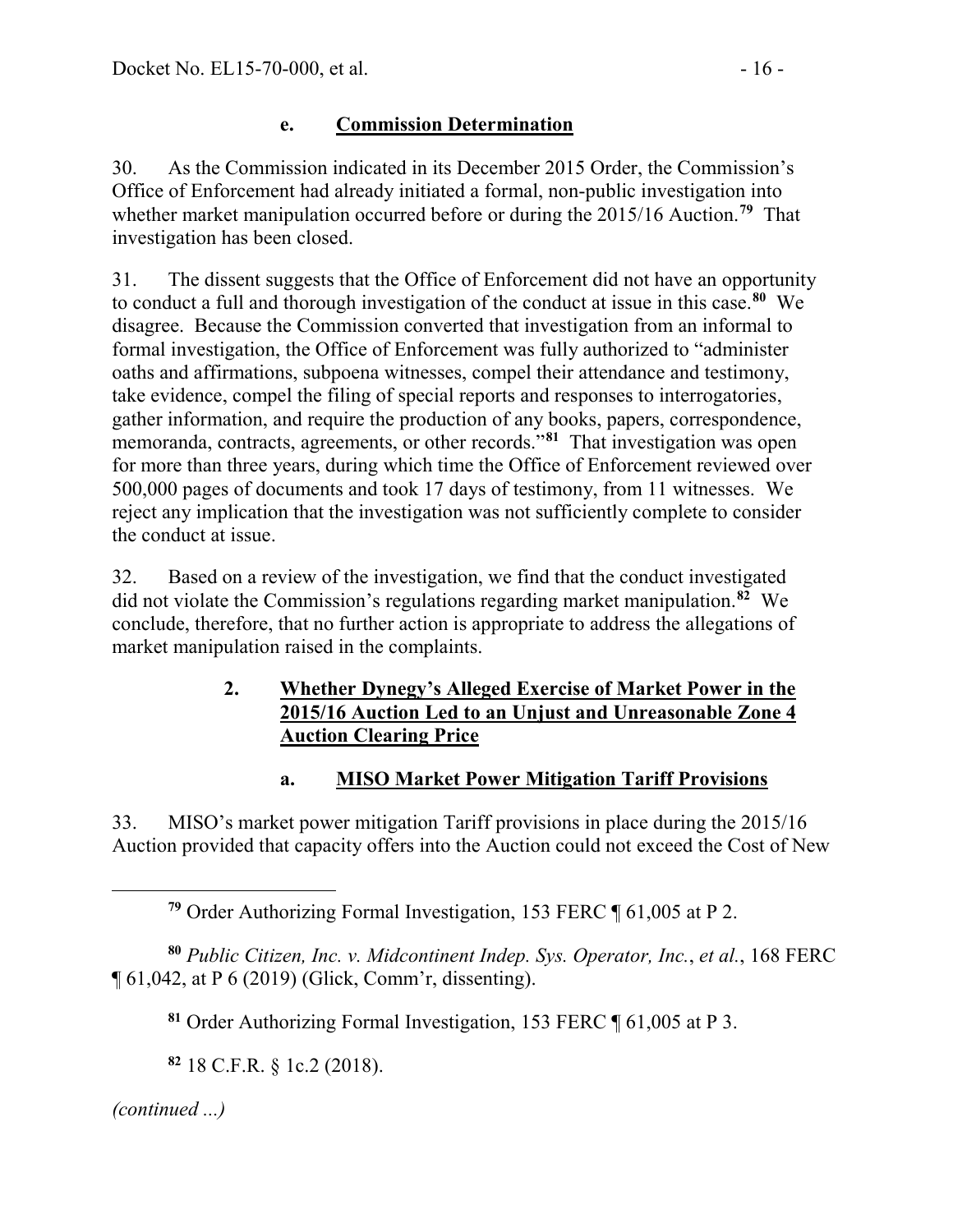Entry for the Zone where the capacity is represented.**[83](#page-16-0)** For the 2015/16 Auction, the Cost of New Entry for Zone 4 equaled \$247.40/MW-day.**[84](#page-16-1)** MISO's Tariff included market power mitigation provisions that allowed MISO to "mitigate the market effects of any conduct that would substantially distort competitive outcomes" by mitigating conduct only when such "conduct exceeds well-defined conduct thresholds and when the effect on market outcomes of the conduct exceeds well-defined market impact thresholds."**[85](#page-16-2)** The Tariff provided that when an offer into the Auction exceeded the conduct threshold and resulted in an increase to the Auction Clearing Price that exceeded the market impact threshold, MISO would mitigate that offer down to the applicable Reference Level.**[86](#page-16-3)**

# **i. Reference Level**

34. Under MISO's Tariff, a region-wide Initial Reference Level effectively serves as the default applicable Reference Level. At the time of the 2015/16 Auction, the Initial Reference Level was "based on the estimated opportunity cost of exporting capacity to a neighboring region."**[87](#page-16-4)** The Market Monitor implemented this Tariff provision by estimating the opportunity cost of exporting capacity to PJM. The Market Monitor determined that the Initial Reference Level equaled \$155.79/MW-day.

### **ii. Conduct Threshold**

35. At the time of the 2015/16 Auction, the conduct threshold equaled the sum of the applicable Reference Level and 10 percent of the Cost of New Entry.**[88](#page-16-5)** The default conduct threshold for Zone 4, calculated by taking the sum of the Initial Reference Level (\$155.79/MW-day) plus 10 percent of Cost of New Entry (\$24.74/MW-day), equaled \$180.53/MW-day. The conduct threshold for a resource in Zone 4 with a facility-specific

**<sup>83</sup>** MISO, FERC Electric Tariff, Module E-1, § 69A.7.1 (34.0.0).

<span id="page-16-1"></span><span id="page-16-0"></span>**<sup>84</sup>** *See* MISO, *2015/2016 Planning Resource Auction Results (Extended)*, at 9 (May 2015), https://cdn.misoenergy.org/2015- 2016%20PRA%20Summary%20Extended87080.pdf.

**<sup>85</sup>** MISO, FERC Electric Tariff, Module D, § 62 (30.0.0).

**<sup>86</sup>** *See id.* § 65.2.2 (30.0.0).

<span id="page-16-4"></span><span id="page-16-3"></span><span id="page-16-2"></span>**<sup>87</sup>** *Id.* § 64.1.4 (30.0.0). As an alternative to using the Initial Reference Level, the Tariff provided market participants the option to request facility-specific reference levels.

**<sup>88</sup>** *Id.* § 64.1.2 (30.0.0).

<span id="page-16-5"></span>*(continued ...)*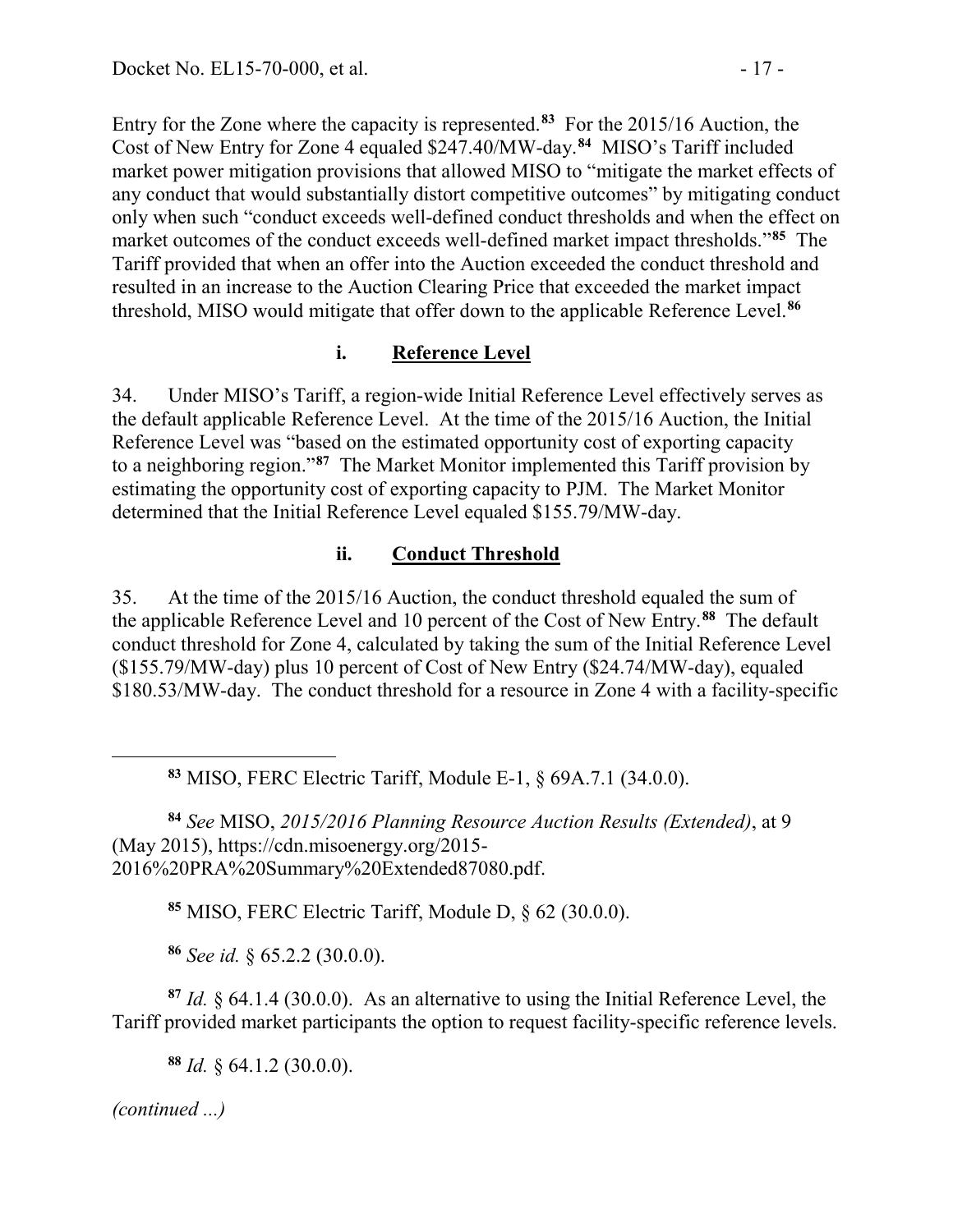reference level would equal the sum of the facility-specific reference level, as determined by the Market Monitor, and 10 percent of Cost of New Entry.

### **iii. Market Impact Threshold**

36. The market impact threshold at the time of the 2015/16 Auction for identifying offers that had a "substantial effect" on clearing prices in the Auction equaled an increase in the clearing price equal to 10 percent of Cost of New Entry.**[89](#page-17-0)**

## **b. Complaints**

37. Complainants argue that the 2015/16 Auction produced an unjust and unreasonable rate in Zone 4 because Dynegy became a pivotal supplier after its acquisition of the generating plants from the Ameren Companies and subsequently exercised market power in the 2015/16 Auction.**[90](#page-17-1)** Illinois Attorney General explains that the Market Monitor has recognized that an "indicator of potential market power is whether a supplier is pivotal, which occurs when its resources are necessary to satisfy load or to manage a constraint."<sup>[91](#page-17-2)</sup> Southwestern explains that, in a well-functioning market, entities compete by submitting bids at the lowest possible price in order to ensure that their bids clear the market; however, when an entity knows that its bid is required to clear in the Auction in order to meet the Local Clearing Requirement, it has no incentive to submit the lowest possible bid and may instead knowingly submit the bid that sets the Auction Clearing Price.**[92](#page-17-3)**

38. Complainants describe the amount of capacity that Dynegy owned after the acquisition approved in *Ameren Energy*. They estimate that Dynegy increased its total unforced capacity in Zone 4 to a total of 6,100-7,300 MW out of approximately 12,000- 13,000 of total unforced capacity in Zone 4. **[93](#page-17-4)** Illinois Attorney General asserts that,

**<sup>89</sup>** *Id.* § 64.2.1 (31.0.0).

<span id="page-17-0"></span> $\overline{a}$ 

<span id="page-17-1"></span>**<sup>90</sup>** Public Citizen Complaint at 3, 8-9; Illinois Attorney General Complaint at 14-15; Southwestern Complaint at 15-22.

<span id="page-17-2"></span>**<sup>91</sup>** Illinois Attorney General Complaint at 14 (citing Potomac Economics, Independent Market Monitor for MISO, 2013 State of the Market Report for the MISO Electricity Markets (June 2014), at 65, *available at* [https://www.misoenergy.org/Library/Repository/Report/IMM/2013%20State%20of%](https://www.misoenergy.org/Library/Repository/Report/IMM/2013%20State%20of%25%2020the%20Market)  [20the%20Market](https://www.misoenergy.org/Library/Repository/Report/IMM/2013%20State%20of%25%2020the%20Market) %20Report.pdf.).

**<sup>92</sup>** Southwestern Complaint at 18-19.

<span id="page-17-4"></span><span id="page-17-3"></span>**<sup>93</sup>** *Id.* at 20-21; Public Citizen Complaint at 2, 3, 8-9; Illinois Attorney General *(continued ...)*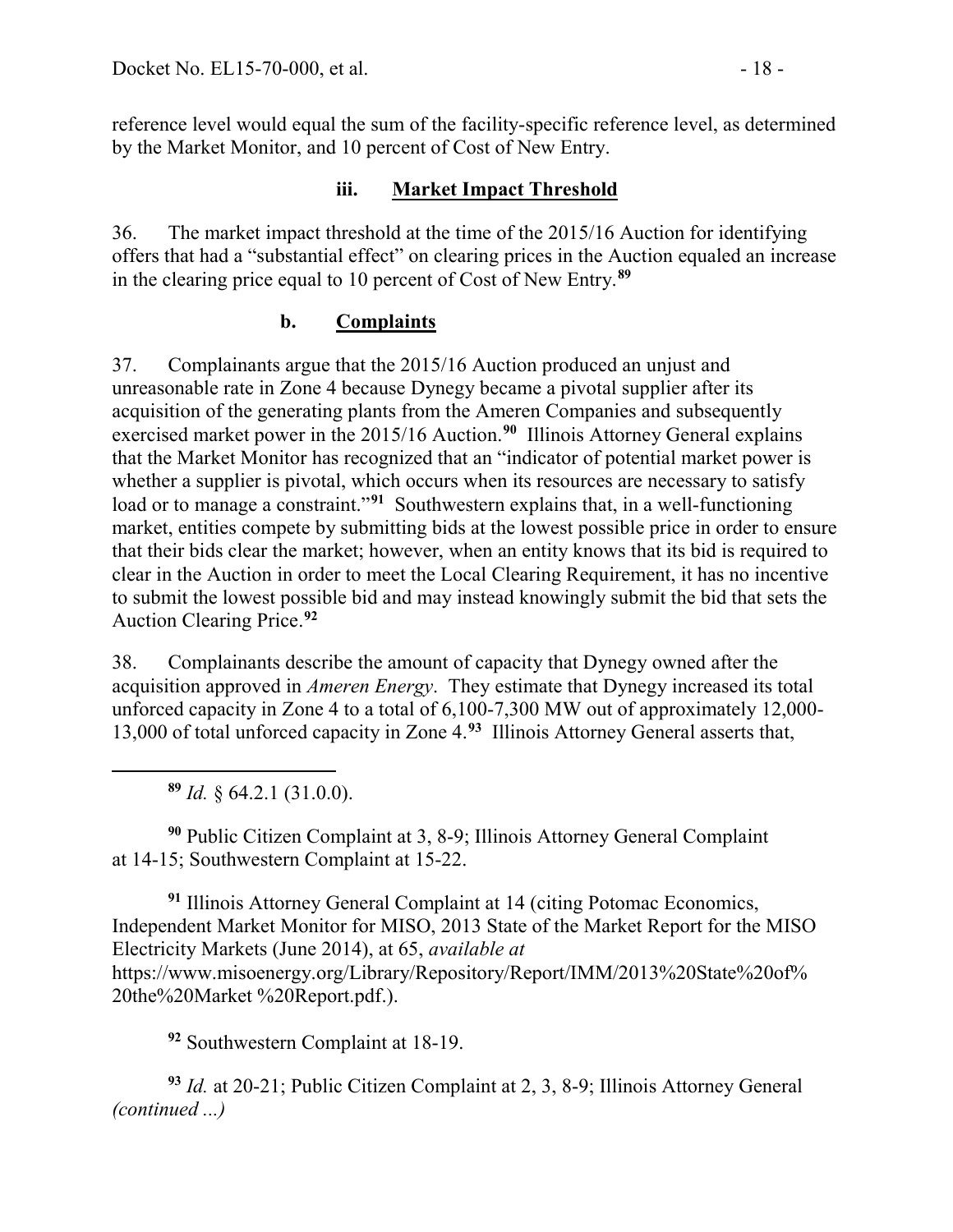while the supply serving Zone 4 was more than sufficient at the time of the 2015/16 Auction, the ownership of supply in Zone 4 was highly concentrated.**[94](#page-18-0)** Illinois Attorney General explains that the bidding data shows a Herfindahl-Hirschman Index of 2,562, and that Herfindahl-Hirschman Index indices over 1,800 are presumed to be concentrated. Southwestern argues that Dynegy's concentration of ownership is so high in Zone 4 that it would fail both the market share and pivotal supplier analyses.**[95](#page-18-1)** Southwestern asserts that the Auction cannot produce just and reasonable results in Zone 4 due to market concentration.**[96](#page-18-2)**

39. Complainants argue that Dynegy's large capacity market share gave Dynegy the opportunity to exercise market power in the 2015/16 Auction. Illinois Attorney General argues that that fact that Dynegy owned approximately half of the capacity of Zone 4 is material to the 2015/16 Auction because Zone 4 is a distinct submarket with transmission limited to 3,130 MW of imported capacity and an additional Local Clearing Requirement stipulating that 8,852 MW be procured from resources within Zone 4.**[97](#page-18-3)** Illinois Attorney General notes that, without Dynegy's capacity, there were only approximately 7,100 MW to meet the 8,852 MW requirement. Thus, according to Illinois Attorney General, Dynegy was the pivotal supplier for Zone 4 because Dynegy's capacity was necessary to

<span id="page-18-0"></span>**<sup>94</sup>** Illinois Attorney General Complaint at 12-13 (citing McCullough Aff. at 16; *Analysis of Horizontal Market Power Under the Federal Power Act*, 138 FERC ¶ 61,109, at P 5 (2012)).

<span id="page-18-1"></span>**<sup>95</sup>** Southwestern Complaint at 16-17, 19-21 (citing *Market-Based Rates for Wholesale Sales of Electric Energy, Capacity and Ancillary Services by Public Utilities*, Order No. 697, 119 FERC ¶ 61,295, at P 43 (2007) (stating that the market share analysis determines "whether a seller has a dominant position in the market based on the number of megawatts of uncommitted capacity owned or controlled by the seller as compared to the uncommitted capacity of the entire relevant market"), *clarified*, 121 FERC ¶ 61,260 (2007), *order on reh'g*, Order No. 697-A, 123 FERC ¶ 61,055, *clarified*, 124 FERC ¶ 61,055, *order on reh'g*, Order No. 697-B, 125 FERC ¶ 61,326 (2008), *order on reh'g*, Order No. 697-C, 127 FERC ¶ 61,284 (2009), *order on reh'g*, Order No. 697-D, 130 FERC ¶ 61,206 (2010), *aff'd sub nom. Mont. Consumer Counsel v. FERC*, 659 F.3d 910 (9th Cir. 2011) (*Montana Consumer Counsel*), *cert. denied*, 133 S. Ct. 26 (2012)).

<span id="page-18-3"></span><span id="page-18-2"></span>**<sup>96</sup>** *Id.* at 34-36 (citing Ameren Companies, Joint Application, Docket No. EC13- 93-000, at 30 (filed Apr. 16, 2013) and Ex. No. JRS-1 at 6 (Solomon Test.)).

**<sup>97</sup>** Illinois Attorney General Complaint at 13-14.

 $\overline{a}$ Complaint at 13-14. Each Complainant puts forth slightly different estimates of Dynegy's total unforced capacity and the total unforced capacity in Zone 4.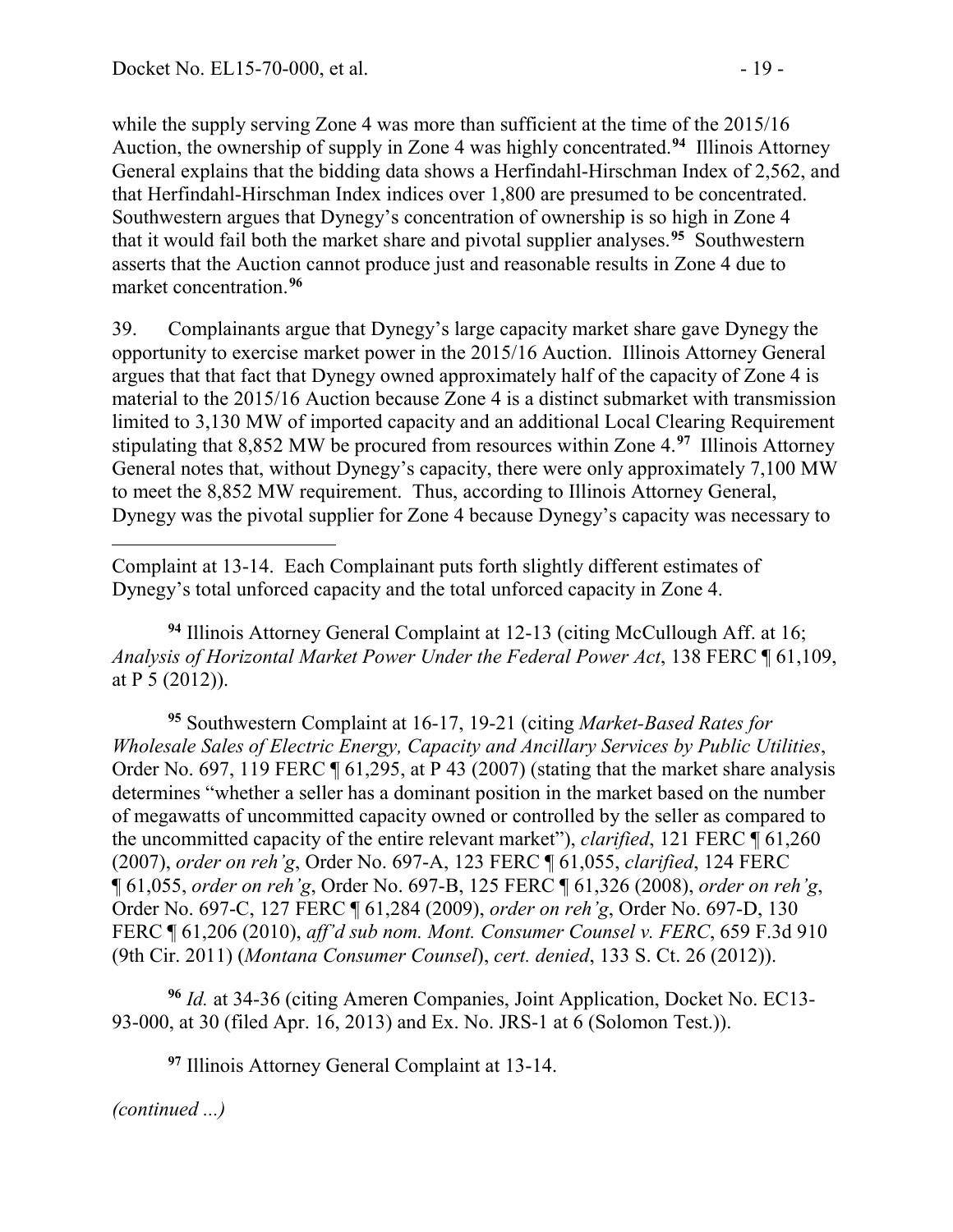meet the Local Clearing Requirement in Zone 4, and therefore it was able to set the price for the marginal unit of capacity, regardless of Dynegy's internal cost of providing that capacity.**[98](#page-19-0)** Illinois Attorney General claims that, if there were no pivotal supplier, the Zone 4 2015/16 Auction Clearing Price would have matched the Auction Clearing Prices in Zones 1 through 7 (i.e., the Zones that are not part of MISO-South).**[99](#page-19-1)** Southwestern states that the Local Clearing Requirement of 8,852 MW was known prior to the start of the 2015/16 Auction, as was the roughly 12,000 MW of total capacity in Zone 4; thus, a participant in the 2015/16 Auction would know prior to the Auction that any entity controlling more than approximately 3,000 MW of generation would possess sufficient market power to control the Auction Clearing Price and might tailor its bidding behavior accordingly.**[100](#page-19-2)** Southwestern further asserts that Dynegy was the only entity that controlled over 3,000 MW of capacity in Zone 4 that was eligible to participate in the 2015/16 Auction, and thus, knew that its generation was necessary for the Auction to clear. **[101](#page-19-3)** Public Citizen asserts that Dynegy had a financial incentive to withhold capacity because it could drive up the Auction Clearing Price and receive increased revenue for its cleared units.**[102](#page-19-4)**

<span id="page-19-0"></span>**<sup>98</sup>** *Id.* at 14.

- <span id="page-19-1"></span>**<sup>99</sup>** *Id.* (citing McCullough Aff. ¶ 33).
- <span id="page-19-2"></span>**<sup>100</sup>** Southwestern Complaint at 20-21.
- <span id="page-19-3"></span>**<sup>101</sup>** *Id.* at 18-22 (citing Chiles Test. ¶ 8).
- <span id="page-19-4"></span>**<sup>102</sup>** Public Citizen Complaint at 3.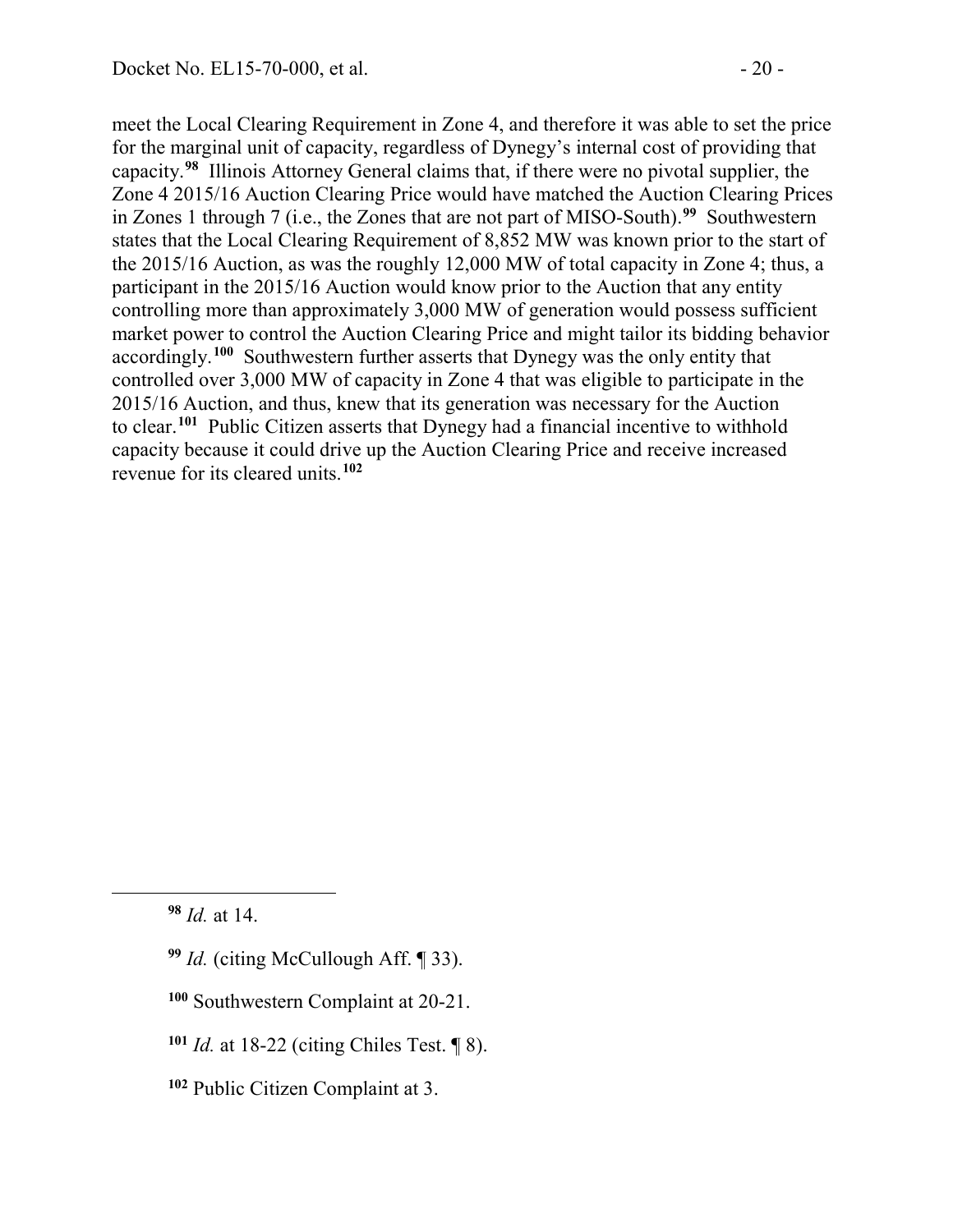40. Complainants assert that the bid data that MISO released from the 2015/16 Auction demonstrates that Dynegy exercised its market power in the Auction. **[103](#page-20-0)** Southwestern argues that Dynegy was not deterred from submitting a bid far in excess of the other capacity sellers because it knew that, while only a portion of its capacity would clear the market, it would gain millions of dollars in revenues from higher prices for its capacity that was guaranteed to clear in order to meet the Zone 4 Local Clearing Requirement. **[104](#page-20-1)** Complainants state that Dynegy's two divisions submitted a portion of their bids at an identical \$150/MW-day, which set the Zone 4 2015/16 Auction Clearing Price.**[105](#page-20-2)** Southwestern contends that Dynegy chose this amount because it was under the Reference Level of \$155.79/MW-day established by the Market Monitor prior to the Auction.**[106](#page-20-3)** Illinois Attorney General states that Dynegy was able to set the Auction Clearing Price for Zone 4 well above its internal cost of providing capacity.**[107](#page-20-4)**

41. Complainants note that the Zone 4 2015/16 Auction Clearing Price of \$150/MWday represented a significant increase from the Zone 4 2014/15 Auction Clearing Price, which was \$16.75/MW-day.<sup>[108](#page-20-5)</sup> Southwestern and Illinois Attorney General note that the next highest Zone cleared at \$3.48/MW-day.**[109](#page-20-6)** Southwestern contends that, other than one outlier, no other entity submitted a bid in excess of \$50/MW-day, which

**<sup>104</sup>** *Id.* at 26.

<span id="page-20-2"></span><span id="page-20-1"></span>**<sup>105</sup>** *Id.* at 28-29; Public Citizen Complaint at 3; Illinois Attorney General Complaint at 13. Southwestern states that in an April 14, 2015 press release, Dynegy disclosed that its Illinois Power Holdings, LLC and its separate coal division cleared 1,864 MW and 398 MW, respectively, in the 2015/16 Auction. Southwestern states that it matched these amounts to the post-auction bid data released by MISO. Southwestern Complaint at 28.

**<sup>106</sup>** *Id.* at 25.

**<sup>107</sup>** Illinois Attorney General Complaint at 14, 19.

<span id="page-20-6"></span><span id="page-20-5"></span><span id="page-20-4"></span><span id="page-20-3"></span>**<sup>108</sup>** *Id.* at 1, 6; Public Citizen Complaint at 1, 5, 6, 9, 13; Southwestern Complaint at 10, 50. Public Citizen, Illinois Attorney General, and Southwestern approximate the rate increase as 800 percent, 900 percent, and ten-fold, respectively.

**<sup>109</sup>** Southwestern Complaint at 2; Illinois Attorney General Complaint at 5.

<span id="page-20-0"></span> $\overline{a}$ **<sup>103</sup>** Southwestern states that the bid data is masked to conceal the bidders' identities, but explains that Dynegy revealed its bidder identity by disclosing the capacity that each of its two divisions cleared in the auction. Southwestern Complaint at 28 (citing Chiles Test. ¶ 7 and Attachment 2 (Dynegy Press Release)).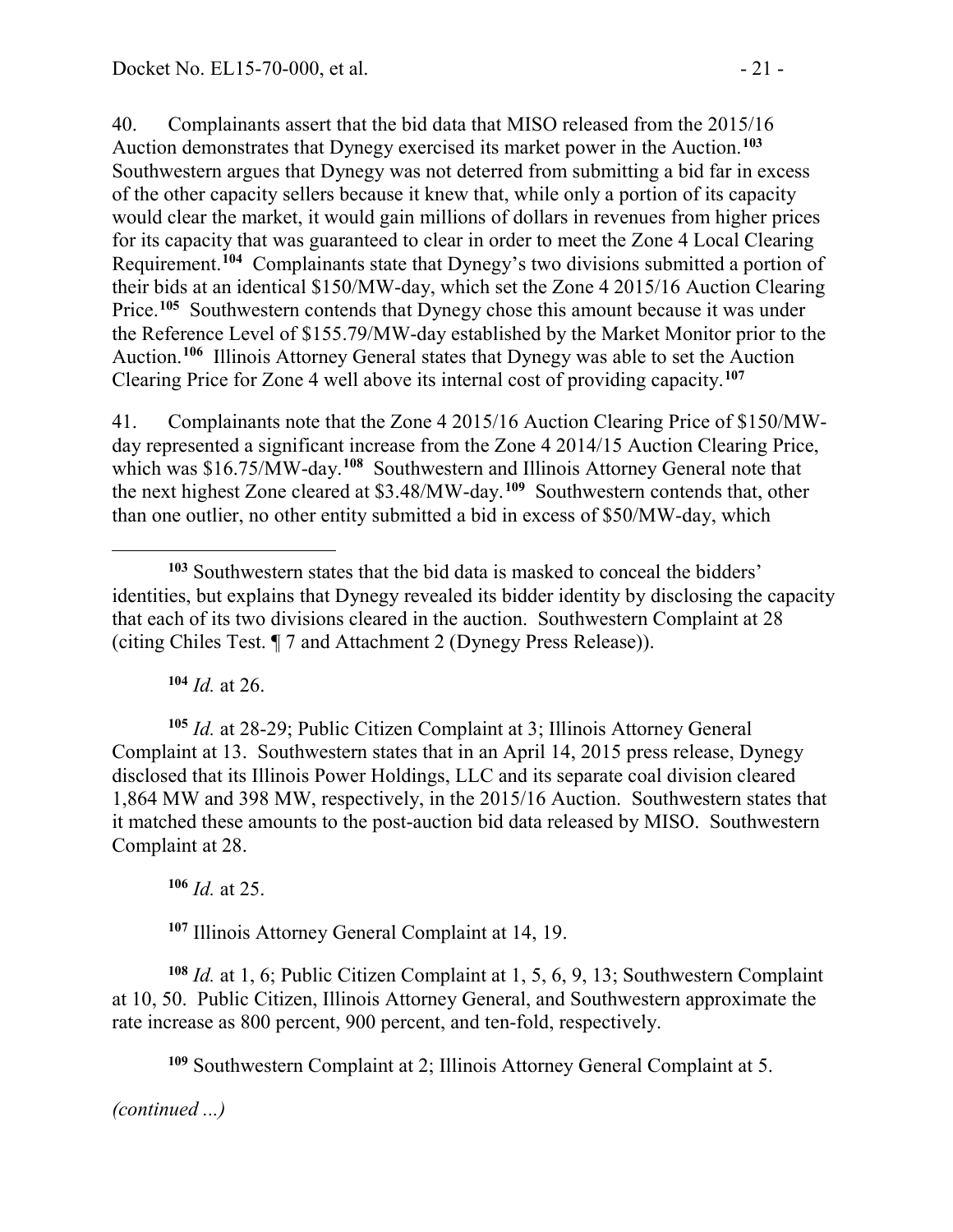demonstrates that Dynegy did not anticipate competition from other capacity suppliers.**[110](#page-21-0)** Southwestern contrasts the increase in the Zone 4 Auction Clearing Price to the decreases in the other MISO Zones, which cleared at prices about 80 percent below the prior year's price.**[111](#page-21-1)**

42. Complainants argue that the rate in Zone 4 resulting from the 2015/16 Auction is not just and reasonable.**[112](#page-21-2)** Illinois Attorney General argues that it is not just and reasonable to burden the residents and businesses of central and southern Illinois with rates that are close to nine times larger than the rate for the same capacity purchased in 2014/15 and more than 40 times larger than the capacity rates in the neighboring MISO Zones.**[113](#page-21-3)** Illinois Attorney General estimates that the financial burden for electricity customers in Zone 4 created by the increased capacity price is at least \$100 million, and that the resulting electricity costs for commercial and industrial consumers may increase by 20 percent over last year.**[114](#page-21-4)** Southwestern argues that the cost of capacity in Zone 4 is excessive and Southwestern will spend over \$3.5 million for the 65.1 MW of its capacity obligations that it is unable to self-supply.**[115](#page-21-5)** In contrast, Southwestern states that it spent only \$437,133 for the 71.5 MW of capacity it procured through the 2014/15 Auction. Further, Southwestern argues that its total expenditure for capacity would have been at most \$83,000 if it were located in an adjacent Zone for the 2015/16 Planning Year.**[116](#page-21-6)**

**<sup>110</sup>** Southwestern Complaint at 29.

**<sup>111</sup>** *Id.* at 10-11.

<span id="page-21-0"></span> $\overline{a}$ 

<span id="page-21-2"></span><span id="page-21-1"></span>**<sup>112</sup>** *Id.* at 2; Illinois Attorney General Complaint at 12 (quoting *Pub. Util. Dist. No. 1 of Snohomish County Washington v. FERC*, 471 F.3d 1053, 1089 (9th Cir. 2006) ("Market-based rate regulation presumes – appropriately – that a functioning marketplace will drive prices toward marginal cost, and therefore toward . . . [a] 'zone of reasonableness.'") (citing *Interstate Natural Gas Ass'n of America v. FERC*, 285 F.3d 18, 31-32 (D.C. Cir. 2002)); Public Citizen Complaint at 1.

**<sup>113</sup>** Illinois Attorney General Complaint at 6.

<span id="page-21-5"></span><span id="page-21-4"></span><span id="page-21-3"></span>**<sup>114</sup>** *Id.* at 19. Illinois Attorney General states that the average residential customer of Ameren will pay an additional \$131 due to the increase in MISO's capacity charge during the 12-month period beginning June 1, 2015. *Id*. at 2.

**<sup>115</sup>** Southwestern Complaint at 11-12.

<span id="page-21-6"></span>**<sup>116</sup>** *Id.* at 12 (citing Sloan Aff. ¶ 11).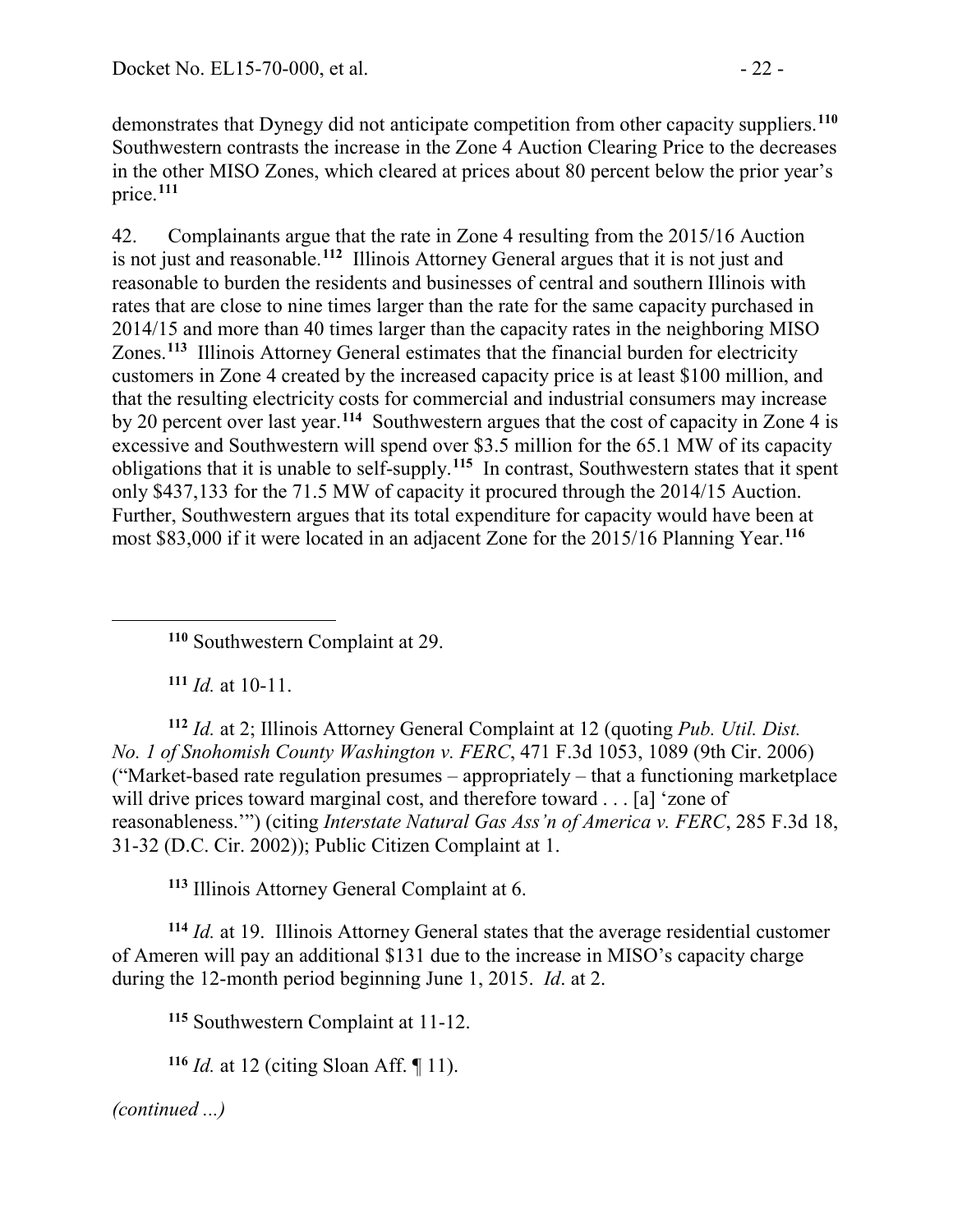43. Southwestern argues that, if the Commission does not take action, Dynegy's market power will likely extend to the bilateral market for capacity.**[117](#page-22-0)** Southwestern explains that Dynegy's capacity must be available in the bilateral market in order for any Zone 4 load-serving entities to meet their capacity obligations outside of the Auction. Southwestern states that, knowing that it controls the Zone 4 capacity market, Dynegy lacks motivation to sell capacity on a bilateral basis for less than it would bid that capacity into the Auction. Southwestern anticipates arguments from some entities that project developers will react to the price signals and begin evaluating the construction of additional capacity in Illinois.**[118](#page-22-1)** Southwestern contends that such a theory fails to: (1) take into account that Zone 4 currently has excess capacity and no further capacity is necessary for the Load Serving Entities in Zone 4 to meet their capacity obligations; and (2) consider that Dynegy could protect its market power by submitting lower bids in subsequent Auctions to dissuade any generation projects.

44. Complainants assert that the increase in the Zone 4 2015/16 Auction Clearing Price cannot be explained by factors other than Dynegy's exercise of market power. Southwestern states that neither the overall capacity requirements nor the underlying data points were significantly different from the 2014/15 Auction.**[119](#page-22-2)** Illinois Attorney General similarly contends that differences in the Auction parameters for Zone 4 between the 2014/15 and 2015/16 Auctions, such as changes in the Capacity Import Limit and Capacity Export Limit, do not explain the increase in the Auction Clearing Price.**[120](#page-22-3)** Southwestern argues that, in fact, had the 2015/16 Auction adhered to typical auction norms, prices would have been relatively low because Zone 4 had an excess of capacity and the Local Clearing Requirement for the 2015/16 Auction was lower in Zone 4 than it had been in the 2014/15 Auction. **[121](#page-22-4)** Illinois Attorney General argues that the lack of material change in supply and demand and the greatly increased Auction Clearing Price in Zone 4 demonstrate that the Tariff did not reflect the true cost and availability of capacity in Zone 4 and did not produce a just and reasonable price for Zone 4.**[122](#page-22-5)**

<span id="page-22-2"></span>**<sup>119</sup>** *Id.* at 11.

<span id="page-22-3"></span>**<sup>120</sup>** Illinois Attorney General Complaint at 15-16.

**<sup>121</sup>** Southwestern Complaint at 30.

**<sup>122</sup>** Illinois Attorney General Complaint at 16.

<span id="page-22-5"></span><span id="page-22-4"></span>*(continued ...)*

<span id="page-22-0"></span>**<sup>117</sup>** *Id.* at 43-44.

<span id="page-22-1"></span>**<sup>118</sup>** *Id.* at 44.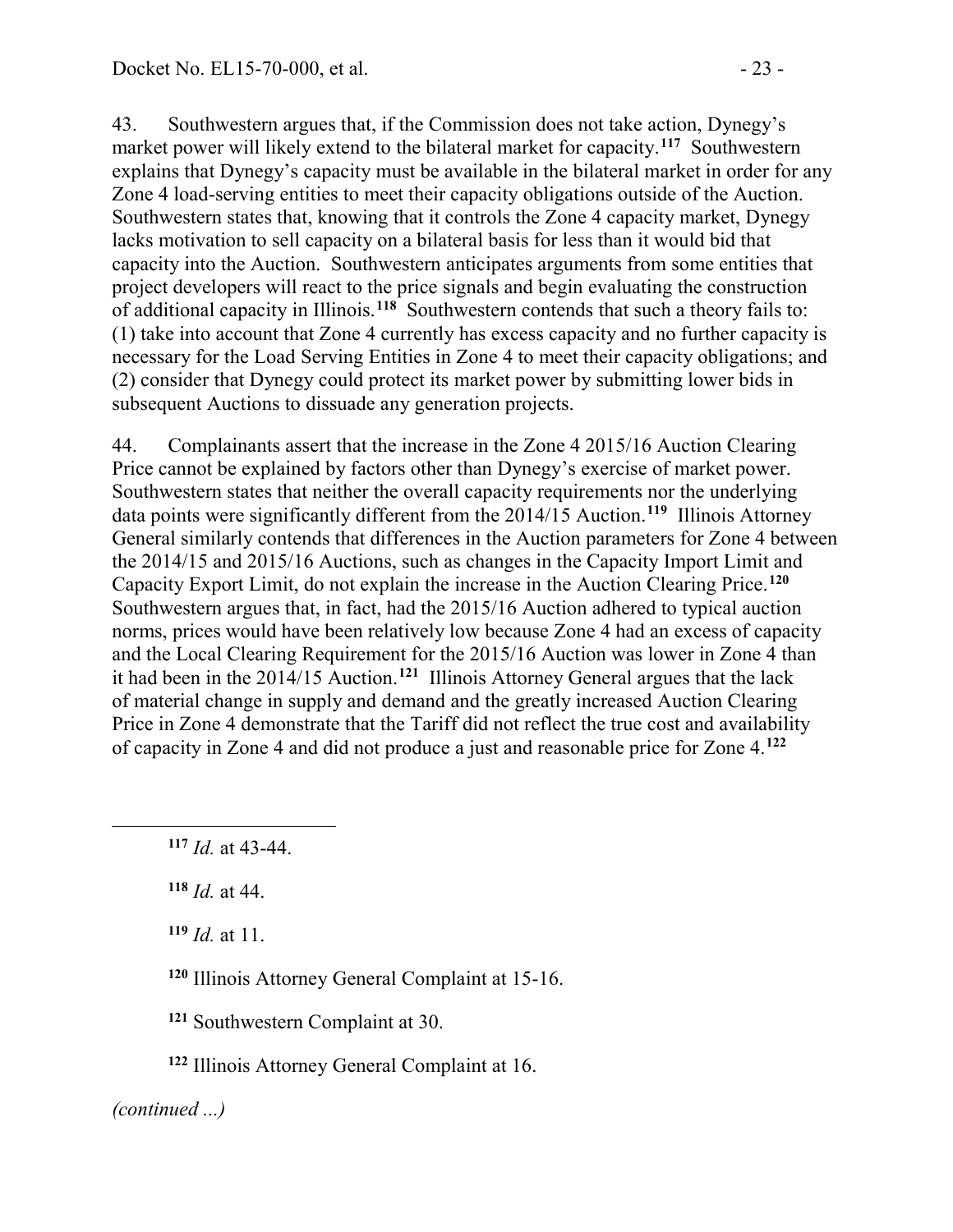45. Complainants claim that Dynegy acted to protect its market power. They state that MISO proposed to merge Zones 4 and 5 after Dynegy's acquisition of Ameren Company' generating facilities due to concerns about Dynegy's share of the capacity market in Zone 4, but that the proposal failed after Dynegy opposed it.**[123](#page-23-0)** Public Citizen states that Dynegy's lobbyists took part in nearly all MISO stakeholder meetings to develop capacity auction rules, including the creation of Local Resource Zones and Local Clearing Requirements, beginning on July 19, 2010 through 2015.**[124](#page-23-1)** Public Citizen further alleges that Dynegy used the threat of leaving MISO for PJM as a lever to influence the development of market rules that protect its profitability (or to prevent changes in the rules that would limit its ability to exercise market power).**[125](#page-23-2)**

46. Complainants contend that Dynegy, MISO, the Market Monitor, and the Commission failed to consider the effect that Dynegy's acquisition of Ameren's generating facilities in the *Ameren Energy* proceeding would have on MISO Auctions. Southwestern and Illinois Attorney General state that Dynegy (and the Commission) should have examined the proposed transaction's effect on the sub-markets within MISO (i.e., the individual Zones), rather than a MISO-wide capacity market, because (1) MISO's capacity construct is based upon a zonal structure and (2) Dynegy should have known that it had significant market concentration such that the Zone 4 capacity market was no longer competitive.<sup>[126](#page-23-3)</sup> Public Citizen notes that neither MISO nor the Market Monitor intervened or raised concerns about the proposed acquisition's implications for future Auctions. **[127](#page-23-4)** Further, Public Citizen states that, while the Commission in *Ameren Energy* found that the transaction raised no competition issues due in part to the difficulty of withholding baseload generation from energy markets, it failed to consider the ease with which baseload generation could be withheld from capacity markets. Public Citizen asserts that, after Dynegy's acquisition of the generating plants from the Ameren Companies, neither MISO nor the Market Monitor made any adjustments to the Local Clearing Requirement for Zone 4, which mandated that 85 percent of the Zone's capacity needs must be met by resources located in the Zone, and that failure to adjust the Local Clearing Requirement may have facilitated Dynegy's

**<sup>124</sup>** Public Citizen Complaint at 7.

**<sup>125</sup>** *Id.* at 5-6.

<span id="page-23-3"></span><span id="page-23-2"></span><span id="page-23-1"></span>**<sup>126</sup>** Southwestern Complaint at 35-36, 47; Illinois Attorney General Complaint at 11-12.

<span id="page-23-4"></span>**<sup>127</sup>** Public Citizen Complaint at 8-9 (citing Section 203 Application, Docket No. EC13-93-000; *Ameren Energy*, 145 FERC ¶ 61,034 at P 58).

*(continued ...)*

<span id="page-23-0"></span>**<sup>123</sup>** *Id.* at 9-10; Public Citizen Complaint at 2; Southwestern Complaint at 32-33.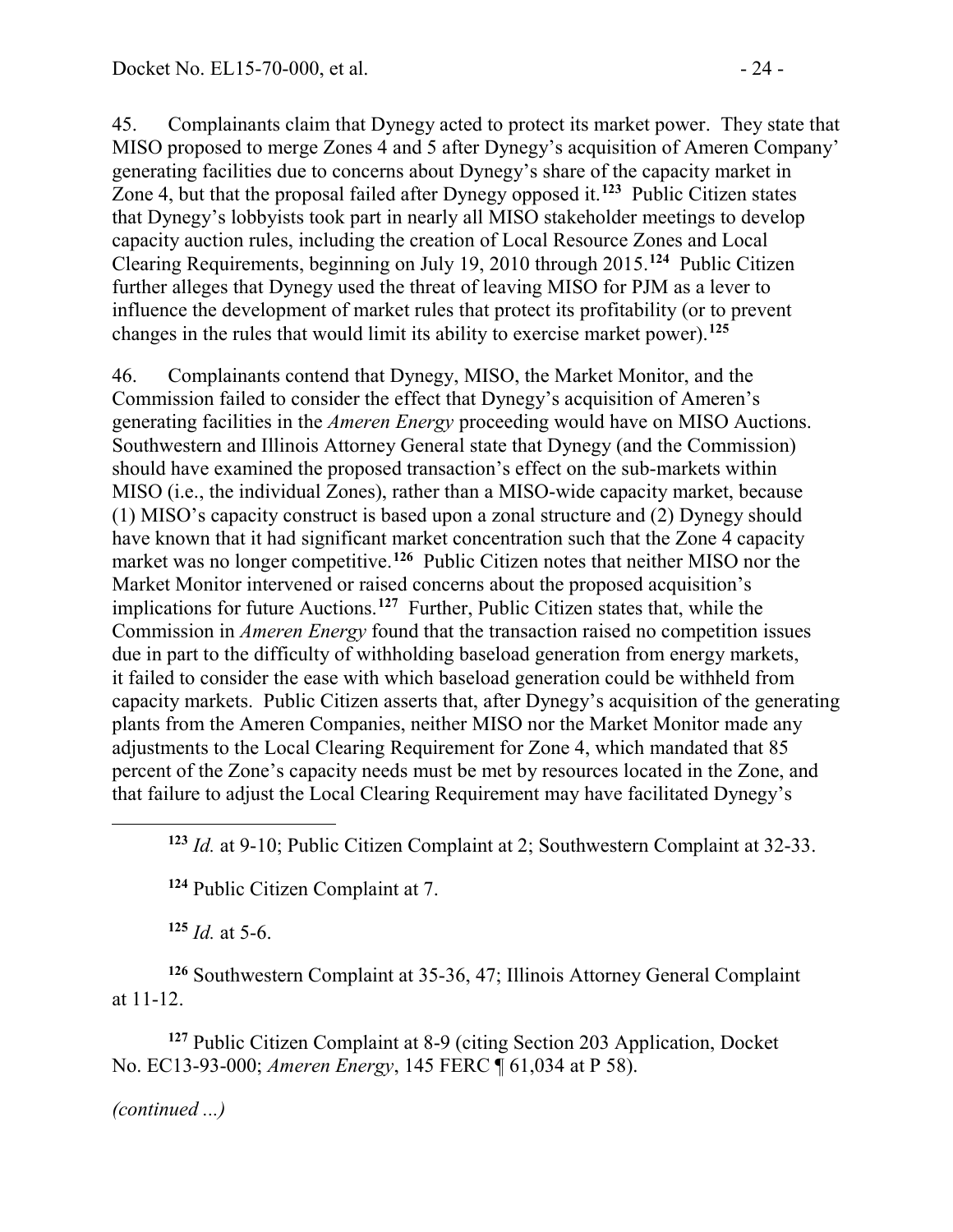ability to execute a capacity withholding scheme to drive up prices in Zone 4.**[128](#page-24-0)** Illinois Attorney General requests that the Commission enter a supplemental order in the *Ameren Energy* proceeding to impose appropriate conditions on Dynegy with regard to Auction bidding behavior of the generation resources that Dynegy acquired from Ameren Companies.**[129](#page-24-1)**

47. Southwestern contends that MISO failed in its obligation to ensure that the markets it administers are free from market power even though it was aware of the dominant influence that Dynegy would have on the auction results.**[130](#page-24-2)** Southwestern states that the Market Monitor has the power to investigate market participants' activity even if it falls within the threshold benchmarks established in the Tariff, and that if such behavior may distort competitive market outcomes, the Market Monitor has an obligation to identify such behavior and seek redress with the Commission.**[131](#page-24-3)** Southwestern argues that the fact that a capacity bid is below the Reference Level does not mean the price is free from the exercise of market power, nor does it immunize that bid from corrective action.**[132](#page-24-4)** Southwestern contends that MISO and the Market Monitor should have investigated the \$150/MW-day bid from the dominant market participant.

48. Public Citizen asserts that electric market clearinghouse rates, such as the Auction results, must be reviewed after-the-fact as well as in advance to determine whether they actually produce just and reasonable rates.**[133](#page-24-5)** If the Tariff does not require MISO to file the Auction results for Commission review, specifically charges that are changes in rates, Public Citizen argues that the Tariff cannot lawfully be implemented.**[134](#page-24-6)** Public Citizen

**<sup>128</sup>** *Id.* at 4, 9.

<span id="page-24-2"></span><span id="page-24-1"></span><span id="page-24-0"></span> $\overline{a}$ 

**<sup>129</sup>** Illinois Attorney General Complaint at 20-21.

**<sup>130</sup>** Southwestern Complaint at 38.

<sup>131</sup> *Id.* at 39 (citing MISO Tariff, Module D  $\S$  62(c)).

**<sup>132</sup>** *Id.* at 40.

<span id="page-24-5"></span><span id="page-24-4"></span><span id="page-24-3"></span>**<sup>133</sup>** Public Citizen Complaint at 11-12 (citing *California ex rel. Harris v. FERC*, 784 F.3d 1267 (9th Cir. 2015) (*Harris*); 16 U.S.C § 824d).

<span id="page-24-6"></span>**<sup>134</sup>** *Id.* at 11-12 (citing *Harris*, 784 F.3d at 1275; *California ex rel. Lockyer v. FERC*, 383 F.3d 1006, 1015-1016 (9th Cir. 2004) (*Lockyer*) ("FERC erred by structuring the remand proceedings to focus exclusively on market-share evidence of market power. By doing so, FERC unlawfully administered the market-based tariff. If the ability to monitor the market, or gauge the just and reasonable nature of the rates is eliminated, then effective federal regulation is removed altogether. Without the required filings, *(continued ...)*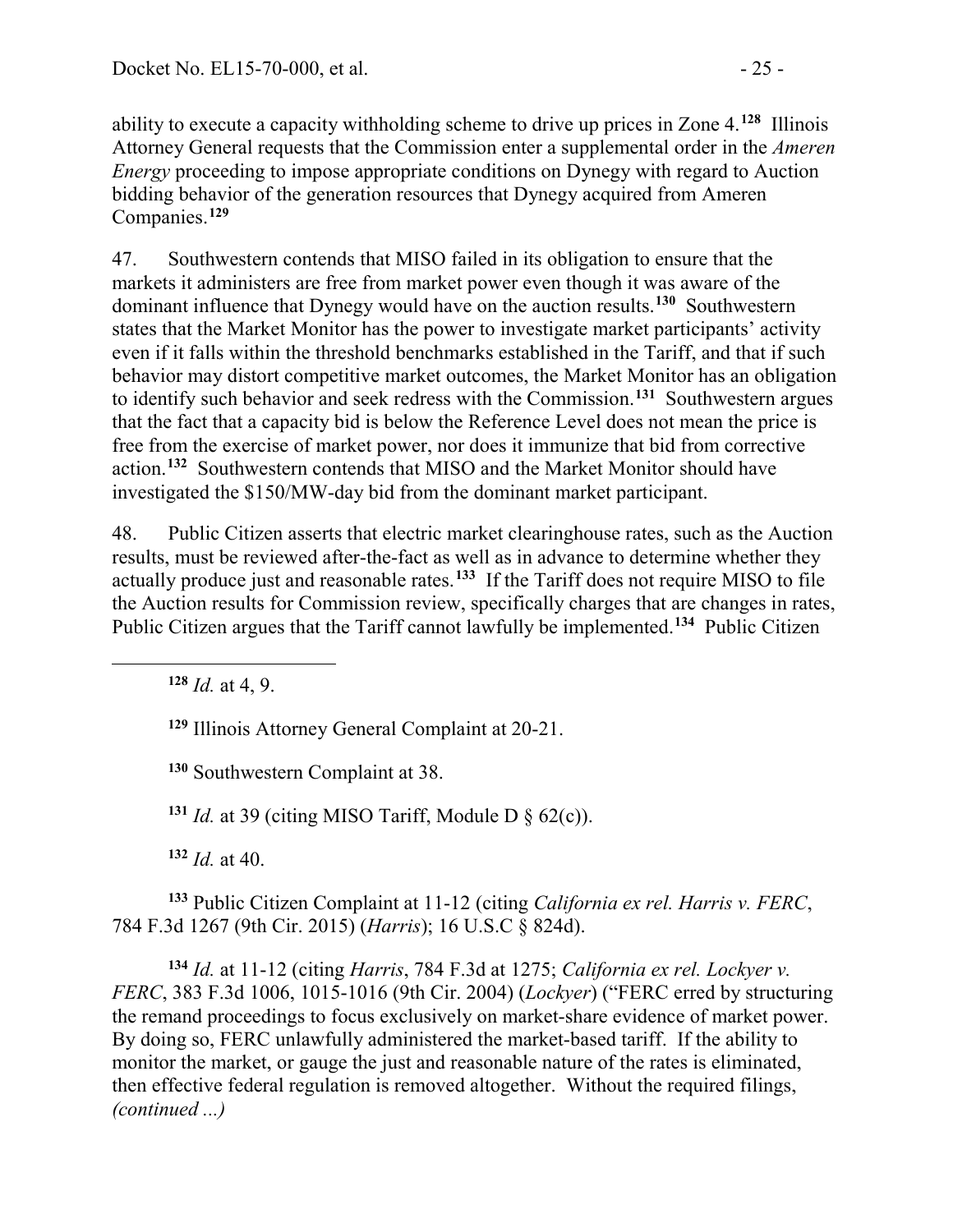asks that the Commission require that the MISO file as soon as possible the results of the 2015/16 Auction as a section 205 filing of increased rates for Zone 4, and any other MISO Zone in which changed charges are proposed, and to set such rates for hearing with the burden of proof on MISO to justify the increases, and to suspend such rates for at least one day and make them subject to refund.**[135](#page-25-0)**

49. Illinois Attorney General requests that the Commission: (1) find that the rate resulting from the 2015/16 Auction is not just and reasonable; (2) suspend the Auction Clearing Price for Zone 4 effective June 1, 2015; (3) investigate the allegations in the complaint and, if the rate is not suspended, establish a refund effective date of June 1, 2015; (4) establish a new rate that is just and reasonable; (5) if the Commission declines to find the rate unjust and unreasonable, set the issues for settlement judge proceedings and if that is not successful, set the matter for discovery and evidentiary hearing; and (6) enter a supplemental order imposing conditions on Dynegy regarding bidding behavior.**[136](#page-25-1)**

50. Southwestern requests that the Commission: (1) find the results of the 2015/16 Auction for Zone 4 to be unjust, unreasonable, and unduly discriminatory; (2) in the alternative, if such relief is not granted, grant a waiver of the application of the 2015/16 Auction Clearing Prices to Load Serving Entities within Zone 4, effective June 1, 2015; (3) set a just, reasonable, and non-discriminatory price for capacity in Zone 4; (4) if a new rate is not established, set the matter for trial-type hearing, subject to an opportunity to first pursue settlement negotiations; and (5) establish the earliest possible refund effective date, i.e. June 1, 2015. **[137](#page-25-2)**

**<sup>135</sup>** *Id.* at 14.

<span id="page-25-1"></span>**<sup>136</sup>** Illinois Attorney General Complaint at 20-21.

<span id="page-25-2"></span>**<sup>137</sup>** Southwestern Complaint at 48-50.

<span id="page-25-0"></span> $\overline{a}$ neither FERC nor any affected party may challenge the rate. Pragmatically, under such circumstances, there is no filed tariff in place at all.")); *Maislin Industries U.S., Inc. v. Primary Steel, Inc.*, 497 U.S. 116 (1990)).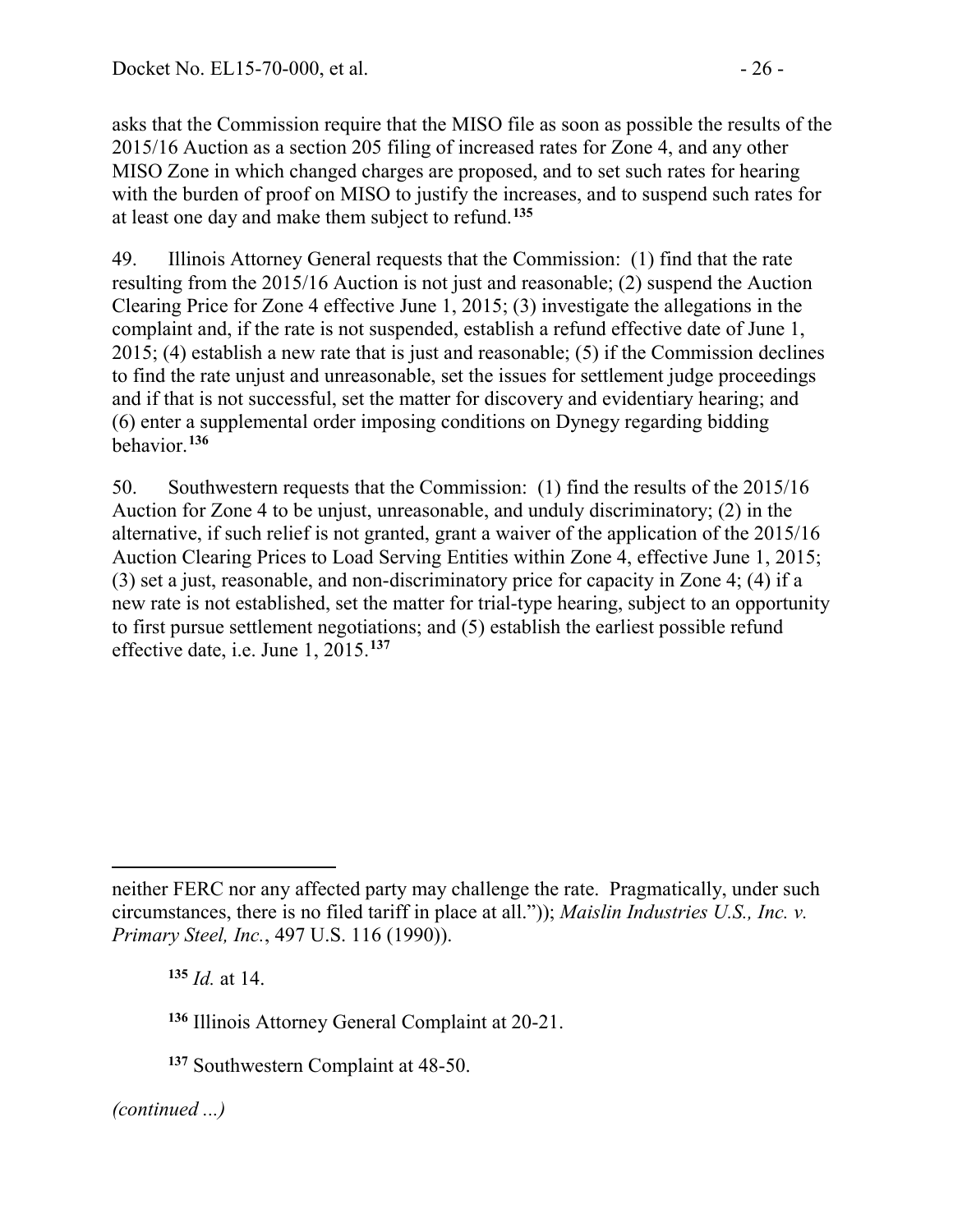#### **i. Dynegy**

51. Dynegy rebuts Complainants' allegations that Dynegy had market power and the incentive to exercise that market power.**[138](#page-26-0)** Dynegy argues that it could not have known whether it would be a pivotal supplier at the time it submitted its offers into the 2015/16 Auction due to several uncertainties, such as the amount of unforced capacity eligible to participate in the Auction in Zone 4, the amount of load and capacity participating in Fixed Resource Adequacy Plans, or the amount of capacity in Zone 4 that other sellers of capacity sold under bilateral contracts.**[139](#page-26-1)** Dynegy asserts that, because of uncertainty about the quantity of offers into the 2015/16 Auction from non-Dynegy parties, at the time it formed its offers for the 2015/16 Auction, Dynegy would not have known whether and to what extent its non-zero priced offers would be needed to meet the Zone 4 Local Clearing Requirement. **[140](#page-26-2)**

52. Dynegy asserts that the existence and possession of market power does not equate to the exercise of market power. **[141](#page-26-3)** Dynegy asserts that the Commission has never found that market results were not competitive or not just and reasonable simply because an entity with market power participated in the market, but rather has reviewed that entity's conduct to determine whether it engaged in withholding or otherwise attempted to exercise market power.<sup>[142](#page-26-4)</sup> Dynegy argues that MISO's Tariff does just that by setting forth a process for mitigating market power, including establishing Reference Levels and a conduct threshold (the Reference Level plus 10 percent of the Cost of New Entry). **[143](#page-26-5)** Dynegy asserts that, as Complainants concede, the 2015/16 Auction was conducted in

**<sup>139</sup>** *Id.* at 23 (citing Jones Aff. ¶ 4).

**<sup>140</sup>** *Id.* at 24.

<span id="page-26-1"></span><span id="page-26-0"></span> $\overline{a}$ 

<span id="page-26-3"></span><span id="page-26-2"></span>**<sup>141</sup>** *Id.* at 12 (citing *PJM Interconnection, L.L.C.*, 151 FERC ¶ 61,208, at PP 262- 263, 335-340, 345 (2015) (Capacity Performance Order); *ISO New England Inc.*, 149 FERC ¶ 61,227, at P 24 (2014); *Sw. Power Pool, Inc.*, 147 FERC ¶ 61,212, at P 27, *order on clarification*, 149 FERC ¶ 61,253 (2014); *N.Y. Indep. Sys. Operator, Inc.*, 124 FERC ¶ 61,301, at PP 144, 159 (2008), *order on clarification and reh'g*, 131 FERC ¶ 61,170 (2010), *order on clarification and reh'g*, 150 FERC ¶ 61,208 (2015)).

<span id="page-26-4"></span>**<sup>142</sup>** *Id.* at 13.

<span id="page-26-5"></span>**<sup>143</sup>** *Id.* at 14-15.

**<sup>138</sup>** Dynegy Answer to the Complaints at 3-6.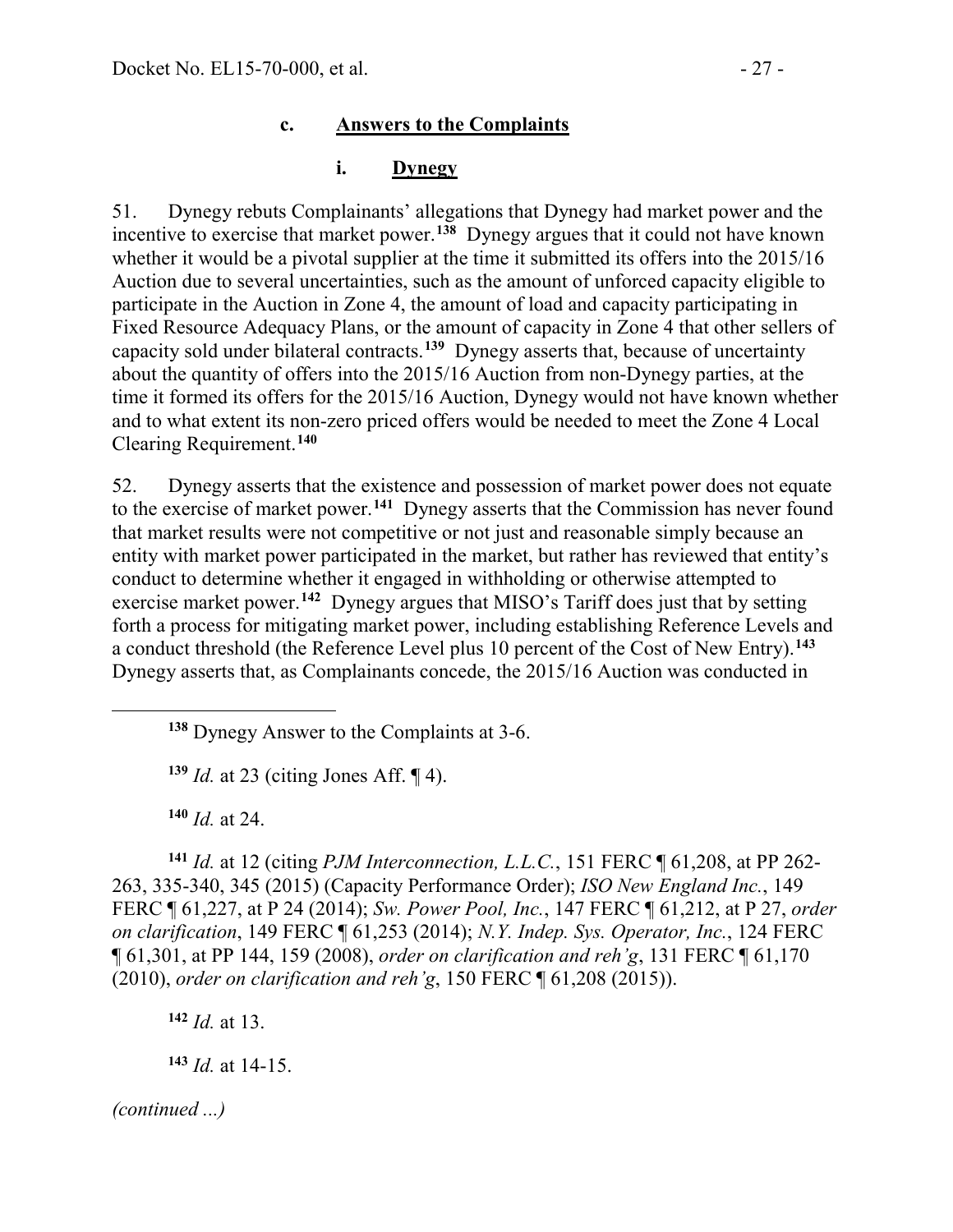full compliance with the Tariff. **[144](#page-27-0)** Dynegy asserts that the Complaints fail as a matter of law and policy because no Complainant has alleged that MISO violated its Tariff and because the Market Monitor has confirmed that the results of the Auction were competitive.**[145](#page-27-1)** Dynegy points to another case where, even where all capacity suppliers with existing resources were deemed pivotal, the Commission nonetheless found that the Market Monitor had properly reviewed all offers and bids from the auction and that the results of the auction were competitive, just, and reasonable.**[146](#page-27-2)** Dynegy also cites several Commission cases to demonstrate that, where the Commission found that the Tariff was followed, there was no basis to overturn auction results.**[147](#page-27-3)**

53. Dynegy argues that its offers into the 2015/16 Auction were competitive.**[148](#page-27-4)** Dynegy states that it submitted similar offers in the 2014/15 and 2015/16 Auctions, and that its offers in both Auctions were competitive, just and reasonable.**[149](#page-27-5)** With regard to the 2014/15 Auction, Dynegy states that only 954 MW of non-zero offers were required to satisfy the 8,879 MW Local Clearing Requirement for Zone 4, and there was 1,556 MW of non-Dynegy capacity offered into Zone 4, most offered below Dynegy's lowest non-self-supply offer. Dynegy explains that, according to information provided by MISO about offers after the conclusion of the 2014/15 Auction, it was not a pivotal supplier in that Auction and the marginal offer necessary to satisfy the Local Clearing Requirement

**<sup>144</sup>** *Id.* at 15-17.

**<sup>145</sup>** *Id.* at 17.

<span id="page-27-0"></span> $\overline{a}$ 

<span id="page-27-2"></span><span id="page-27-1"></span>**<sup>146</sup>** *Id.* at 19-20 (citing *ISO New England Inc.*, 151 FERC ¶ 61,226, at P 21 (2015); Capacity Performance Order, 151 FERC ¶ 61,208 at PP 12, 335-340, 345).

<span id="page-27-3"></span>**<sup>147</sup>** *Id.* at 17-19 (citing *Md. Pub. Serv. Comm'n v. PJM Interconnection, L.L.C.*, 124 FERC ¶ 61,276, at P 30 (2008) (*Maryland PSC*) (finding that because "the tariff's mechanisms for protecting customers from the exercise of market power . . . were followed . . . [the Commission] find[s] no basis to overturn the auctions for the transition period"), *order denying reh'g*, 127 FERC ¶ 61,274 (2009), *denying petition for review*, 632 F.3d 1283 (D.C. Cir. 2011); *Bangor Hyrdo-Elec. Co. v. ISO New England Inc.*, 97 FERC ¶ 61,339, at 62,589-90 (2001), *reh'g denied*, 98 FERC ¶ 61,298 (2002); *Borough of Chambersburg, Pa. v. PJM Interconnection, L.L.C.*, 117 FERC ¶ 61,219, at P 1 (2006), *reh'g denied*, 119 FERC ¶ 61,166, at PP 45-46 (2007)).

<span id="page-27-4"></span>**<sup>148</sup>** *Id.* at 21-38.

<span id="page-27-5"></span>**<sup>149</sup>** *Id.* at 26-28.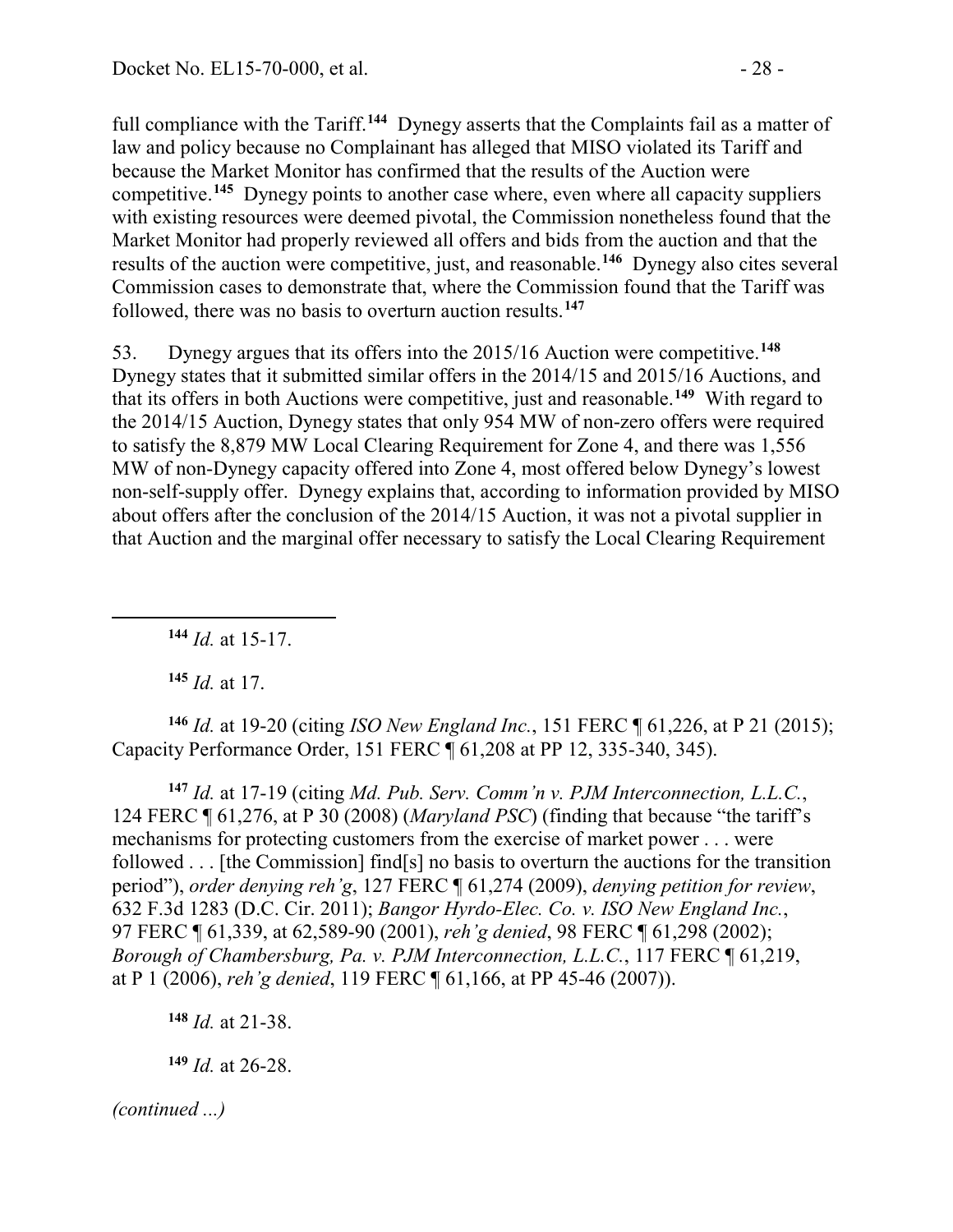came from offers slightly above \$0/MW-day submitted by another capacity supplier. **[150](#page-28-0)** With regard to the 2015/16 Auction, Dynegy states that it self-scheduled 1,709 MW of capacity at \$0/MW-day and offered 270 MW of capacity at \$108/MW-day, 651 MW of capacity at \$150/MW-day, and 2,775 MW of capacity at \$167/MW-day.**[151](#page-28-1)** Dynegy states that 553 MW of capacity offered at a price above \$0/MW-day cleared the 2015/16 Auction. Dynegy notes that the Zone 4 2015/16 Auction Clearing Price is lower than the Cost of New Entry for Zone 4, which is \$247.40/MW-day.**[152](#page-28-2)**

54. Dynegy contends that its offer strategy contradicts Complainants' allegations of withholding by Dynegy in the 2015/16 Auction.**[153](#page-28-3)** Dynegy states that it did not violate the Auction's physical withholding provisions because all of its capacity was offered into the Auction, sold bilaterally, or exported to PJM. According to Dynegy, it submitted self-scheduled offers into the 2015/16 Auction to hedge the cost of purchasing capacity to satisfy its retail load obligations, and therefore it could not use any of that capacity in a withholding strategy.**[154](#page-28-4)** Dynegy asserts that those purchases and sales net out, leaving it "financially indifferent" to the results of the Auction for its self-scheduled capacity.**[155](#page-28-5)** Dynegy also states that it employed a strategy of pursuing bilateral capacity sales and wholesale sales that included the sale of capacity. Dynegy states that such sales reduce the capacity available to execute a withholding strategy.

55. Dynegy argues that Illinois Attorney General and Southwestern affiants, Mr. McCullough and Mr. Chiles, respectively, mistakenly assume that Dynegy received the \$150/MW-day clearing price for all capacity offered by Dynegy into the 2015/16 Auction, including capacity that Dynegy self-scheduled at \$0/MW-day.

**<sup>150</sup>** *Id.* at 28-29.

<span id="page-28-0"></span> $\overline{a}$ 

<span id="page-28-1"></span>**<sup>151</sup>** *Id.* at 30 (citing Jones Aff. ¶ 34). Dynegy explains that it erroneously submitted 2,775 MW of capacity at \$167 per MW-day, but contends that regardless the offers did not clear and they were below the \$180.53 per MW-day conduct threshold. *Id.* at 31.

<span id="page-28-3"></span><span id="page-28-2"></span>**<sup>152</sup>** *Id.* at 43 (citing Pope Aff. ¶¶ 30-36). Dynegy states that it calculated the net Cost of New Entry by subtracting from the Cost of New Entry an estimate of the energy revenues that a new unit would be expected to earn in the MISO energy market.

**<sup>153</sup>** *Id.* at 31.

**<sup>154</sup>** *Id.* at 30, 21 (citing Jones Aff. ¶ 15).

<span id="page-28-5"></span><span id="page-28-4"></span>**<sup>155</sup>** *Id.* at 22 (citing *Midwest Indep. Transmission Sys. Operator, Inc.*, 139 FERC ¶ 61,199, at P 18 (2012); Jones Aff. ¶¶ 18-20).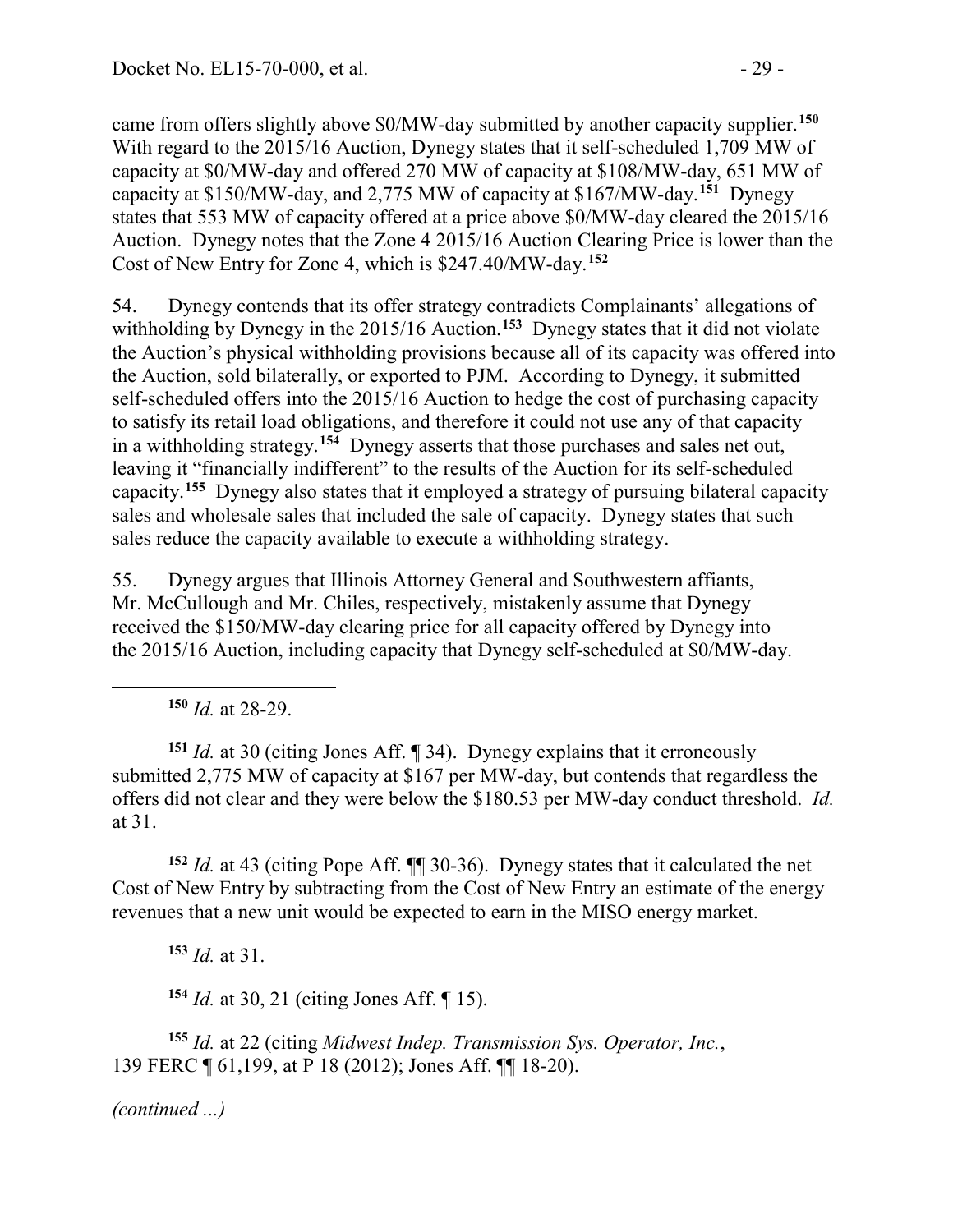Instead, Dynegy explains that the net revenues received from the 2015/16 Auction were \$30 million after accounting for Dynegy's self-scheduled capacity.**[156](#page-29-0)** According to Dynegy, such mistaken assumptions undermine Mr. McCullough's and Mr. Chiles' conclusions about Dynegy's incentives and actions.

56. Dynegy also contends that its capacity offers in the 2015/16 Auction were not too high.**[157](#page-29-1)** Dynegy states that its offers were cost-based and that it did not simply offer its capacity at a price at or near the Initial Reference Level or conduct threshold. Regardless, Dynegy asserts that even if its offers were not cost-based, but were instead marginal opportunity costs, the Auction Clearing Price would have been almost exactly equal to or higher than the \$150/MW-day price challenged by Complainants.**[158](#page-29-2)**

57. Dynegy asserts that there is further evidence showing that the \$150/MW-day clearing price for the 2015/16 Auction was competitive, just, and reasonable.**[159](#page-29-3)** Dynegy states that the Zone 4 capacity price is reasonable compared to: (1) PJM's 2015/16 capacity price for the unconstrained PJM zone located in Illinois, which was \$136/MWday;**[160](#page-29-4)** (2) the capacity costs recovered by integrated utilities in retail rates in the other MISO Zones (ranging from \$180/MW-day to \$435/MW-day);**[161](#page-29-5)** (3) the Cost of New Entry (\$247.40/MW-day);**[162](#page-29-6)** and (4) capacity costs in other RTOs/ISOs. To the last point, Dynegy avers that Zone 4 has competitive retail suppliers instead of integrated utilities, and argues that the prices in regions with competitive capacity markets, like PJM, ISO New England Inc. (ISO New England), and New York Independent System Operator, Inc. (New York ISO), are a more relevant benchmark for comparison to the Zone 4 price than the capacity prices in the other MISO Zones. Dynegy states that the PJM capacity price for its Third Incremental Auction cleared at \$163.20/MW-day; the

<span id="page-29-1"></span>**<sup>157</sup>** *Id.* at 33-35.

<span id="page-29-2"></span>**<sup>158</sup>** *Id.* at 35 (citing Gerhardt Aff. ¶ 4(a)).

<span id="page-29-3"></span>**<sup>159</sup>** *Id.* at 40-44.

<span id="page-29-4"></span>**<sup>160</sup>** *Id.* at 40 (citing Pope Aff. ¶ 42).

**<sup>161</sup>** *Id.* at 41-42 (citing Jones Aff. ¶ 43-48).

**<sup>162</sup>** *Id.* at 43.

<span id="page-29-6"></span><span id="page-29-5"></span>*(continued ...)*

<span id="page-29-0"></span>**<sup>156</sup>** *Id.* at 25-26, 44 (citing McCullough Aff. ¶ 34; Chiles Aff. ¶ 9).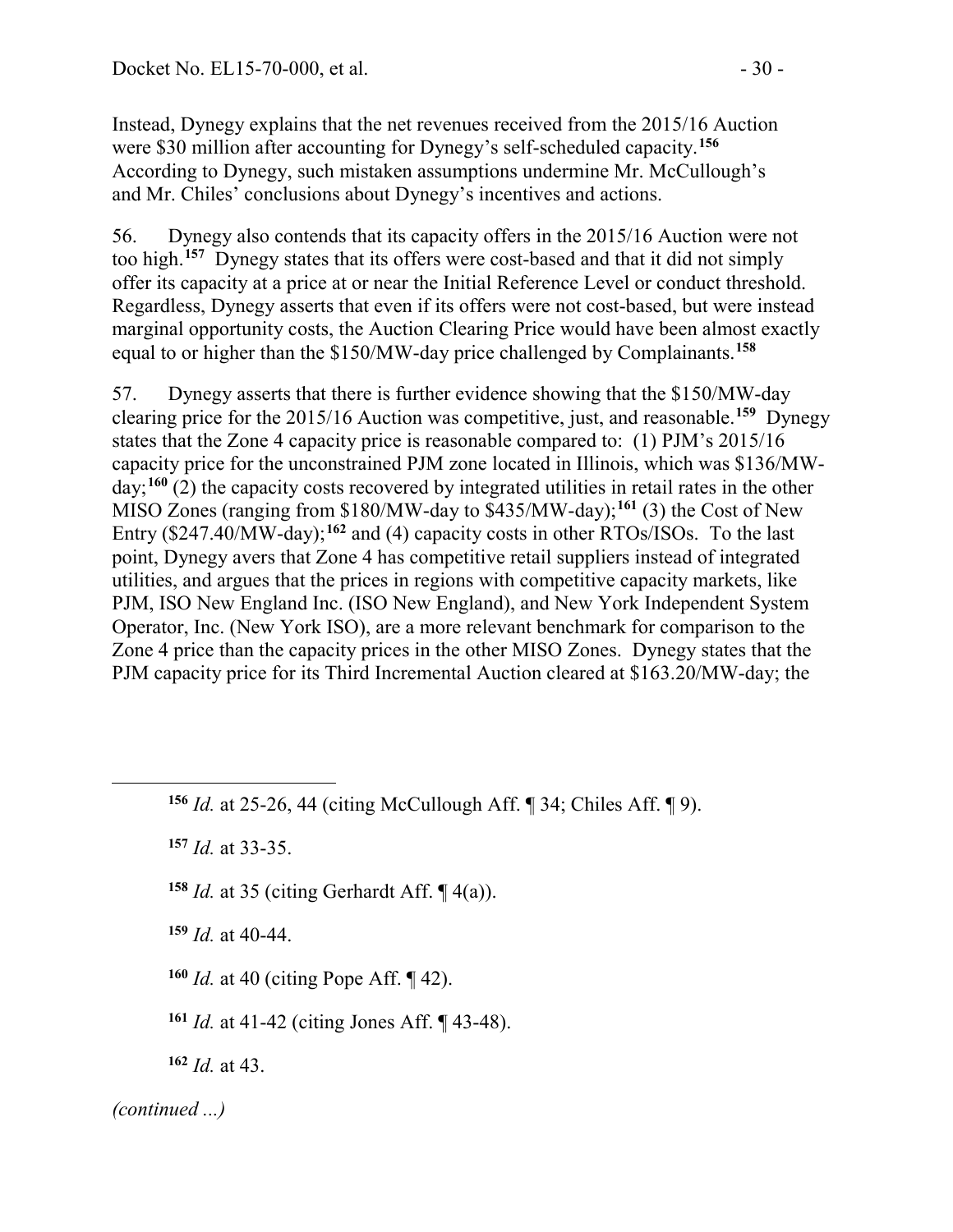ISO New England capacity price for the 2015/16 delivery year is \$113/MW-day; and the most recent New York ISO prices range from \$95/MW-day to \$510/MW-day.**[163](#page-30-0)**

58. Dynegy argues that capacity prices from other MISO Zones and from past years do not represent an appropriate proxy for evaluating the reasonableness of the Zone 4 2015/16 Auction Clearing Price.**[164](#page-30-1)** Dynegy states that the Auction price does not represent the cost of capacity paid by most Load Serving Entities, either in Zone 4 or in general, because the Auction does not apply to significant amounts of capacity in MISO. Dynegy explains that the Auction allows entities arranging for a Fixed Resource Adequacy Plan to opt out of the auction and that Load Serving Entities that purchase capacity bilaterally can opt out of the auction as a practical matter by submitting \$0/MWday self-schedules that cancel out their capacity purchase obligations, leaving the capacity price paid under the bilateral contract as the only price that they pay for their capacity. Dynegy contends that as much as 91 percent of capacity in MISO as a whole and 74 percent of capacity in Zone 4 was procured through a Fixed Resource Adequacy Plan or a bilateral contract, and that the Auction price does not set the price for any of this capacity that is procured outside of the Auction.**[165](#page-30-2)** Dynegy argues that the prices cited by Complainants cannot reflect the cost of capacity located in Zone 4 or in MISO as a whole because "these amounts are so low that they cannot come close to compensating owners of capacity for even the marginal costs of operating that capacity, especially the costs of older coal-fired plants like the ones owned by Dynegy, much less provide for a reasonable return on investment."**[166](#page-30-3)**

59. Dynegy contends that a change in the Zone 4 price does not indicate an exercise of market power or a non-competitive price, and can be explained by other factors, such as: (1) MISO reported that substantially more Load Serving Entities purchased capacity in the 2015/16 Auction as opposed to relying on self-supply; and (2) MISO uses a vertical demand curve to evaluate offers, which means that even a small change in supply, demand, or self-schedules could have significant effects on market price. **[167](#page-30-4)** Dynegy argues that there were over 1,000 MW fewer self-supply offers in Zone 4 in the 2015/16 Auction compared to the 2014/15 Auction. Dynegy contends that this decline in selfsupply shifted the supply curve to the left to the point at which the 2015/16 supply curve

<span id="page-30-0"></span>**<sup>163</sup>** *Id.* at 43-44 (citing Pope Aff. ¶¶ 42-44, 49).

<span id="page-30-1"></span>**<sup>164</sup>** *Id.* at 45.

<span id="page-30-2"></span>**<sup>165</sup>** *Id.* at 46-47.

**<sup>166</sup>** *Id.* at 47-48.

**<sup>167</sup>** *Id.* at 35-36.

<span id="page-30-4"></span><span id="page-30-3"></span>*(continued ...)*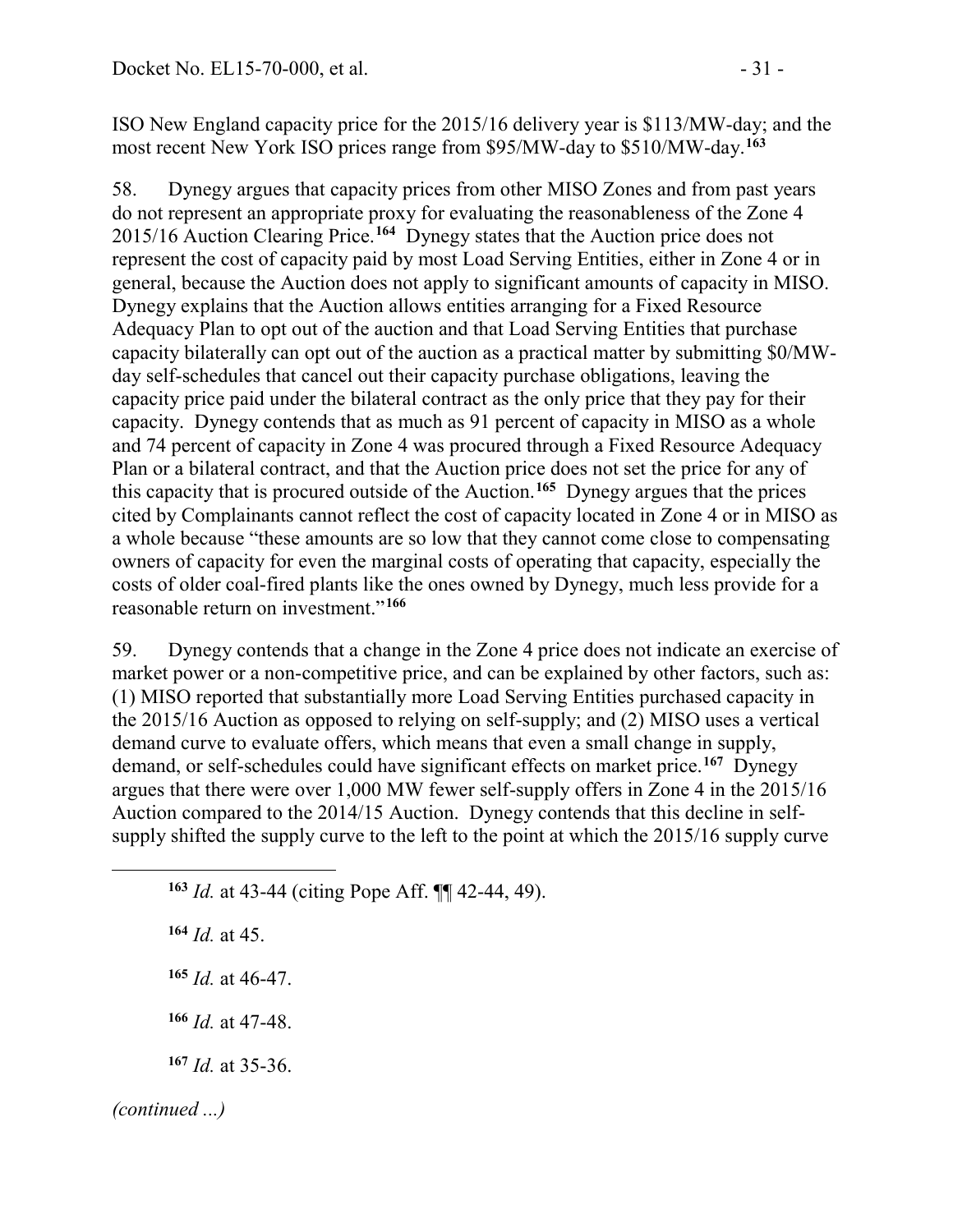for Zone 4 in the 2015/16 Auction began to rise. Dynegy argues that "[t]his fact alone could cause the [Auction] clearing price for Zone 4 to increase."**[168](#page-31-0)**

60. Dynegy rebuts Complainants' assertions that Dynegy acted to protect its market power. Dynegy states that it legitimately opposed the consolidation of MISO Zones 4 and 5 because the conditions for consolidation were not met, notes that MISO rejected the proposal on its merits, and asserts that the proposal had nothing to do with whether Dynegy's offers into the 2015/16 Auction were just and reasonable.**[169](#page-31-1)** Dynegy also rebuts Public Citizen's claim that Dynegy affected the 2015/16 Auction price by threatening to leave MISO for PJM, noting that only transmission owners can switch from one RTO/ISO to another, and Dynegy does not own any transmission facilities in MISO.**[170](#page-31-2)** Dynegy also disputes claims that it tainted MISO's market design by its participation in the stakeholder process, arguing that Dynegy is within its rights to express its point of view and that there is no reason to believe that Dynegy could force an outcome over the objections of other numerous and diverse stakeholders.**[171](#page-31-3)**

61. Dynegy rebuts Complainants' allegations regarding the market power analysis performed in the *Ameren Energy* proceeding.**[172](#page-31-4)** Dynegy argues that such allegations have nothing to do with whether the 2015/16 Auction results were competitive, and regardless, are contrary to the Commission's section 203 precedent. Dynegy asserts that the Commission did not impose any obligation on section 203 applicants to analyze any geographic markets other than the RTO/ISO and any previously identified submarkets, and in *Ameren Energy*, the Commission had not identified any submarkets in MISO requiring separate analysis prior to the date the Dynegy application was filed. Further, Dynegy acknowledges that, while intervenors in section 203 proceedings may argue that other submarkets should be analyzed and certain intervenors did so in the *Ameren Energy* proceeding, the Commission found in *Ameren Energy* that the intervenors had not satisfied their burden of presenting evidence suggesting that any submarket should be analyzed separately. Moreover, Dynegy asserts that it properly analyzed the MISO market as a whole, as opposed to any identified submarket, and that the Commission

- <span id="page-31-0"></span>**<sup>168</sup>** *Id.* at 36 (citing Pope Aff. ¶ 51).
- <span id="page-31-1"></span>**<sup>169</sup>** *Id.* at 52-55.
- <span id="page-31-2"></span>**<sup>170</sup>** *Id.* at 55-56.
- **<sup>171</sup>** *Id.* at 56.
- **<sup>172</sup>** *Id.* at 49-51.
- <span id="page-31-4"></span><span id="page-31-3"></span>*(continued ...)*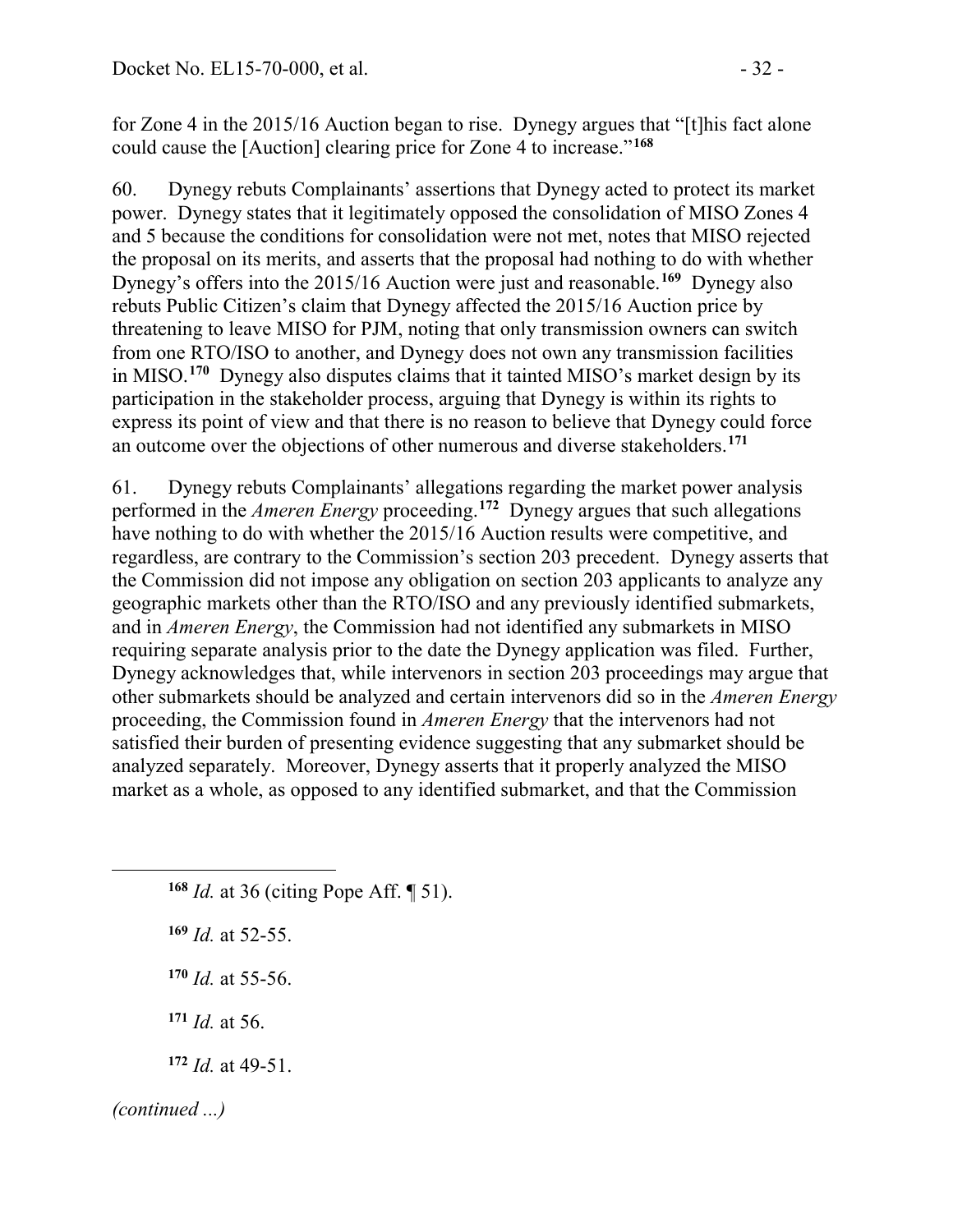approved that approach. Dynegy argues therefore that the Commission should dismiss Complainants' arguments as collateral attacks on *Ameren Energy*. **[173](#page-32-0)**

62. Dynegy rejects Public Citizen's claim that the Commission must review the Auction results before they can go into effect.**[174](#page-32-1)** Dynegy states that the cases on which Public Citizen relies do not require the Commission to issue an affirmative finding that every rate produced by an auction is just and reasonable before allowing the rate to go into effect, but only require "enforceable post-approval transaction reporting" in order to allow the Commission to determine whether sellers' rates were the result of market power.**[175](#page-32-2)** Dynegy states that the Commission's reporting regime is codified in its Electric Quarterly Reporting regulations, and asserts that the holdings in *Lockyer* and *Harris* relate to their findings that the Commission did not enforce its Electric Quarterly Reporting regulations, not that the Commission should have reviewed the justness and reasonableness of market-based rates before they went into effect.

#### **ii. MISO**

63. MISO argues that Complainants have not shown that MISO violated a Commission order, applicable statute or regulation, or that it failed to properly administer its Tariff.**[176](#page-32-3)** MISO explains that its Tariff establishes specific parameters for establishing an Initial Reference Level and general criteria for identifying economic withholding, and that it followed these parameters.**[177](#page-32-4)** MISO rejects Complainants' assertion that the 2015/16 Auction price was unjust and unreasonable because it departed substantially from prices in other Zones and prior Auctions.**[178](#page-32-5)** MISO contends that different results by location and year can occur for multiple reasons, including commercial decisions of market participants (both on the supply and the demand side), and available capacity offered into an Auction. MISO attributes the higher prices in Zone 4 for the 2015/16 Auction to: (1) the fact that higher priced local resources were needed to meet the Local

**<sup>173</sup>** *Id.* at 50-52.

**<sup>174</sup>** *Id.* at 58.

<span id="page-32-1"></span><span id="page-32-0"></span> $\overline{a}$ 

**<sup>175</sup>** *Id.* at 58-59 (citing *Lockyer*, 383 F.3d at 1013; *Harris*, 784 F.3d at 1269, 1273).

<span id="page-32-3"></span><span id="page-32-2"></span>**<sup>176</sup>** MISO Answer to the Complaints at 2. MISO states that it does not address allegations that are specific to the conduct of Dynegy. *Id*. at 2, 35.

<span id="page-32-5"></span><span id="page-32-4"></span>**<sup>177</sup>** *Id.* at 15-16 (citing MISO, FERC Electric Tariff, Module D, §§ 64.1.2 (30.0.0), 64.1.4 (30.0.0)).

**<sup>178</sup>** *Id.* at 14.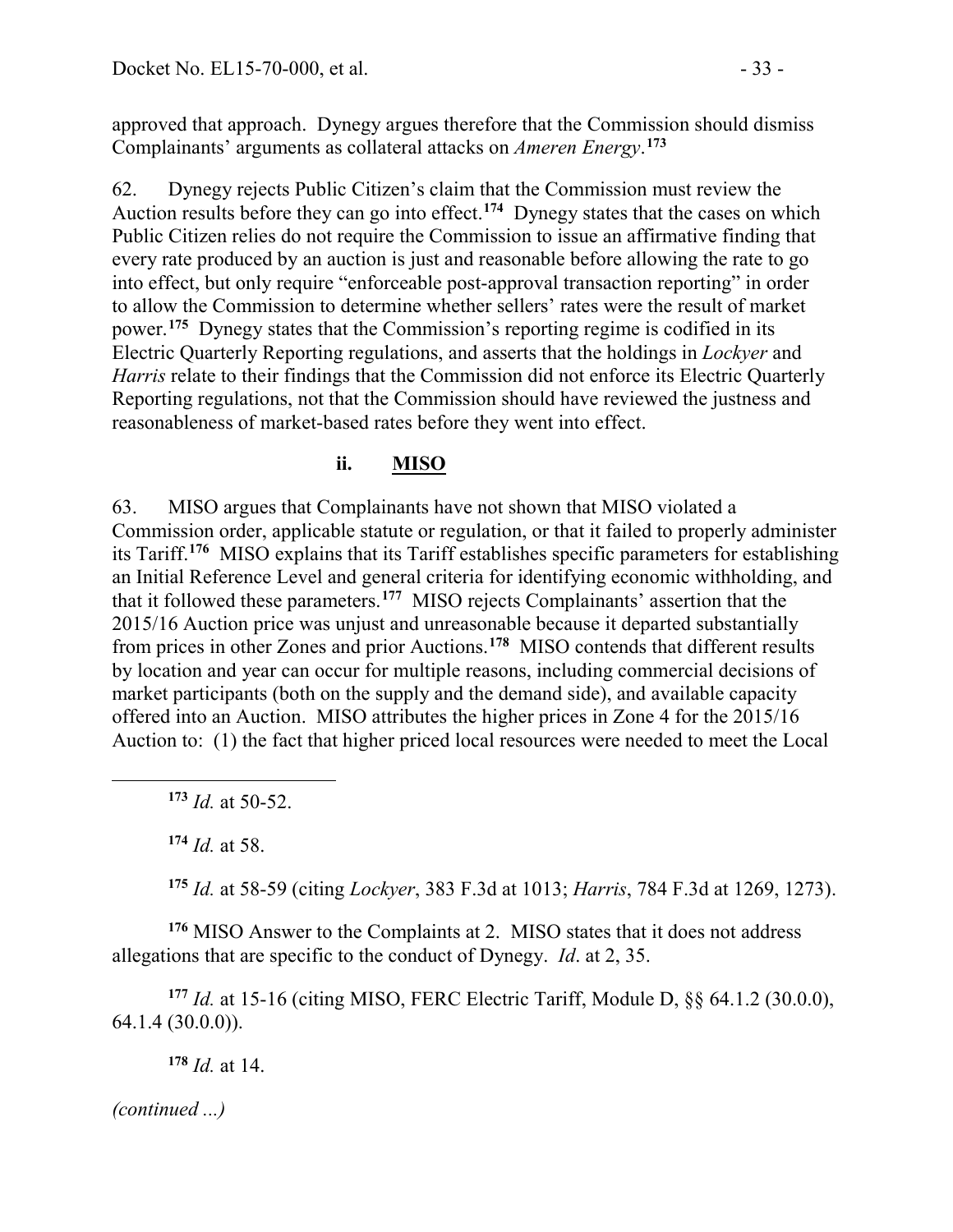Reliability Requirement in Zone 4 because fewer resources were offered in at zero prices and because more price sensitive offers were submitted compared to the prior Auction; (2) the fact that more capacity was procured through the Auction than through bilateral contracts as compared to capacity acquisitions in the prior year; and (3) the effect of different rules applied by different state agencies to utilities' procurement of supply for end-users.

64. MISO rejects Illinois Attorney General's assertion that the Zone 4 2015/16 Auction Clearing Price did not reflect marginal costs or actual costs to supply capacity, arguing that this assertion is in conflict with Commission policy and the Commission orders that approved the design of MISO's Auctions.**[179](#page-33-0)** Further, MISO states that the Supreme Court has noted that the justness and reasonableness of market-based prices should not be evaluated based on a comparison to marginal costs because such an evaluation would constitute an improper attempt to reinstitute cost-based regulation, and asserts that the marginal costs of an individual generator are irrelevant to a determination of whether a generator may be engaging in economic withholding. **[180](#page-33-1)** MISO also states that the Commission, in authorizing MISO's resource adequacy requirements, ruled that "[a]s we have found for other markets, it is reasonable for a seller to receive the

**<sup>179</sup>** *Id*.

<span id="page-33-1"></span><span id="page-33-0"></span>**<sup>180</sup>** *Id.* at 15 (citing *Morgan Stanley Capital Group Inc. v. Pub. Util. Dist. No. 1 of Snohomish Cnty.*, *Wash*., 554 U.S. 550 (2008)).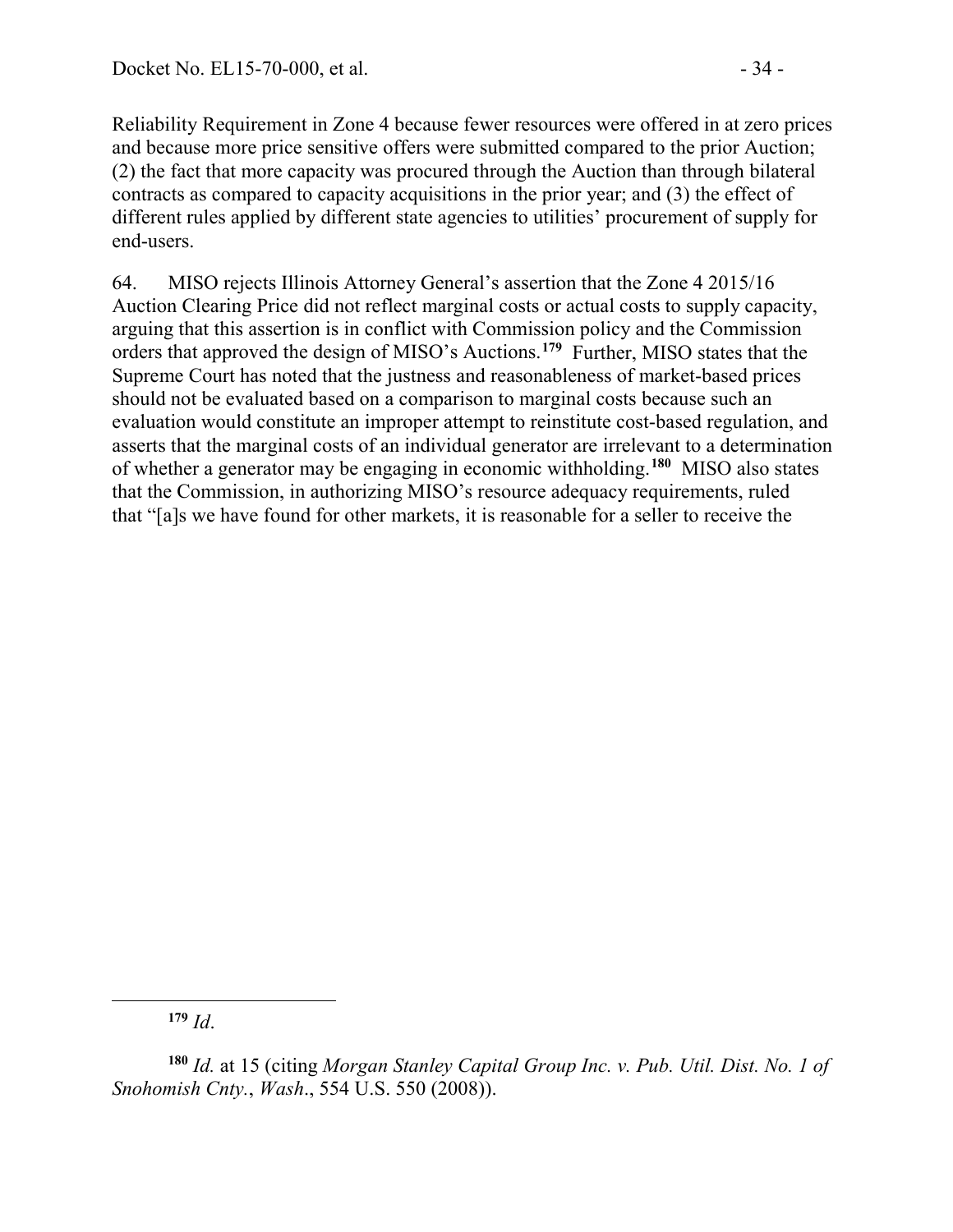applicable competitive price, even if the price exceeds the seller's net marginal costs."**[181](#page-34-0)** MISO states that the sale price of \$150/MW-day was just and reasonable because it was below the threshold for economic withholding under the specific parameters of MISO's Commission-accepted Tariff in effect at the time of the 2015/16 Auction.

65. MISO rejects claims that it failed to act to prevent Dynegy from exercising market power in the 2015/16 Auction. MISO states that it was not forced by Dynegy into foregoing the combination of Zones 4 and 5 into one Zone; rather, MISO conducted a robust stakeholder process as required under its Tariff and decided, after several stakeholders expressed concerns, not to reevaluate zonal boundaries.**[182](#page-34-1)** MISO argues that the issues raised by Complainants regarding the appropriateness of a regional versus sub-regional analysis of market power issues either were or should have been raised in the *Ameren Energy* proceeding.**[183](#page-34-2)** MISO states that Public Citizen and Illinois Attorney General did not participate in that proceeding and Southwestern did not seek rehearing of *Ameren Energy*. MISO therefore argues that Complainants' attempts to raise those same issues with respect to the results of the 2015/16 Auction amount to an improper collateral attack on *Ameren Energy*. With regard to Public Citizen's comments that MISO did not intervene in the *Ameren Energy* proceeding, MISO notes that it was under no obligation to participate in the proceeding and its decision not to do so in no way affected the results of the 2015/16 Auction. MISO maintains that it properly followed its Tariff and states that, in order for MISO to have taken action to prevent Dynegy from exercising market power in the 2015/16 Auction, MISO would have had to have: (1) known Dynegy's bidding strategy, which it could not do; (2) disregarded *Ameren Energy*, which it has no authority to do; and (3) determined that Dynegy exercised market power in the 2015/16 Auction, even though the Market Monitor determined that the final results were not impacted by conduct prohibited by the Tariff.**[184](#page-34-3)**

66. MISO rejects Public Citizen's argument that the Commission must be given an opportunity to review the Auction rates in order to determine if they are just and reasonable before they go into effect.**[185](#page-34-4)** MISO asserts that Public Citizen's reliance on the *Lockyer* an*d Harris* cases is misplaced. MISO argues that, in those cases, the court

 *Id.* at 22-26. *Id.* at 26-28. *Id.* at 28-29. *Id.* at 29.

<span id="page-34-4"></span><span id="page-34-3"></span>

<span id="page-34-2"></span><span id="page-34-1"></span><span id="page-34-0"></span> $\overline{a}$ **<sup>181</sup>** *Id.* (citing *Midwest Indep. Transmission Sys. Operator, Inc.,* 139 FERC ¶ 91,199, at P 290 (2012)).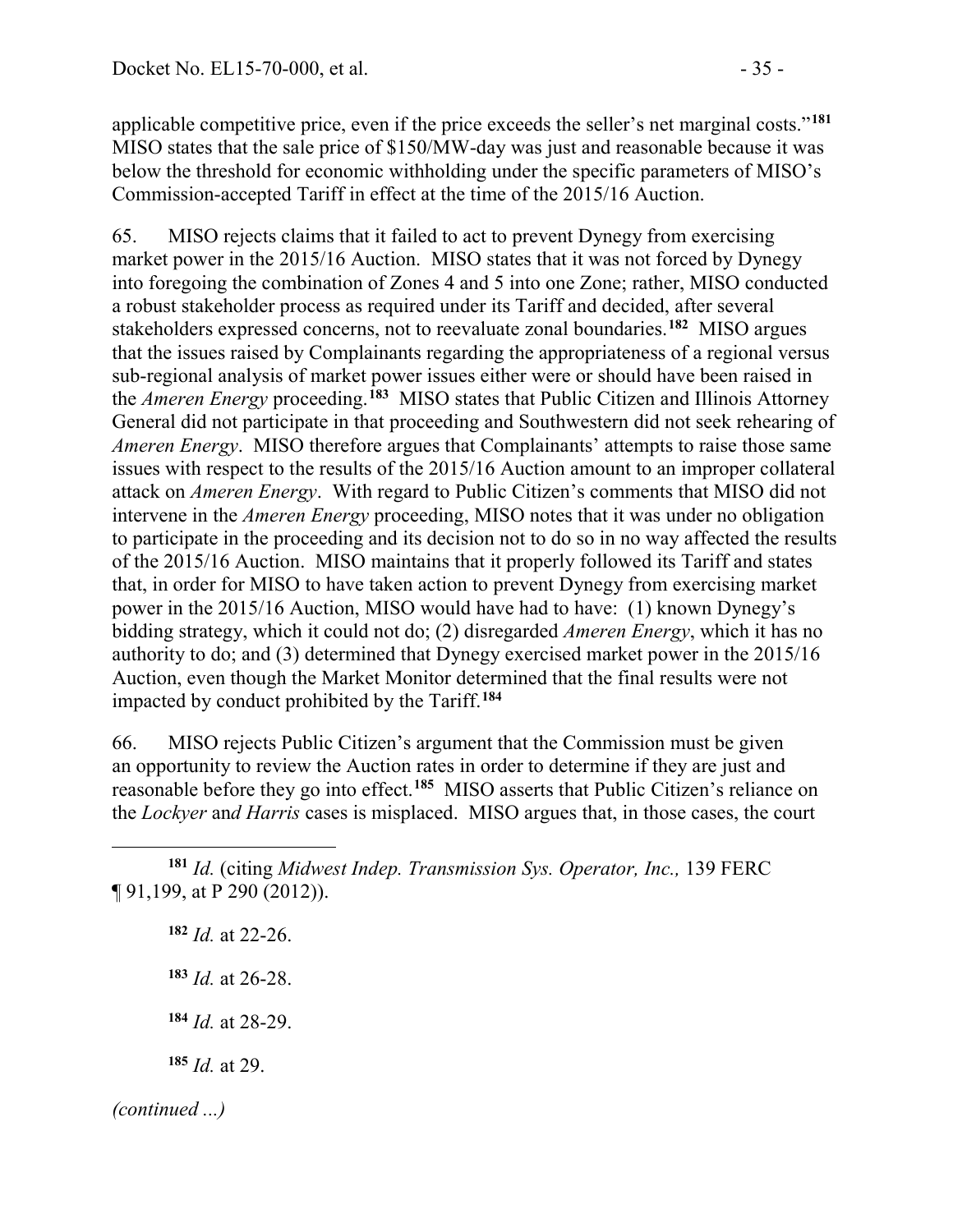found that the Commission's market-based rate program requires the Commission to engage in an *ex post* review of rates, which is satisfied by the filing of quarterly reports.**[186](#page-35-0)** MISO asserts that, aside from these reports, once a seller has been granted market-based rate authority, Commission regulations do not require it to file specific sales prices with the Commission. MISO also states that the court has recognized a distinction between the filed rate and fluctuating prices. According to MISO, Public Citizen is incorrect in identifying the result of each Auction as the "filed rate" because the rate on file with the Commission in this case is the Tariff provisions describing the Auction procedures, not the prices which may change over time.**[187](#page-35-1)**

#### **d. Comments in Support of Complaints**

67. Joint Consumer Advocates express concern that Dynegy was able to exercise market power as a pivotal supplier of capacity in Zone 4 during the 2015/16 Auction, and that as a result the Auction may no longer produce a competitive market-based price for capacity in Zone 4.**[188](#page-35-2)** Sierra Club states that Dynegy could have engaged in economic withholding by submitting offers that clear at prices significantly above competitive levels or that do not clear the auction.**[189](#page-35-3)** Sierra Club argues that Dynegy orchestrated its bids as a pivotal supplier to set the market price at \$150/MW-day, which Sierra Club asserts is likely well above Dynegy's costs.**[190](#page-35-4)** Several parties argue that the Commission should investigate the allegations raised in the Complaints to determine whether MISO's Auction rules were violated during the 2015/16 Auction.**[191](#page-35-5)**

68. Several parties argue that the Commission should investigate the allegations raised in the Complaints to determine whether the Zone 4 2015/16 Auction Clearing Price is just and reasonable.**[192](#page-35-6)** Sierra Club also requests that the Commission find the 2015/16

**<sup>186</sup>** *Id.* at 30.

<span id="page-35-1"></span><span id="page-35-0"></span> $\overline{a}$ 

**<sup>187</sup>** *Id.* at 29-32 (citing *Montana Consumer Counsel*, 659 F.3d at 921-22).

**<sup>188</sup>** Joint Consumer Advocates Comments at 7.

<span id="page-35-3"></span><span id="page-35-2"></span>**<sup>189</sup>** Sierra Club Comments at 21-22 (citing MISO Tariff, Module D, § 63.3  $(30.0.0)$ ).

**<sup>190</sup>** *Id.* at 23.

<span id="page-35-5"></span><span id="page-35-4"></span>**<sup>191</sup>** *Id.* at 14-15; Joint MISO Industrial Customers Comments at 2-4; Illinois Commerce Commission Comments at 2, 6, 10; Ameren Illinois Comments at 5-6; Joint Consumer Advocates Comments at 7.

<span id="page-35-6"></span>**<sup>192</sup>** Joint MISO Industrial Customers Comments at 2-4; Sierra Club Comments at *(continued ...)*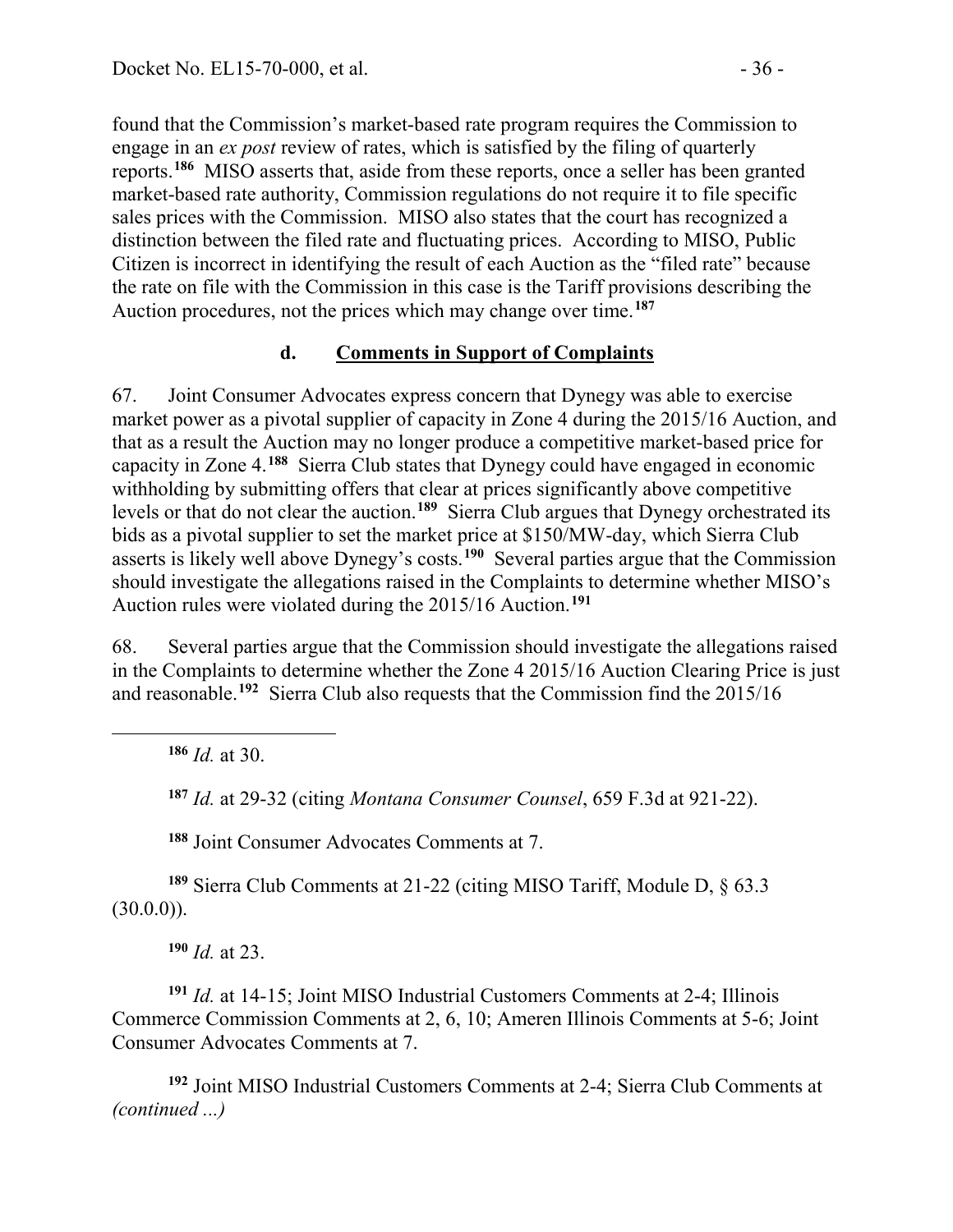Auction results to be unjust and unreasonable; suspend the rate for Zone 4 or set a refund date pending an expedited investigation of the allegations; and commence a settlement and discovery process and schedule an evidentiary hearing.**[193](#page-36-0)** Some parties request that, to the extent that the Commission finds that the Auction rules were violated or that the Auction Clearing Price is unjust and unreasonable, the Commission take appropriate action, such as ordering refunds and Tariff modifications.**[194](#page-36-1)**

69. Sierra Club argues that the Commission's finding in *Ameren Energy* failed to prevent the improper exercise of market power and failed to reveal the existence of a market power problem.<sup>[195](#page-36-2)</sup> Sierra Club argues that the transaction was not in the public interest and that the consolidation of ownership gave Dynegy the ability to exercise market power in an area of Illinois that already experiences transmission congestion. Sierra Club argues that the Commission's analysis in *Ameren Energy* did not properly account for the retirement of at-risk generators, that the Herfindahl-Hirschman Index used to evaluate market power does not account for network constraints or other physical characteristics of electricity, and that the Commission's market power analysis should have been conducted for the Zone 4 submarket instead of the MISO region as a whole.**[196](#page-36-3)** Sierra Club requests that the Commission impose appropriate conditions on Dynegy with regard to bidding behavior by the generators acquired in the *Ameren Energy*  proceeding.**[197](#page-36-4)**

### **e. Opposition to Complaints**

70. The Market Monitor acknowledges that Dynegy is a pivotal supplier in Zone 4.**[198](#page-36-5)** The Market Monitor explains, however, that the existence of pivotal suppliers in

**<sup>195</sup>** Sierra Club Comments at 25.

<span id="page-36-3"></span>**<sup>196</sup>** *Id.* at 26-27.

**<sup>197</sup>** *Id.* at 29.

**<sup>198</sup>** Market Monitor Comments at 3.

<span id="page-36-5"></span><span id="page-36-4"></span>*(continued ...)*

<span id="page-36-0"></span><sup>14-15;</sup> Ameren Illinois Comments at 5-6; Joint Consumer Advocates Comments at 7.

**<sup>193</sup>** Sierra Club Comments at 29.

<span id="page-36-2"></span><span id="page-36-1"></span>**<sup>194</sup>** *Id.* at 29-30; Illinois Commerce Commission Comments at 2, 6, 10; Ameren Illinois Comments at 5-6; Citizens Utility Board Comments at 8; Joint MISO Industrial Customers Comments at 3.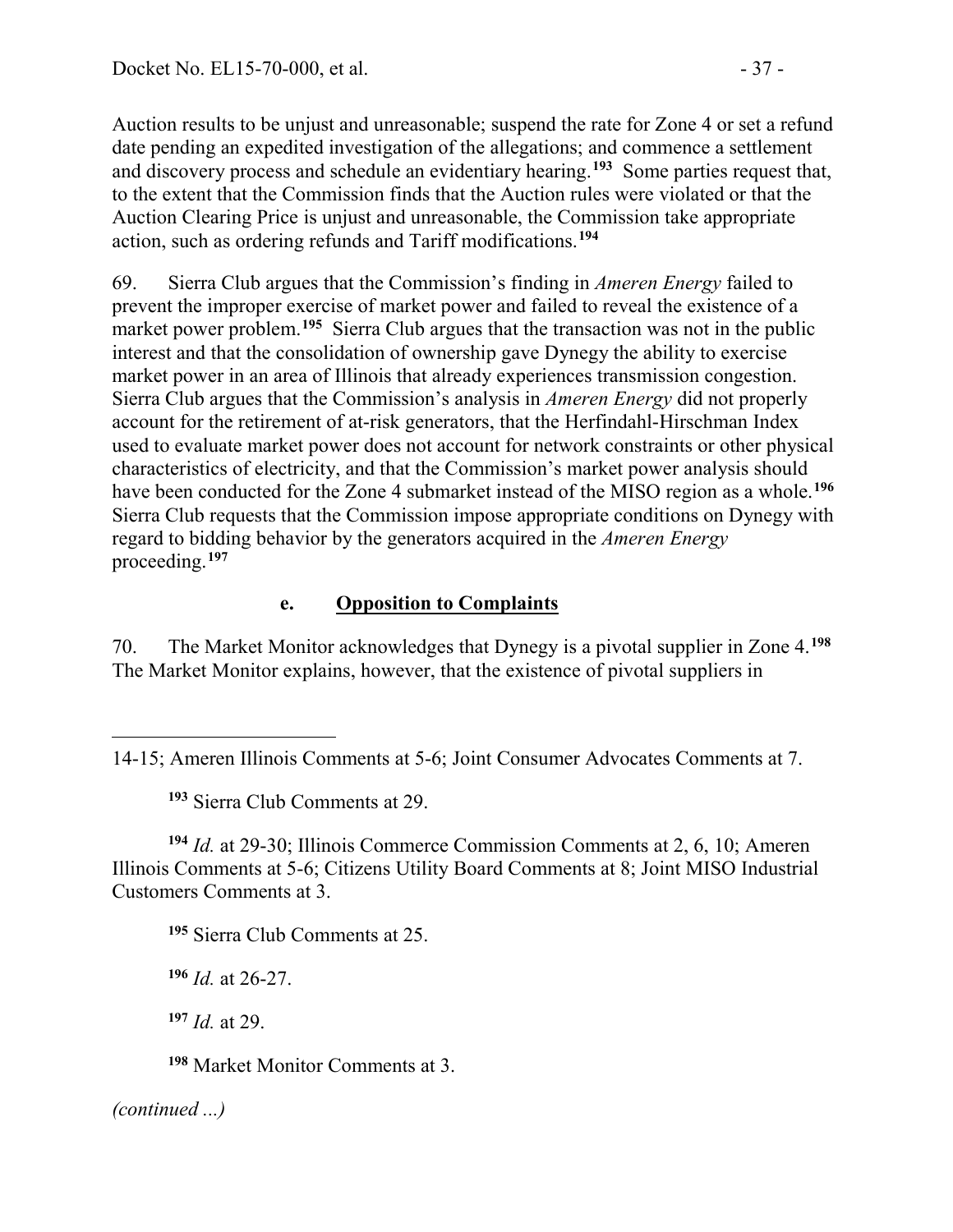wholesale electricity markets is extremely common, which the Market Monitor asserts is why RTOs/ISOs have market power mitigation measures.**[199](#page-37-0)**

71. Several parties assert that the 2015/16 Auction was conducted in compliance with the Tariff and that Complainants fail to demonstrate otherwise.**[200](#page-37-1)** NRG argues that Complainants' arguments are a collateral attack on the Commission's order approving the Auction rules.**[201](#page-37-2)** EPSA argues that, because there are no alleged Tariff violations, the Commission must uphold the Auction results.**[202](#page-37-3)** EPSA avers that the results of the 2015/16 Auction are final and that the MISO Tariff does not provide for the filing of the Auction results for Commission approval.**[203](#page-37-4)** EPSA argues that the Commission has consistently recognized that it is inappropriate to revise capacity auction results because of potential harm to the stability and integrity of the market if parties cannot rely on Auction results conducted in accordance with the Tariff.**[204](#page-37-5)** EPSA adds that revising the Auction results in this case is exceptionally problematic because doing so would indicate to market participants that low prices that fail to compensate suppliers will be

**<sup>199</sup>** *Id.* at 3-4.

<span id="page-37-0"></span> $\overline{a}$ 

**<sup>200</sup>** *Id.* at 4; EPSA Protest at 20; NRG Comments at 8.

<span id="page-37-2"></span><span id="page-37-1"></span>**<sup>201</sup>** NRG Comments at 8 (citing *Midwest Indep. Transmission Sys. Operator, Inc.*, 137 FERC ¶ 61,213 (2011)).

**<sup>202</sup>** EPSA Protest at 19-23.

<span id="page-37-4"></span><span id="page-37-3"></span>**<sup>203</sup>** *Id.* at 19-20 (citing Joint Statement of Comm'r Tony Clark and Comm'r Norman Bay on ISO New England's Forward Capacity Market Case at 2, Docket No. ER14-1409-000 (Sept. 16, 2014) (citation omitted)).

<span id="page-37-5"></span>**<sup>204</sup>** *Id.* at 20-21 (citing *Maryland PSC,* 124 FERC ¶ 61,276 at P 26; *Public Utils. Comm'n of Ca. v. FERC*, 894 F.2d 1372, 1383 (D.C. Cir. 1990); *Astoria Generating Co. L.P. v. New York Indep. Sys. Operator, Inc.*, 140 FERC ¶ 61,189, at P 141 (2012), *on reh'g*, 151 FERC ¶ 61,044 (2015); *PJM Interconnection, L.L.C.*, 128 FERC ¶ 61,157, at P 63 (2009); *DC Energy, LLC v. PJM Interconnection, L.L.C.*, 138 FERC ¶ 61,165, at P 101 (2012), *on reh'g*, 144 FERC ¶ 61,024 (2013); *Borough of Chambersburg v. PJM Interconnection, L.L.C.*, 117 FERC ¶ 61,219, *reh'g denied*, 119 FERC ¶ 61,166;

*New York Indep. Sys. Operator, Inc.*, 92 FERC ¶ 61,073, at 61,307 (2000), *on reh'g*, 97 FERC ¶ 61,154 (2001)).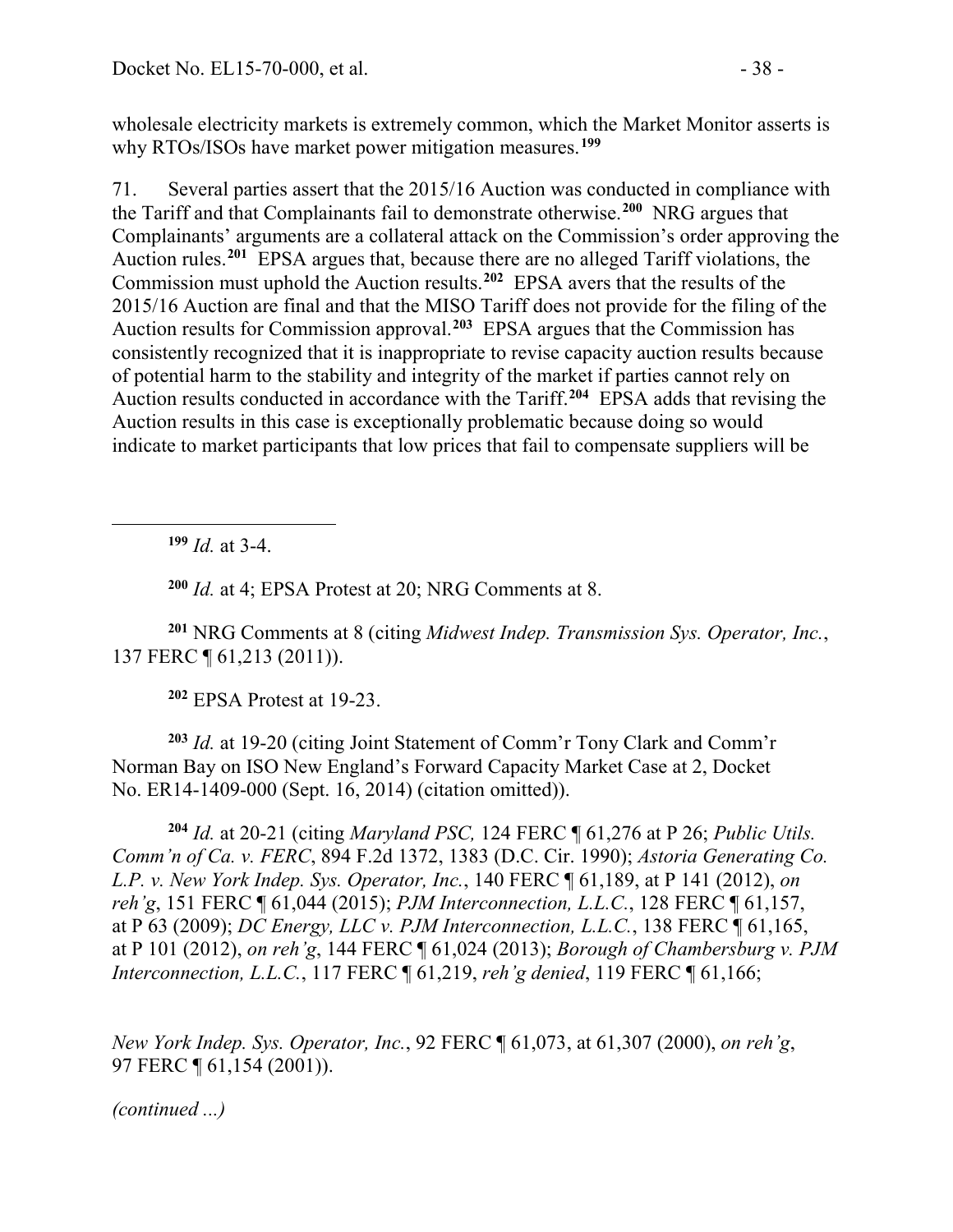preserved but higher prices will be reset.**[205](#page-38-0)** The Market Monitor and EPSA oppose any retroactively applied remedies, arguing that such remedies are destructive to the integrity of the market and create risk prospectively for market participants,**[206](#page-38-1)** and Gibson City and Grand Tower state that any Tariff changes must be prospective and that the Reference Level must remain the mitigation level for the 2015/16 Auction.**[207](#page-38-2)**

72. Gibson City and Grand Tower request that the Commission reject Southwestern's request for waiver of the application of the 2015/16 Auction results to Load Serving Entities within Zone 4, effective June 1, 2015, stating that no error was made in conducting the 2015/16 Auction. **[208](#page-38-3)** They argue that the waiver request is of substantial scope, and while granting the waiver would remedy Southwestern's claimed harm, it would harm others that participated in the 2015/16 Auction.

73. Several parties argue that Complainants have not set forth adequate facts to satisfy their burden in demonstrating that the 2015/16 Auction resulted in prices in Zone 4 that are unjust and unreasonable.**[209](#page-38-4)** The Market Monitor notes that the Zone 4 2015/16 Auction Clearing Price is lower than the Cost of New Entry for Zone 4, which is \$247.40/MW-day.**[210](#page-38-5)** Gibson City and Grand Tower state that Southwestern has not met its burden of proof under section 206 of the FPA to show that any rate is unjust, unreasonable, unduly discriminatory or preferential.**[211](#page-38-6)** Gibson City and Grand Tower argue that Southwestern's claim that, absent Dynegy's generation, the Auction Clearing Price in Zone 4 would not exceed \$50/MW-day is unfounded, as one cannot change one element of the auction and assume all else would be equal.**[212](#page-38-7)** Further, Gibson City and

**<sup>205</sup>** *Id.* at 21-22.

<span id="page-38-1"></span><span id="page-38-0"></span> $\overline{a}$ 

**<sup>206</sup>** *Id.* at 22-23; Market Monitor Comments at 9-10.

**<sup>207</sup>** Gibson City and Grand Tower Answer at 16.

**<sup>208</sup>** *Id.* at 24.

<span id="page-38-6"></span><span id="page-38-5"></span><span id="page-38-4"></span><span id="page-38-3"></span><span id="page-38-2"></span>**<sup>209</sup>** *Id.* at 7; Market Monitor Comments at 10; EPSA Protest at 2-3; NRG Comments at 2-3.

**<sup>210</sup>** Market Monitor Comments at 7-8.

**<sup>211</sup>** Gibson City and Grand Tower Answer at 7, 14.

<span id="page-38-7"></span>**<sup>212</sup>** *Id.* at 13.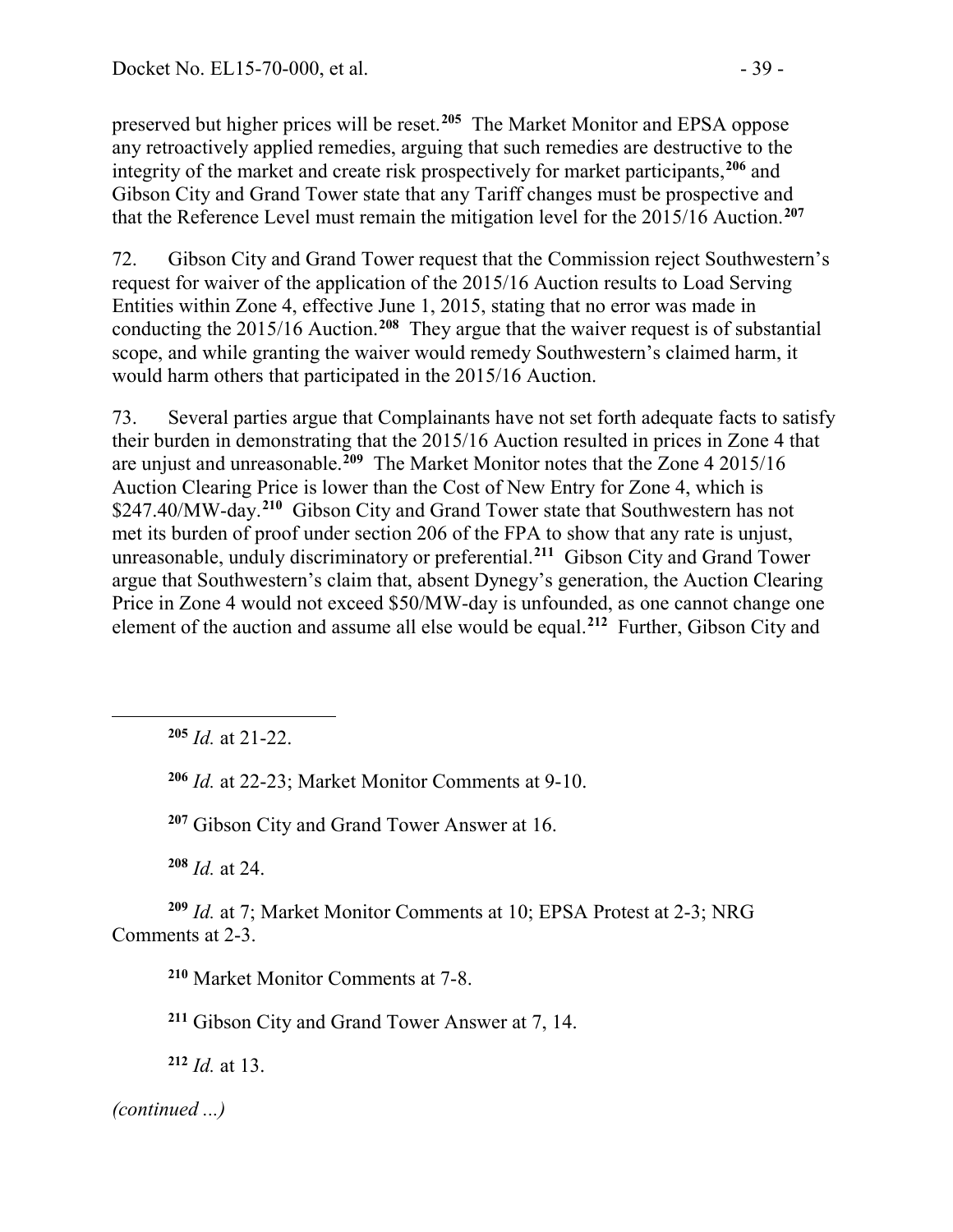Grand Tower state that Southwestern's claimed alternative price for capacity that it would pay were it located in an adjacent region is unsupported.**[213](#page-39-0)**

74. The Market Monitor, NRG, EPSA, and Gibson City and Grand Tower aver that MISO's vertical demand curve for capacity can result in unstable capacity prices across Planning Years.**[214](#page-39-1)** The Market Monitor explains that, given the vertical demand curve, although capacity prices are generally close to zero, the market can suddenly clear at much higher prices as surpluses decline to zero.**[215](#page-39-2)** Gibson City and Grand Tower also argue that the mere two-month period between the Auction and the Planning Year contributes to year-to-year volatility because any new investment that may be made in reaction to the price signal would have insufficient time to materialize until future Planning Years.**[216](#page-39-3)** NRG further asserts that the entirety of Zone 4 is located within Illinois, which is a retail choice state, while all other MISO Zones are comprised of nonretail choice states; therefore, it is a falsity to suggest that unbundled capacity rates in the only Zone comprised solely of a retail choice state should clear the same as the other Zones comprised of non‐retail choice states, where capacity costs are bundled into retail rates. **[217](#page-39-4)**

75. The Market Monitor contends that the previous Auction Clearing Prices in Zone 4 that were near-zero undervalued the reliability provided by that capacity, and therefore, the price increase in Zone 4 merely reflects that prices were unreasonably low in previous Planning Years.**[218](#page-39-5)** Further, the Market Monitor notes that over 1,000 MW of capacity from Zone 4 was committed to PJM for the 2015/16 Planning Year and argues that the Zone 4 Auction Clearing Price thus reflects the convergence between MISO and PJM markets. Gibson City and Grand Tower state that the PJM capacity clearing price in the area adjacent to Zone 4 is similar to the Zone 4 Auction Clearing Price and that any

<span id="page-39-0"></span> $\overline{a}$ 

<span id="page-39-3"></span><span id="page-39-2"></span><span id="page-39-1"></span>**<sup>214</sup>** *Id.* at 21-22; Market Monitor Comments at 7-8; NRG Comments at 2, 10; EPSA Protest at 6.

**<sup>215</sup>** Market Monitor Comments at 8.

**<sup>216</sup>** Gibson City and Grand Tower Answer at 22.

<span id="page-39-4"></span>**<sup>217</sup>** NRG Protest at 10-12.

<span id="page-39-5"></span>**<sup>218</sup>** Market Monitor Comments at 7-8.

**<sup>213</sup>** *Id.* at 11.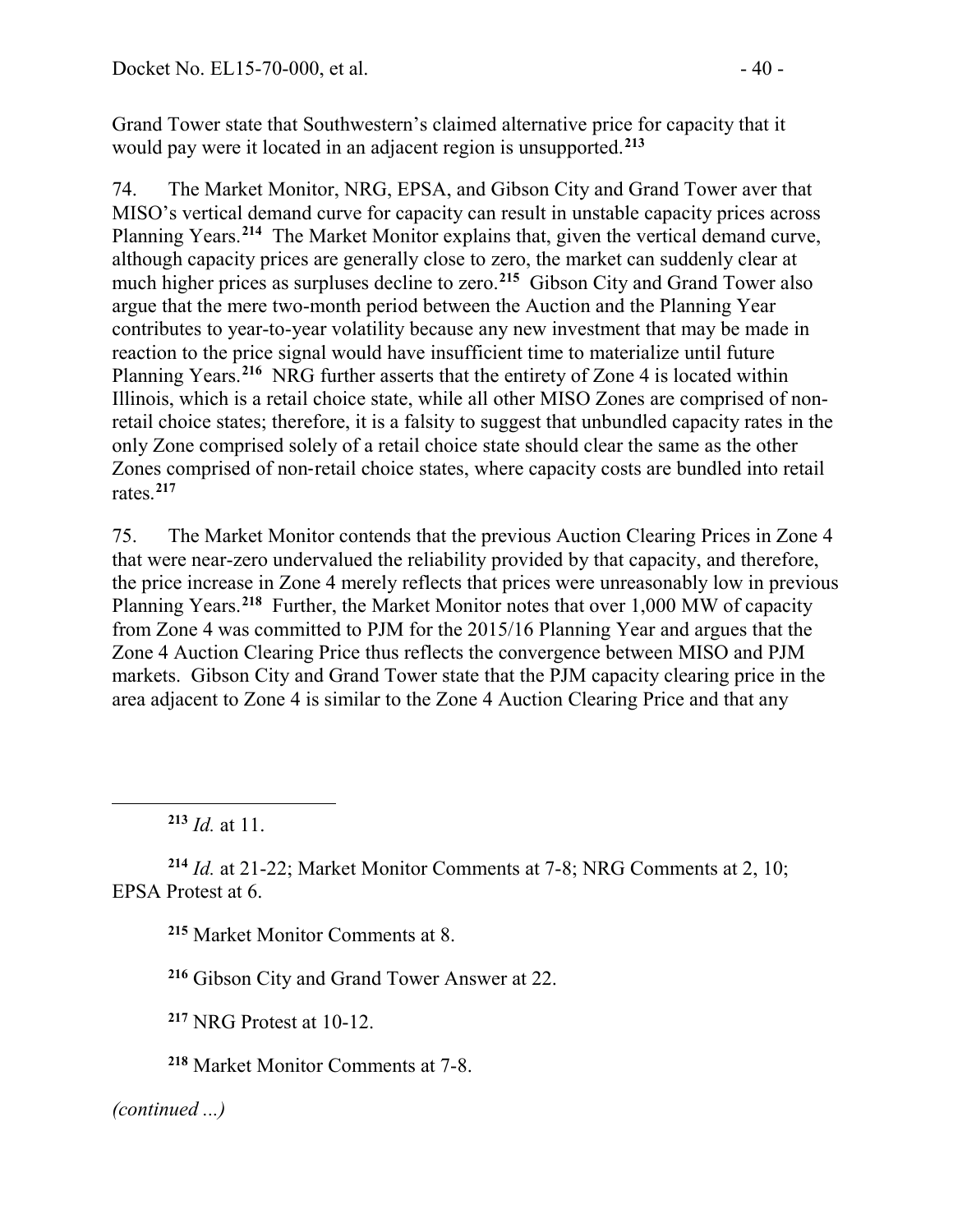increase in one auction to the next within a Zone or different prices between Zones proves nothing.**[219](#page-40-0)**

76. Gibson City and Grand Tower state that Southwestern's comparison of clearing prices in Zone 4 and other Zones does not support Southwestern's claim of a disparity in effective capacity prices among Zones because Zone 4 is the only Zone representing a fully deregulated state.**[220](#page-40-1)** Gibson City and Grand Tower maintain that the embedded cost of capacity in the adjacent Zone 5 is in the range of \$200/MW-day to \$300/MW-day. Gibson City and Grand Tower also argue that it is inappropriate to compare the prices in Zone 4 and Zone 5 because Zone 5 has a single utility with a market concentration of 94 percent that bid \$0/MW-day for capacity and had no incentive to offer at its true costs because it is recovering its costs through a non-auction mechanism.**[221](#page-40-2)**

77. EPSA opposes Illinois Attorney General's request that the Commission issue a supplemental order in the *Ameren Energy* proceeding because doing so would undermine the confidence in the Auction results.**[222](#page-40-3)**

# **f. Answers to Answers and other Pleadings**

78. Illinois Attorney General states that the Market Monitor and Dynegy itself admit that Dynegy was a pivotal supplier in Zone 4, and that rather than constraining market power, MISO's measures to mitigate market power led to one party, (i.e., the one with market power), submitting bids that were wildly divergent from the bids of the other market participants.**[223](#page-40-4)** Illinois Attorney General disputes Dynegy's assertion that it could not exercise market power because of "uncertainties."**[224](#page-40-5)** Illinois Attorney General states that the uncertainties Dynegy describes are no greater than those faced by generators that are not pivotal suppliers and that offered capacity at prices that were more consistent with both prior years and with bids in other MISO Zones.**[225](#page-40-6)** Illinois Attorney

<span id="page-40-1"></span>**<sup>220</sup>** *Id.* at 19-20.

<span id="page-40-2"></span>**<sup>221</sup>** *Id.* at 21.

<span id="page-40-3"></span>**<sup>222</sup>** EPSA Protest at 2-3.

<span id="page-40-4"></span>**<sup>223</sup>** Illinois Attorney General July 20 Answer at 4, 6.

**<sup>224</sup>** *Id.* at 13.

**<sup>225</sup>** *Id.* at 14.

<span id="page-40-6"></span><span id="page-40-5"></span>*(continued ...)*

<span id="page-40-0"></span>**<sup>219</sup>** Gibson City and Grand Tower Answer at 11, 17.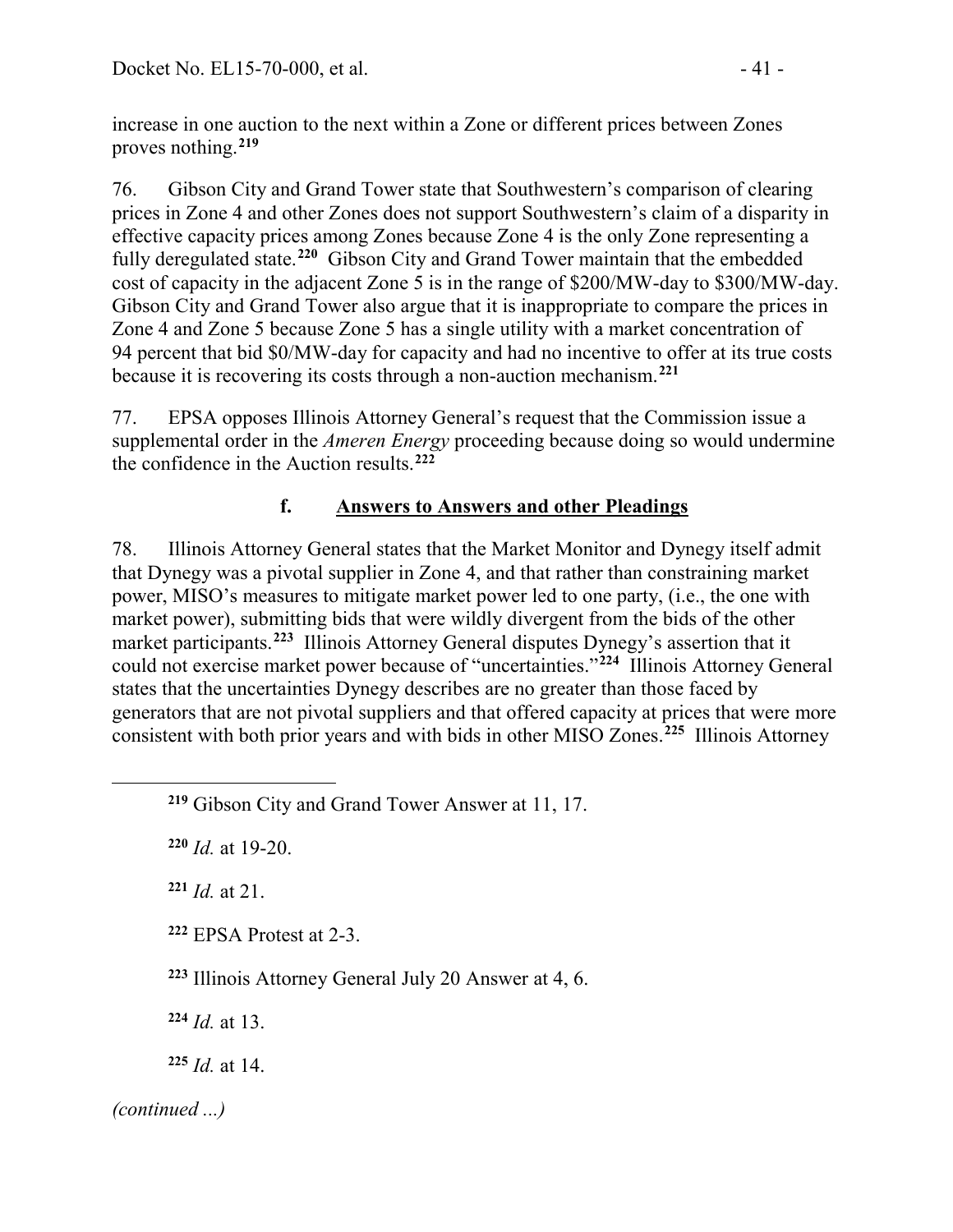General argues that Dynegy did not describe the information that it did have, nor how that information enabled it to estimate the probability of different outcomes. **[226](#page-41-0)** Illinois Attorney General states that the following information is available before the Auction: (1) the Planning Reserve Margin Requirement; (2) the amount of unforced capacity available in each Zone; (3) the Local Clearing Requirement in each Zone; (4) Capacity Import and

Export Limits; and (5) the availability of transmission within and between Zones. As such, Illinois Attorney General asserts that Dynegy did not lose its substantial market advantage and market power due to a lack of information. Southwestern agrees that Dynegy's denial of pre-knowledge of its market power provides support for Southwestern's request for the Commission to launch an investigation into Dynegy's market behavior.**[227](#page-41-1)** Southwestern adds that Dynegy's denials of its market power and the details of its bidding strategy confirm that there are issues of material fact that must be explored in the context of a hearing because, according to Southwestern, sophisticated market participants in a small geographic region like Dynegy are aware that they have market power.

79. Illinois Attorney General argues that, while Dynegy attempts in its answer to the Complaints to show that its incremental costs are consistent with the Reference Level, without discovery and further analysis, it is impossible to determine whether the estimated costs are valid.**[228](#page-41-2)** Illinois Attorney General and Public Citizen argue that Dynegy's arguments support the need for a hearing in these proceedings due to the complexity of ratemaking issues and the number of factual and legal issues involved.**[229](#page-41-3)**

80. Southwestern rejects Dynegy's reliance on *Maryland PSC* for the proposition that the Commission is hesitant to re-settle markets.**[230](#page-41-4)** Southwestern argues that the complaint that initiated that proceeding did not allege any violations of the FPA and only generally alleged market manipulation, while the complainants in this case have presented factual data demonstrating that Dynegy exercised market power.**[231](#page-41-5)**

**<sup>226</sup>** *Id.* at 15.

<span id="page-41-1"></span><span id="page-41-0"></span> $\overline{a}$ 

**<sup>227</sup>** Southwestern July 17 Answer at 21-22.

**<sup>228</sup>** Illinois Attorney General July 20 Answer at 11.

<span id="page-41-5"></span><span id="page-41-4"></span><span id="page-41-3"></span><span id="page-41-2"></span>**<sup>229</sup>** *Id.* at 14-16; Illinois Attorney General August 14 Answer at 3-4; Public Citizen August 3 Answer at 2-3.

**<sup>230</sup>** Southwestern August 14 Answer at 7.

**<sup>231</sup>** *Id.* at 8-9.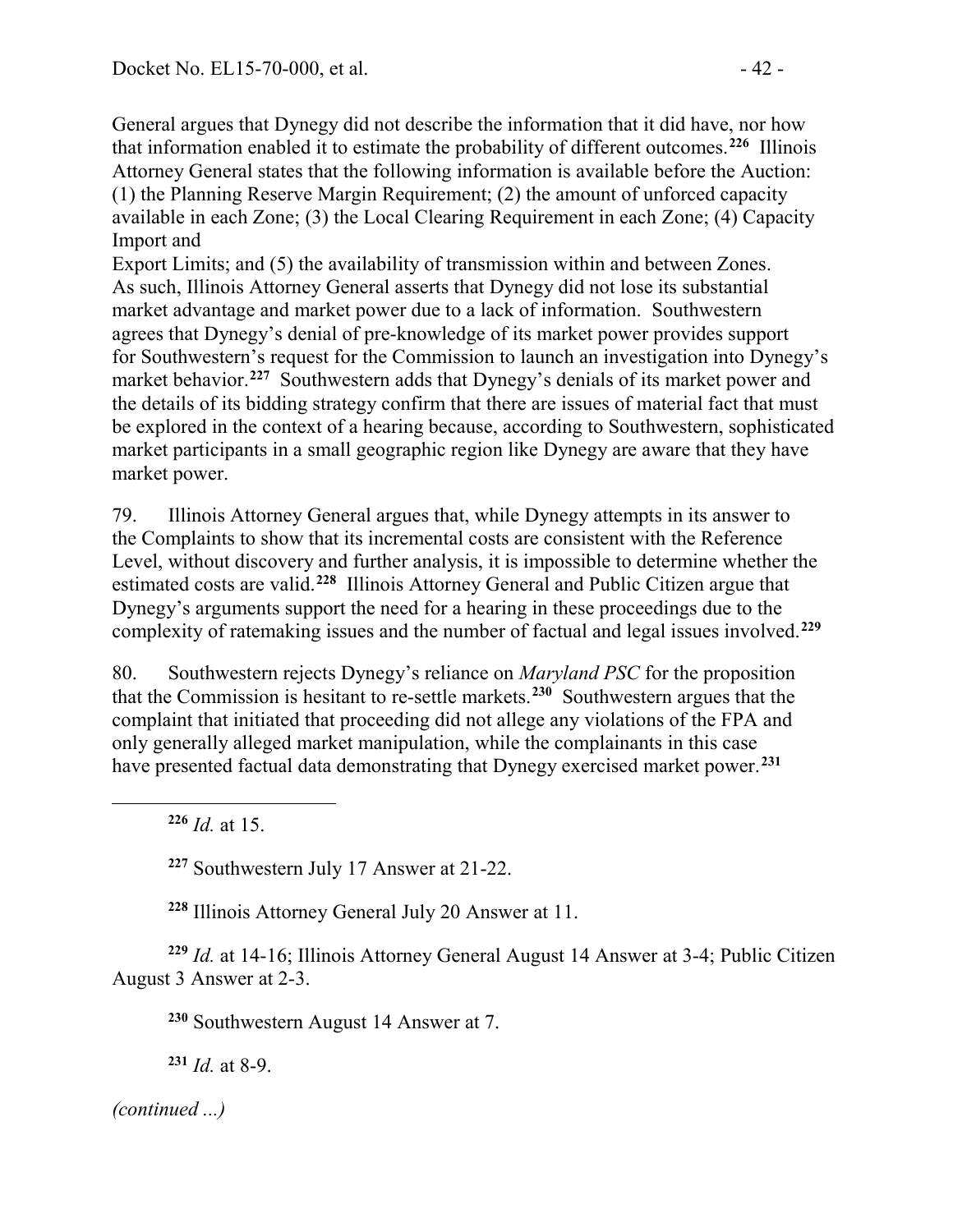Southwestern argues that another distinguishing factor here is that the Commission in *Maryland PSC* was capable of determining that a factor other than market power could be the cause of the capacity auction price spikes, while the same record has not been produced in this case; therefore, the Commission in this case is well within its discretion to direct a re-run of the Zone 4 2015/16 Auction.**[232](#page-42-0)**

81. Illinois Attorney General states that its arguments are not a collateral attack on *Ameren Energy*. **[233](#page-42-1)** Illinois Attorney General states that both section 203(b) of the FPA and *Ameren Energy* authorize the Commission to review the effect of the transaction on market power in the MISO Auction notwithstanding its decision to allow the transaction to proceed. Illinois Attorney General states that the Auction was only eight months old at the time of Dynegy's acquisition of the Ameren Companies' generating plants and that new information regarding the operation of the Auction and the existence of Zone 4 as a cognizable submarket should cause the Commission to take another careful look at the Zone 4 submarket and to impose appropriate conditions on the generation resources that Dynegy acquired from the Ameren Companies in order to ensure just and reasonable rates in Illinois. Southwestern supports Illinois Attorney General's request that the Commission exercise its section 203 authority to revisit the determination made in *Ameren Energy*. **[234](#page-42-2)** Southwestern argues that its complaint neither attacked nor questioned the basis of *Ameren Energy*. Instead, Southwestern asserts that it raised the *Ameren Energy* proceeding as a relevant historical note in describing how Dynegy acquired considerable concentration of market power in Zone 4 and in explaining how the issue has not been addressed by the Commission.**[235](#page-42-3)**

82. Dynegy asserts that Illinois Attorney General's and Southwestern's answers should be dismissed as a matter of law and policy because they still fail to allege that MISO violated its Tariff and because the Market Monitor confirmed that the 2015/16 Auction results were competitive.**[236](#page-42-4)** According to Dynegy, the Commission has previously held that it will not invalidate the results of completed capacity auctions that

<span id="page-42-2"></span>**<sup>234</sup>** Southwestern July 17 Answer at 23-24.

<span id="page-42-3"></span>**<sup>235</sup>** *Id.* at 22-23.

<span id="page-42-4"></span>**<sup>236</sup>** Dynegy July 30 Answer at 1-2.

<span id="page-42-1"></span><span id="page-42-0"></span> $\overline{a}$ **<sup>232</sup>** *Id.* at 9-10. Southwestern notes that the Commission has re-run markets to correct for market manipulation. *See id.* at 10 (citing CAISO Complaint Order, 96 FERC ¶ 61,120 at 61,516–20).

**<sup>233</sup>** Illinois Attorney General July 20 Answer at 23-24.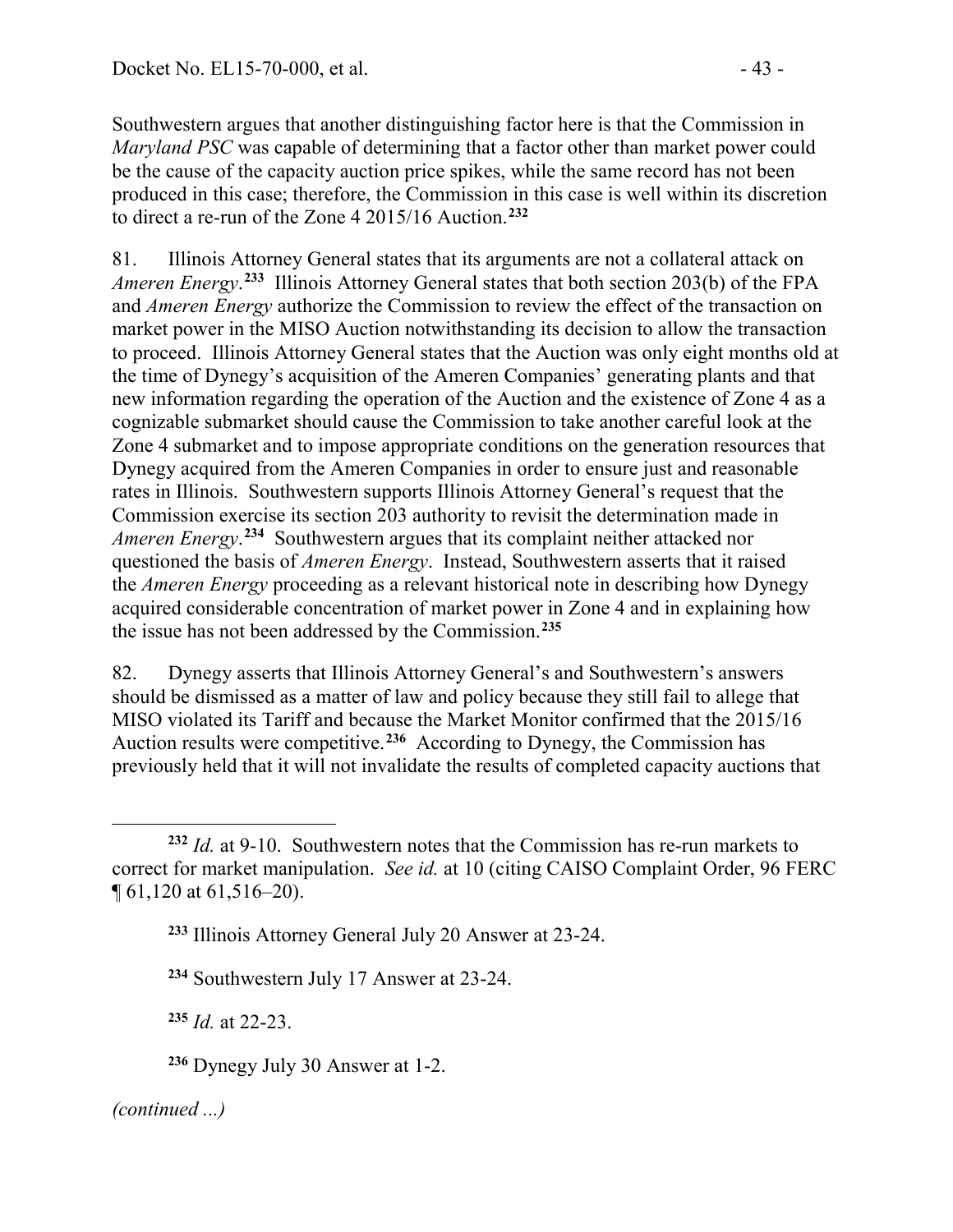were conducted in accordance with the market mitigation measures and determined to be competitive by an independent market monitor.

83. Dynegy rejects allegations that it was able to set the Zone 4 2015/16 Auction Clearing Price at a point likely above its internal cost of providing capacity, and that without discovery and further analysis, it is impossible to determine whether the estimated costs are valid.**[237](#page-43-0)** Dynegy asserts that, in the non-public version of Dynegy's answer to the Complaints, Dynegy's affiant Mr. Gerhardt provided going-forward costs for each Dynegy unit offered into the auction, prepared consistently with the provisions of the MISO Tariff that require such estimates in other circumstances that were not present here.**[238](#page-43-1)** Dynegy contends that, as Mr. Gerhardt explained, going-forward cost capacity offers would have produced a Zone 4 Auction Clearing Price very similar to, or higher than, the \$150/MW-day price that actually occurred. **[239](#page-43-2)** Dynegy argues that Illinois Attorney General and Southwestern do not mention Mr. Gerhardt's analysis and therefore cannot be found to have substantiated any disputed issue of material fact regarding that analysis.**[240](#page-43-3)**

# **g. Commission Determination**

84. We deny Complainants' allegations that Dynegy exercised market power in the 2015/16 Auction, causing an unjust, unreasonable, and unduly discriminatory Auction Clearing Price in Zone 4. MISO conducted the 2015/16 Auction in compliance with the MISO Tariff, including the Tariff provisions pertaining to Dynegy's offers in the Auction, that were designed to mitigate the exercise of market power and result

**<sup>238</sup>** *Id.* at 3.

<span id="page-43-2"></span><span id="page-43-1"></span><span id="page-43-0"></span> $\overline{a}$ 

<span id="page-43-3"></span>**<sup>240</sup>** *Id.* at 3-4.

**<sup>237</sup>** *Id.* at 2-4.

**<sup>239</sup>** *Id.* (citing Dynegy Answer to the Complaints at 33-35).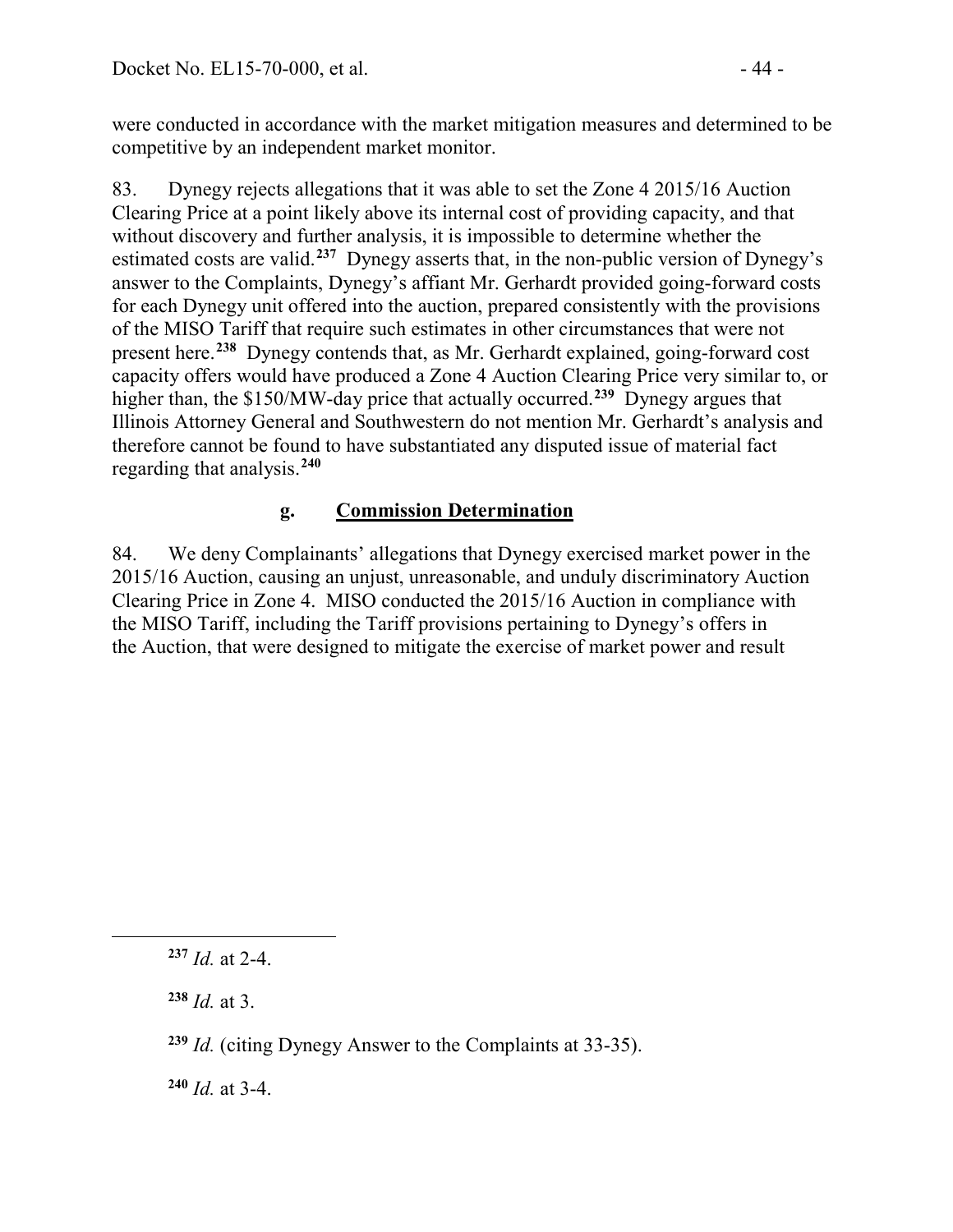in a just and reasonable rate. These Tariff provisions, approved by the Commission,**[241](#page-44-0)** expressly allow offers into the Auction at levels up to and including the Cost of New Entry for the Zone where the capacity being offered is represented. For the 2015/16 Auction, the Cost of New Entry for Zone 4 equaled \$247.40/MW-day. As Dynegy explains in its answer, it offered 1,709 MW of capacity at \$0/MW-day, 270 MW of capacity at \$108/MW-day, 651 MW of capacity at \$150/MW-day, and 2,775 MW of capacity at \$167/MW-day.**[242](#page-44-1)** Because all of Dynegy's offers were made below the Cost of New Entry for Zone 4, the offers themselves were permissible under the Tariff. We agree with MISO and Dynegy that an Auction Clearing Price is not unjust and unreasonable because it is higher than expected.**[243](#page-44-2)** We find no evidence in the record to support a finding that Dynegy's offers violated MISO's Tariff and we conclude, as discussed below, that the resulting Auction Clearing Price was just and reasonable.

85. Complainants and supportive commenters suggest that the prices resulting from the 2015/16 Auction were unjust and unreasonable because Dynegy exercised market power by engaging in economic withholding. **[244](#page-44-3)** As it relates to offers into the Auction, the Tariff includes provisions to mitigate economic withholding. **[245](#page-44-4)** At the time of the 2015/16 Auction, section 64.1.2 of the Tariff established that the Market Monitor would identify potential economic withholding that would be mitigated if the offer exceeded the sum of 10 percent of Cost of New Entry and the applicable Reference Level (i.e., this sum would be the conduct threshold).<sup>[246](#page-44-5)</sup> Viewing sections 63.3 and 64.1.2 of the Tariff together, the conduct threshold represents the price over which offers made into the Auction substantially exceed competitive levels and would constitute potential economic

**<sup>242</sup>** Dynegy Answer to the Complaints at 30.

<span id="page-44-2"></span><span id="page-44-1"></span>**<sup>243</sup>** *See* MISO Answer to Complaints at 2-4; Dynegy Answer to the Complaints at 33-35.

<span id="page-44-4"></span><span id="page-44-3"></span>**<sup>244</sup>** *See, e.g.,* Public Citizen Complaint at 3, 9-10; Illinois Attorney General Complaint at 12-14, 20; Southwestern Complaint at 12-13, 48; Sierra Club Comments at 21-24.

**<sup>245</sup>** MISO, FERC Electric Tariff, Module D, § 63.3 (30.0.0).

<span id="page-44-5"></span>**<sup>246</sup>** *Id.* § 64.1.2 (30.0.0).

<span id="page-44-0"></span> $\overline{a}$ **<sup>241</sup>** *See, e.g., Midwest Indep. Transmission Sys. Operator, Inc.*, 137 FERC ¶ 61,213 (*MISO*) (conditionally accepting MISO's compliance filing that, among other things, established the conduct and market impact thresholds, and the methodology for basing the Initial Reference Level on the estimated opportunity cost of exporting capacity to a neighboring region).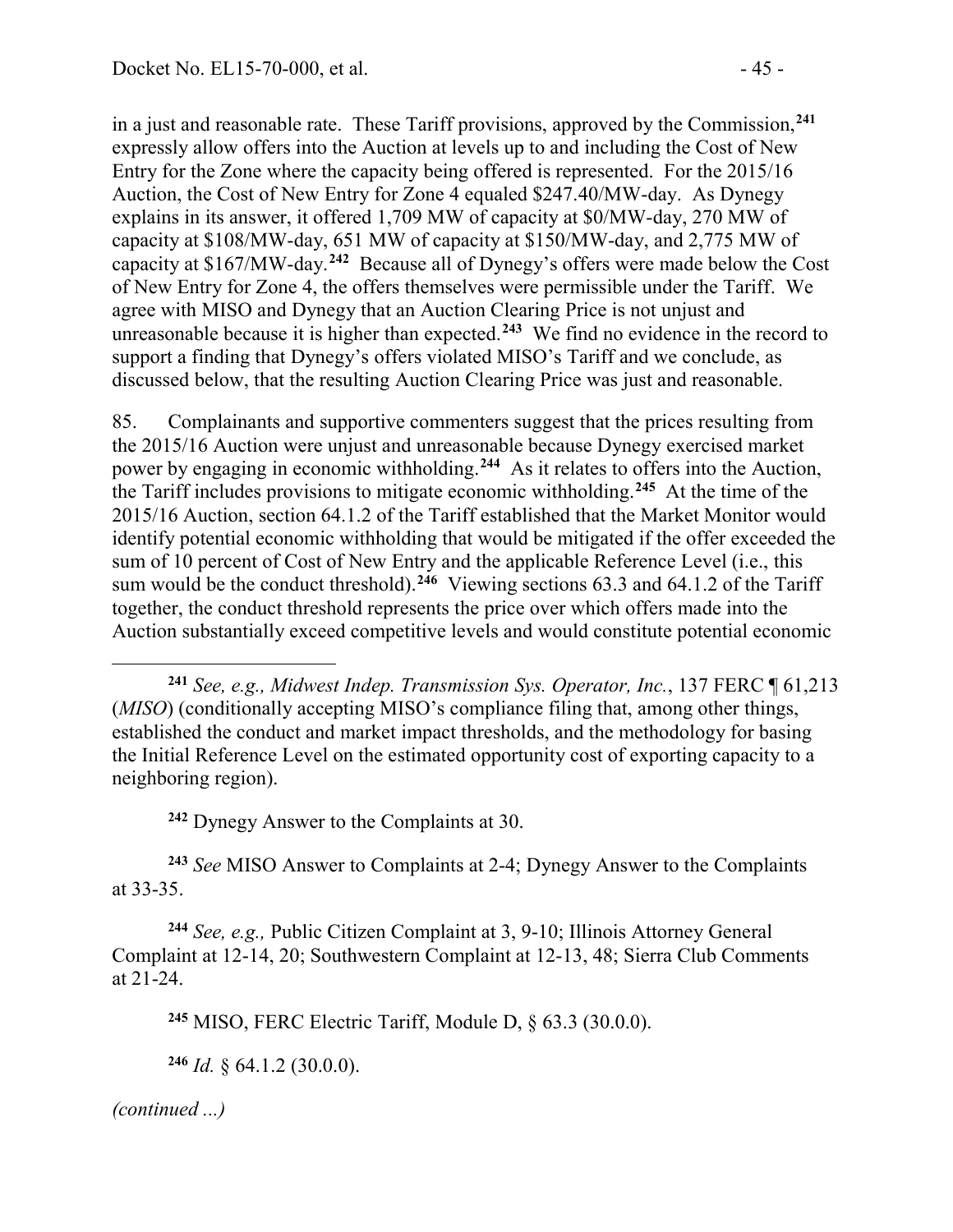withholding. **[247](#page-45-0)** Because Dynegy's offers all fell below the \$180.53/MW-day conduct threshold for Zone 4, those offers were considered to be competitive under the Tariff and therefore did not warrant mitigation. **[248](#page-45-1)**

86. We find that the 2015/16 Auction Clearing Price in Zone 4 was just and reasonable because it resulted from the application of MISO's Tariff, which had previously been accepted as a just and reasonable approach to mitigating the effects of anticompetitive behavior in the capacity market. **[249](#page-45-2)** We therefore deny Complainants' requests to: (1) establish a new rate that is just and reasonable; (2) suspend the Auction Clearing Price for Zone 4 effective June 1, 2015 or, if the rate is not suspended, establish a refund effective date of June 1, 2015; or (3) set the issues for settlement judge proceedings or set the matter for discovery and evidentiary hearing.

87. We also deny Southwestern's request for waiver of the application of the Zone 4 Auction Clearing Price. The Commission has granted waiver of tariff provisions where: (1) the applicant acted in good faith; (2) the waiver is of limited scope; (3) the waiver addresses a concrete problem; and (4) the waiver does not have undesirable consequences, such as harming third parties.**[250](#page-45-3)** Given our finding that the 2015/16 Auction results were just and reasonable, there is no concrete problem for the waiver to address.

<span id="page-45-1"></span>**<sup>248</sup>** The Market Monitor indicated that the "[market power mitigation] measures were in effect for the 2015-2016 [A]uction and were applied appropriately" and concluded that, "[b]ecause no participant failed the conduct test for the [Auction], it was not necessary to conduct an impact test. This indicates that all offers were within a workably competitive range based on the reference level we established." *See id.* at 4.

**<sup>249</sup>** *See MISO*, 137 FERC ¶ 61,213 at PP 54-61, 85-98.

<span id="page-45-3"></span><span id="page-45-2"></span>**<sup>250</sup>** *See Midcontinent Indep. Sys. Operator, Inc.*, 154 FERC ¶ 61,059, at P 14 (2016).

<span id="page-45-0"></span> $\overline{a}$ **<sup>247</sup>** *See* Market Monitor Comments at 5 ("The fundamental purpose of a reference level is to serve as a competitive benchmark that reflects the offer of a supplier that faces robust competition.").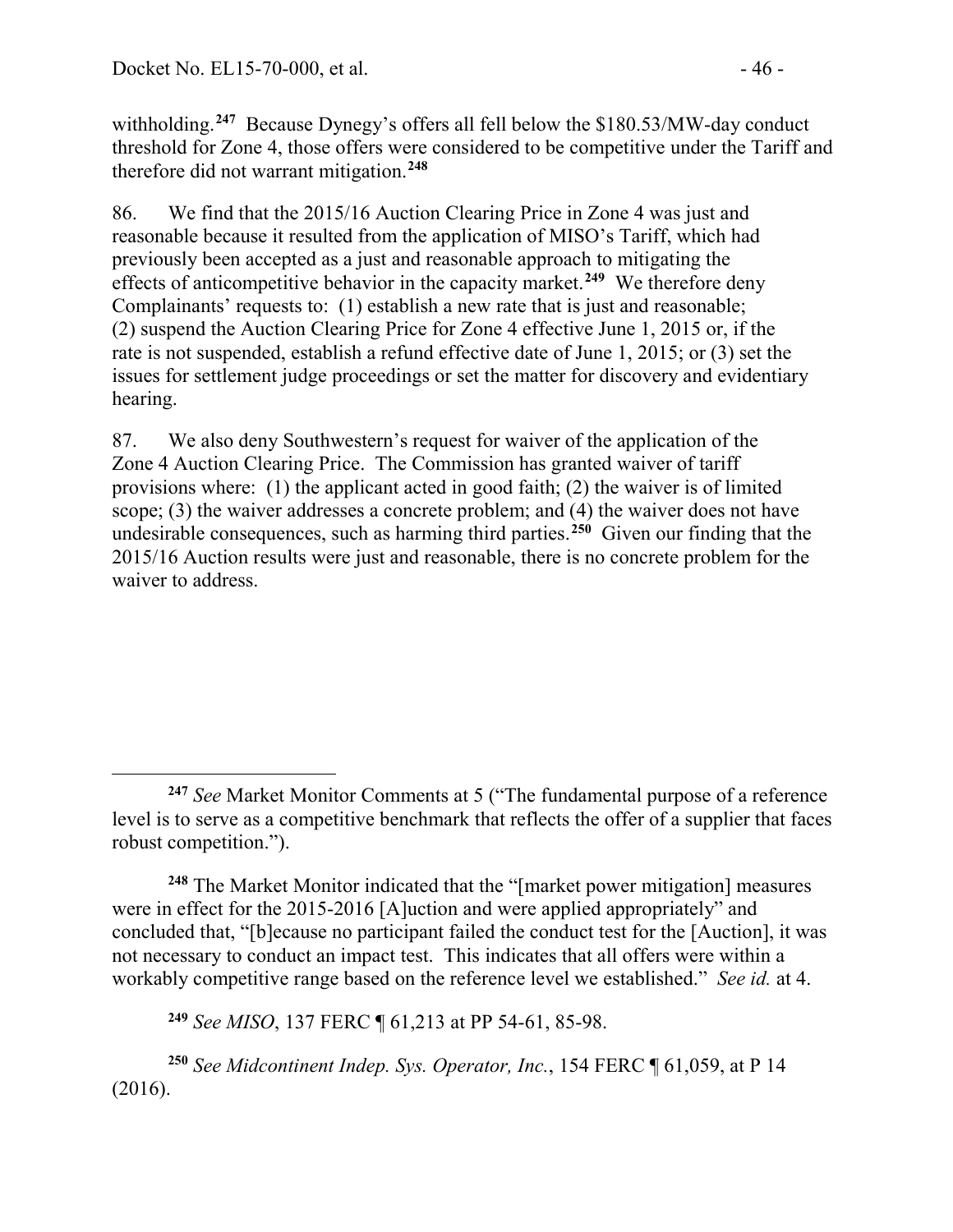88. We deny Illinois Attorney General's request that the Commission enter a supplemental order in the *Ameren Energy* proceeding to impose appropriate conditions on Dynegy with regard to Auction bidding behavior of the generation resources that Dynegy acquired from the Ameren Companies, and we deny any suggestion that the Commission revisit the determination made in *Ameren Energy*. **[251](#page-46-0)** We find that reevaluating the Commission's analysis of the acquisition is beyond the scope of this proceeding, and that such requests are a collateral attack on the Commission's findings in *Ameren Energy*.

89. We reject Public Citizen's argument that the Commission must review electric market clearinghouse rates (such as the 2015/16 Auction Clearing Price) before the rate goes into effect to determine if the rate is just and reasonable. **[252](#page-46-1)** Public Citizen misreads the precedent that it cites. In *Lockyer*, the Ninth Circuit held that the Commission may authorize market-based energy tariffs under the FPA, so long as that regulatory framework incorporates both an ex ante finding of the absence of market power and enforceable post-approval transaction reporting that would enable the Commission to determine whether the rates were just and reasonable. **[253](#page-46-2)** We agree with Dynegy that the Court did not intend for the Commission to make an affirmative finding that a rate is just and reasonable before allowing the rate to go into effect. Rather, the Court required the Commission to enforce the reporting requirements of its Electric Quarterly Report that enable the Commission to evaluate whether rates are just and reasonable. We also find that Public Citizen is incorrect in identifying the result of each Auction as the "filed rate" because, in the market-based rate context, the rate on file with the Commission is the Tariff describing the Auction procedures, not the prices that may change over time.**[254](#page-46-3)**

<span id="page-46-1"></span>**<sup>252</sup>** Public Citizen Complaint at 11-13 (citing *Harris*, 784 F.3d at 1275; *Lockyer*, 383 F.3d at 1015-1016).

**<sup>253</sup>** *Lockyer*, 383 F.3d at 1013.

 $\overline{a}$ 

<span id="page-46-3"></span><span id="page-46-2"></span>**<sup>254</sup>** *See Montana Consumer Counsel*, 659 F.3d at 921 ("the 'rate' filed by authorized power wholesalers is the 'market rate,' and that rate does not 'change' even though the prices charged by the wholesalers may rise and fall with the market.").

<span id="page-46-0"></span>**<sup>251</sup>** Illinois Attorney General Complaint at 20-21; Southwestern July 17 Answer at 23-24.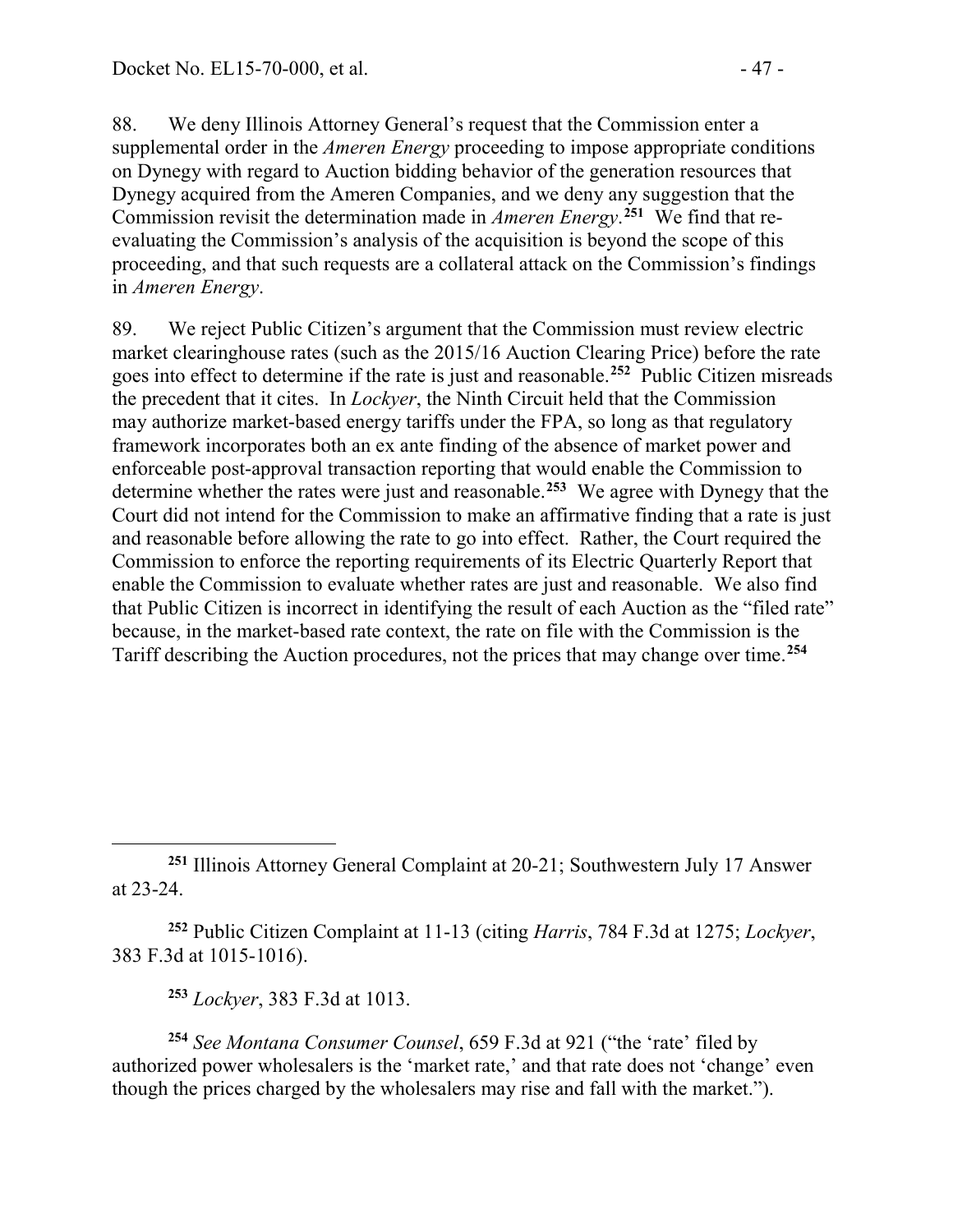#### The Commission orders:

The Complaints are hereby denied in part, as discussed in the body of this order.

By the Commission. Commissioner Glick is concurring with a separate statement attached.

( S E A L )

Nathaniel J. Davis, Sr., Deputy Secretary.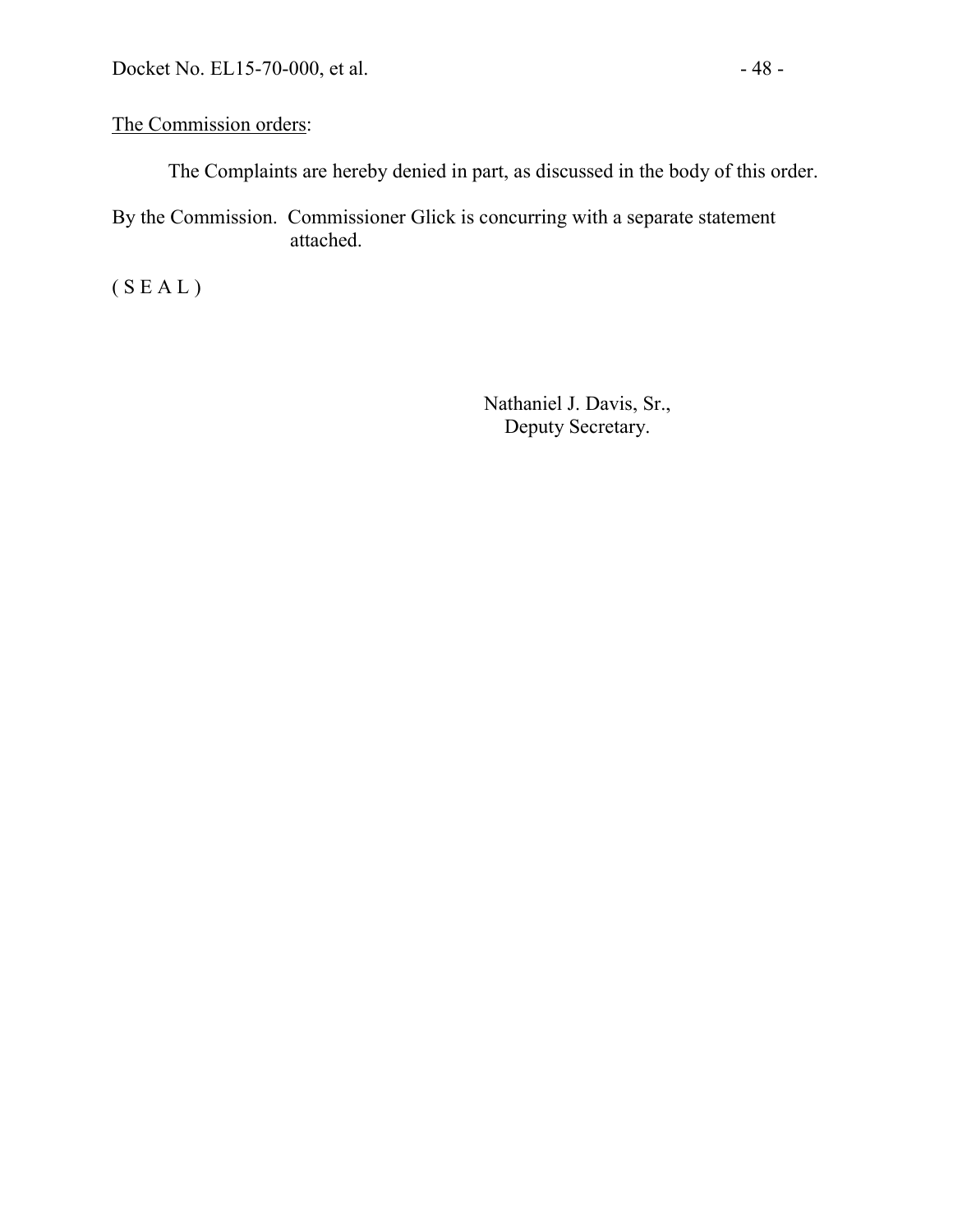#### **Appendix**

#### **Motions to Intervene**

Alliant Energy Corporate Services (Docket No. EL15-82-000)

Ameren Services Company, a wholly-owned subsidiary of Ameren Corporation, is filing on behalf of its affiliated public utility operating company Union Electric Company (Docket No. EL15-82-000)

American Electric Power Service Corporation, on behalf of its affiliates Appalachian Power Company, Indiana Michigan Power Company, Kentucky Power Company, Kingsport Power Company, Ohio Power Company and Wheeling Power Company (Docket Nos. EL15-70-000, EL15-71-000, EL15-72-000)

American Public Power Association (Docket Nos. EL15-70-000, EL15-71-000, EL15- 72-000)

American Municipal Power, Inc. (AMP) (Docket Nos. EL15-70-000, EL15-71-000, EL15-72-000, EL15-82-000)

American Transmission Company LLC (Docket No. EL15-82-000)

Coalition of MISO Transmission Customers (Docket Nos. EL15-70-000, EL15-71-000, EL15-72-000)

Consumers Energy Company (Docket No. EL15-82-000)

DTE Electric Company (Docket Nos. EL15-70-000, EL15-71-000, EL15-72-000)

Duke Energy Corporation, on behalf of its franchised utility affiliates Duke Energy Indiana, Inc., Duke Energy Ohio, Inc., Duke Energy Kentucky, Inc., Duke Energy Carolinas, LLC, and Duke Energy Progress, Inc. (Docket Nos. EL15-70-000, EL15-71- 000, EL15-72-000, EL15-82-000)

Electric Power Supply Association (EPSA) (Docket Nos. EL15-70-000, EL15-71-000, EL15-72-000, EL15-82-000)

Exelon Corporation (Exelon) (Docket Nos. EL15-70-000, EL15-71-000, EL15-72-000, EL15-82-000)

Gibson City Energy Center, LLC and Grand Tower Energy Center, LLC (Gibson City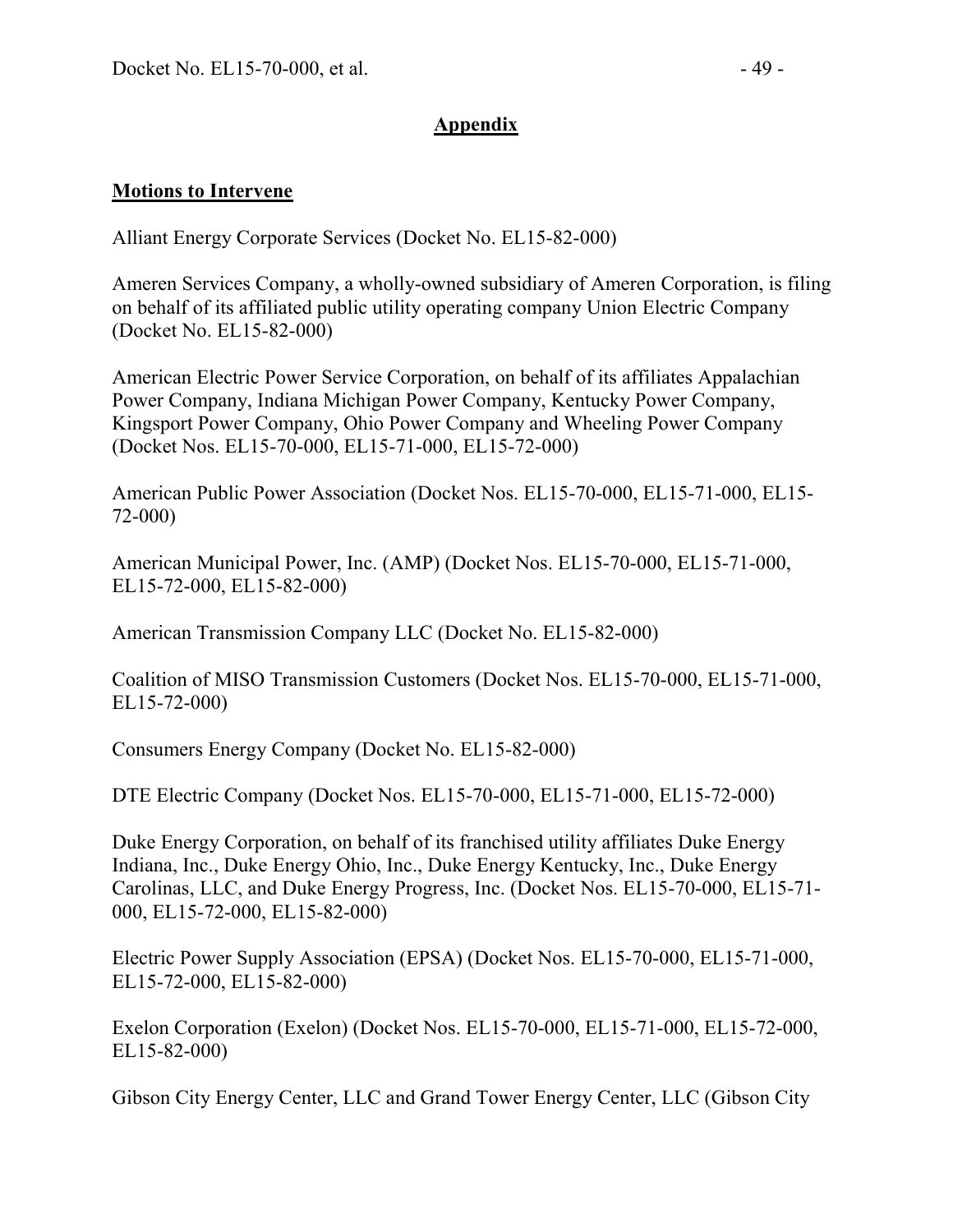and Grand Tower) (Docket Nos. EL15-70-000, EL15-71-000, EL15-82-000)

Great River Energy (Docket Nos. EL15-70-000, EL15-71-000, EL15-72-000)

Hoosier Energy Rural Electric Cooperative, Inc. and Southern Illinois Power Cooperative (Hoosier and Southern Illinois) (Docket Nos. EL15-70-000, EL15-71-000, EL15-72-000, EL15-82-000)

Illinois Citizens Utility Board (Citizens Utility Board) (Docket Nos. EL15-70-000, EL15- 71-000, EL15-72-000, EL15-82-000)

Illinois Industrial Energy Consumers (Industrial Consumers) (Docket Nos. EL15-70-000, EL15-71-000, EL15-72-000)

Illinois Municipal Electric Agency (Docket Nos. EL15-70-000, EL15-71-000, EL15-72- 000)

Illinois Power Agency (Docket No. EL15-71-000)

Illinois Power Marketing Company and Dynegy Marketing and Trade, LLC (Docket Nos. EL15-70-000, EL15-71-000, EL15-72-000)

Indianapolis Power & Light Company (Docket Nos. EL15-70-000, EL15-71-000, EL15- 72-000)

Louisiana Public Service Commission (Docket Nos. EL15-70-000, EL15-71-000, EL15- 72-000)

Madison Gas & Electric Company (Docket Nos. EL15-70-000, EL15-71-000, EL15-72- 000, EL15-82-000)

Midcontinent MCN, LLC (Docket Nos. EL15-70-000, EL15-71-000, EL15-72-000, EL15-82-000)

Minnesota Large Industrial Group (Docket Nos. EL15-70-000, EL15-71-000, EL15-72- 000)

Northern Illinois Municipal Power Agency (Docket No. EL15-72-000)

NRG Companies (NRG Power Marketing LLC and GenOn Energy Management) (Docket Nos. EL15-70-000, EL15-71-000, EL15-72-000, EL15-82-000)

People of the State of Illinois (Illinois Attorney General) (Docket Nos. EL15-70-000,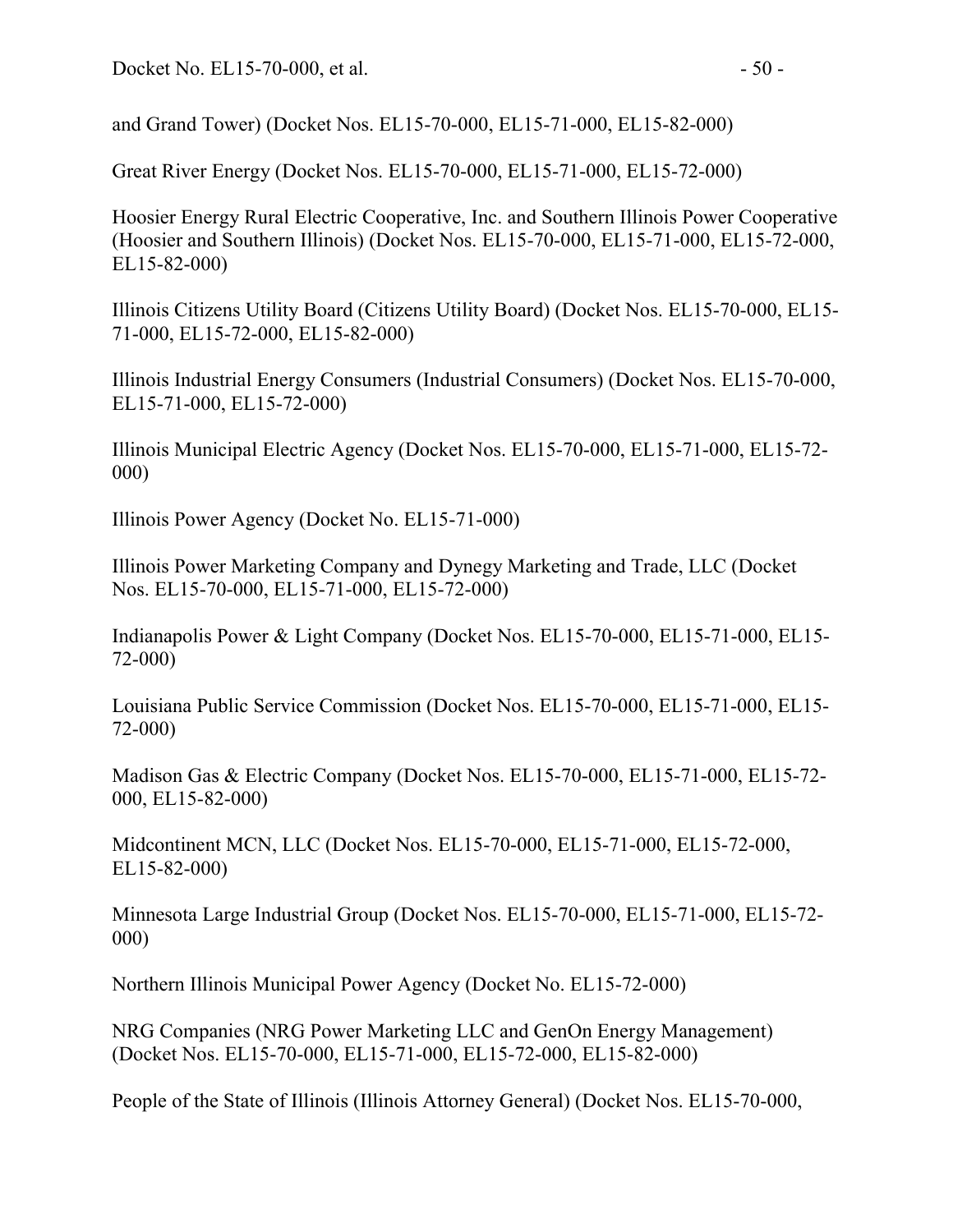Docket No. EL15-70-000, et al. - 51 -

EL15-72-000, EL15-82-000)

Prairie Power, Inc. (Prairie Power) (Docket Nos. EL15-70-000, EL15-71-000)

Public Citizen, Inc. (Public Citizen) (Docket Nos. EL15-71-000, EL15-72-000, EL15-82- 000)

Public Service Electric and Gas Company, PSEG Power LL, and PSEG Energy Resources & Trade LLC (Docket Nos. EL15-70-000, EL15-71-000, EL15-72-000)

Southern Minnesota Municipal Power Agency (Docket Nos. EL15-70-000, EL15-71-000, EL15-72-000)

Southwestern Electric Cooperative, Inc. (Southwestern) (Docket Nos. EL15-70-000, EL15-71-000)

The Sustainable FERC Project and Natural Resources Defense Council (Docket Nos. EL15-70-000, EL15-71-000, EL15-72-000, EL15-82-000)

Union Electric Company (Docket Nos. EL15-70-000, EL15-71-000, EL15-72-000)

Wabash Valley Power Association, Inc. (Wabash Valley) (Docket Nos. EL15-70-000, EL15-71-000, EL15-72-000, EL15-82-000)

Wisconsin Public Service Corporation (Docket Nos. EL15-70-000, EL15-71-000, EL15- 72-000)

Xcel Energy Services Inc., on behalf of its utility operating company affiliates Northern States Power Company, a Minnesota corporation, and Northern States Power Company, a Wisconsin corporation (Xcel) (Docket Nos. EL15-70-000, EL15-71-000, EL15-72-000)

#### **Notices of Intervention**

Arkansas Public Service Commission (Arkansas Commission) (Docket Nos. EL15-70- 000, EL15-71-000, EL15-72-000, EL15-82-000)

Council of the City of New Orleans, Louisiana (Docket Nos. EL15-70-000, EL15-71- 000, EL15-72-000, EL15-82-000)

Illinois Commerce Commission (Docket Nos. EL15-70-000, EL15-71-000, EL15-72- 000, EL15-82-000)

Michigan Public Service Commission (Docket Nos. EL15-70-000, EL15-71-000, EL15-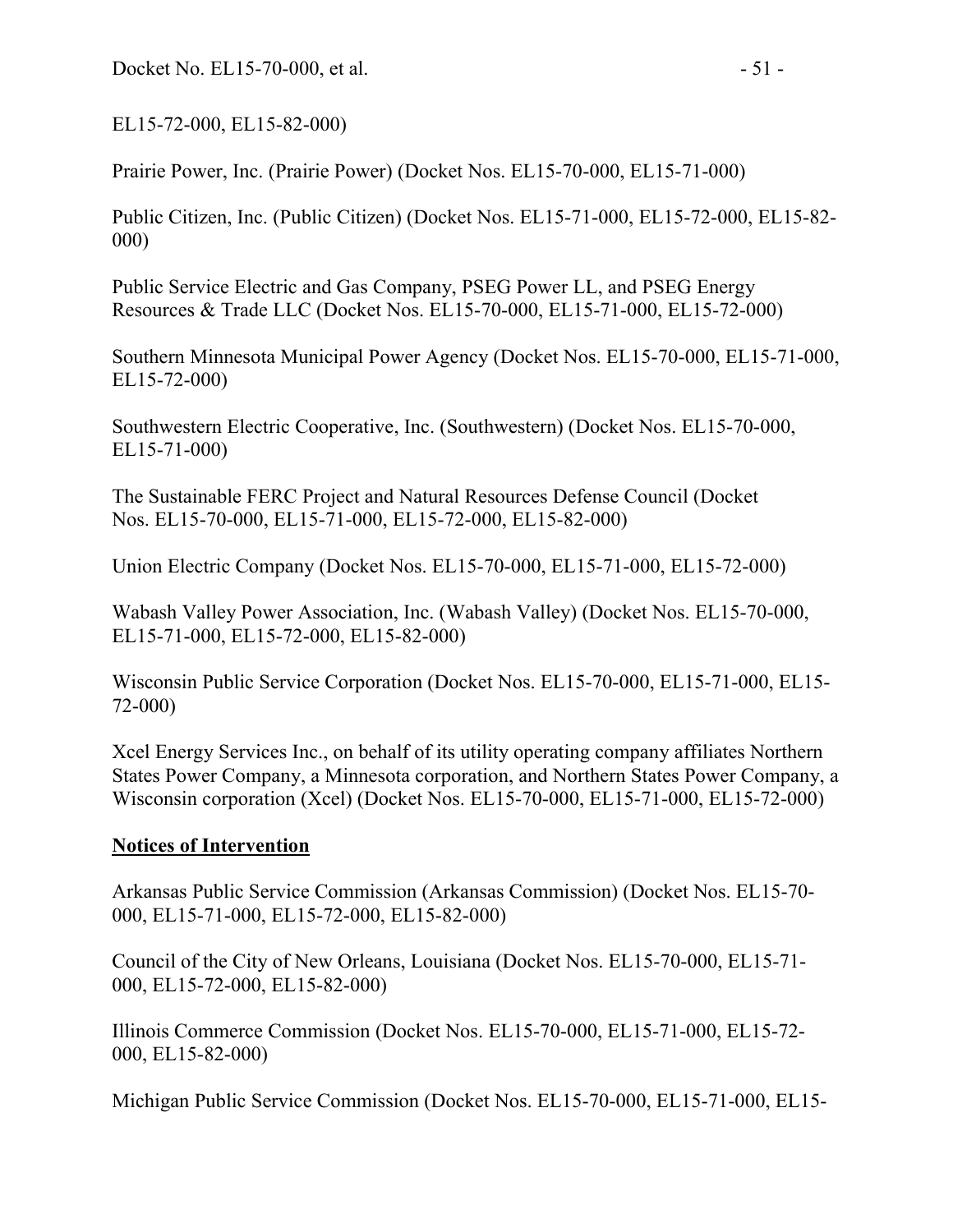72-000)

Mississippi Public Service Commission (Docket Nos. EL15-70-000, EL15-71-000, EL15-82-000)

Missouri Public Service Commission (Docket Nos. EL15-70-000, EL15-71-000, EL15- 72-000, EL15-82-000)

Organization of MISO States (Docket Nos. EL15-70-000, EL15-71-000, EL15-72-000)

### **Motions to Intervene and Comments and/or Protests**

Ameren Illinois Company (Docket Nos. EL15-70-000, EL15-71-000, EL15-72-000, EL15-82-000)

Illinois Power Marketing Company and Dynegy Marketing and Trade, LLC (Docket No. EL15-82-000)

Indiana Office of Utility Consumer Counselor, the Iowa Office of Consumer Advocate, the Michigan Citizens Against Rate Excess, the Minnesota Department of Commerce, the Minnesota Attorney General's Office – Residential Utilities and Antitrust Division, and the Citizens Utility Board of Wisconsin (Joint Consumer Advocates) (Docket Nos. EL15- 70-000, EL15-71-000, EL15-72-000)

Potomac Economics, Ltd. (MISO Market Monitor) (Docket Nos. EL15-70-000, EL15- 71-000, EL15-72-000)

Prairie Power (Docket No. EL15-72-000)

Sierra Club (Docket Nos. EL15-70-000, EL15-71-000, EL15-72-000)

WPPI Energy (Docket Nos. EL15-70-000, EL15-71-000, EL15-72-000)

## **Comments and/or Protests**

Citizens Utility Board (Docket Nos. EL15-70-000, EL15-71-000)

Coalition of MISO Transmission Customers and the Illinois Industrial Energy Consumers (Joint MISO Industrial Customers) (Docket Nos. EL15-70-000, EL15-71-000, EL15-72- 000)

Illinois Attorney General (comments and separate attachment) (Docket No. EL15-82- 000)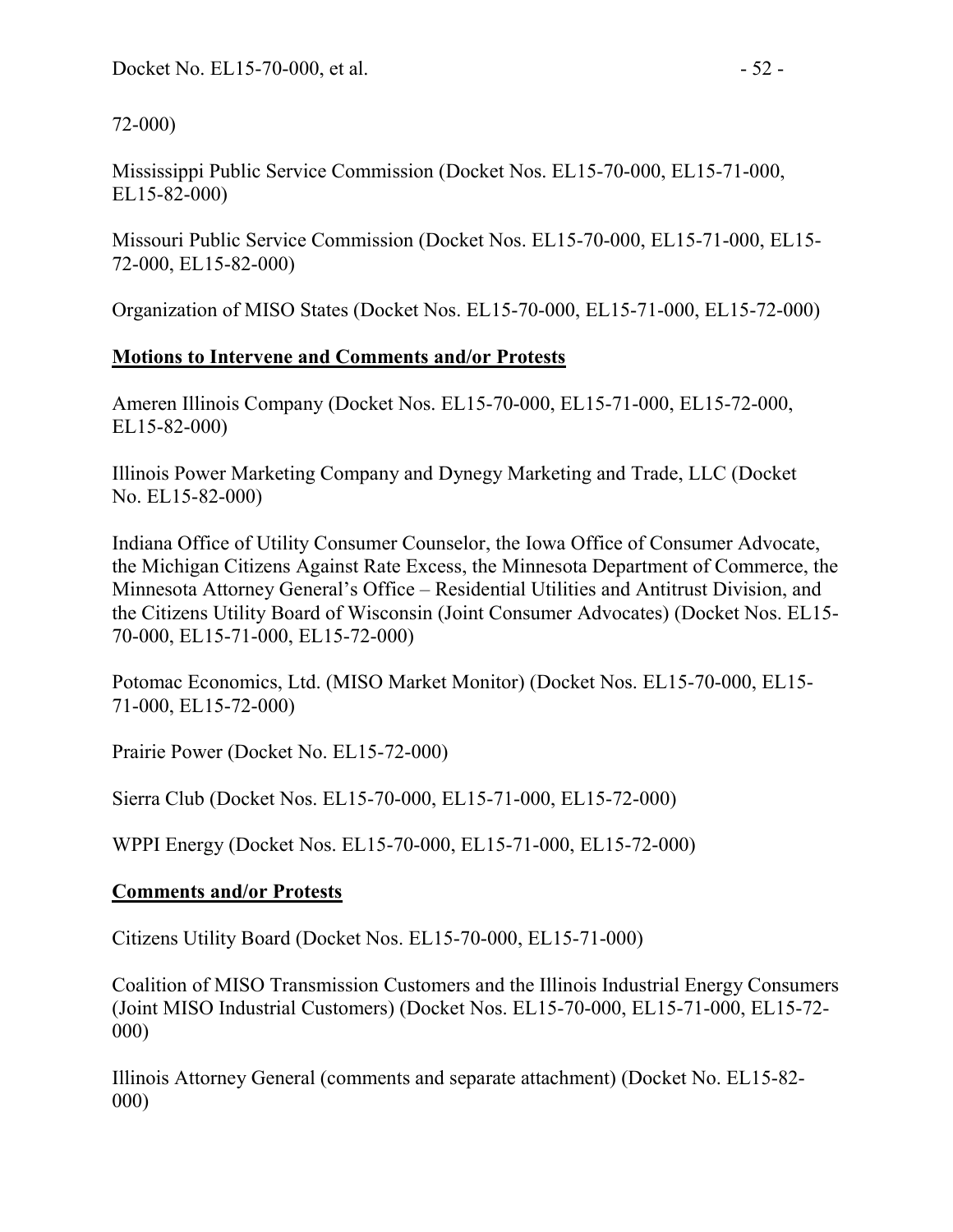Illinois Commerce Commission (Docket Nos. EL15-70-000, EL15-71-000, EL15-72- 000)

Individuals (Comment of Mike Grimes and Comment of Nancy Eileen Harris (Docket Nos. EL15-70-000, EL15-71-000, EL15-72-000); Comments of Cliff Hamal (Docket Nos. EL15-70-000, EL15-71-000, EL15-72-000, EL15-82-000); the following comments were filed in Docket No. EL15-71-000: Comments of Barbara Beam and 62 Individuals; Comments of Lawrence Beaudin and 197 Individuals; Comment of Kathleen SE Booth; Comment of Pat Cline; Comments of Jon Cole and 208 Individuals; Comment of D.L. Depper; Comment of Helen Fern Dexter; Comments of Martin Dolan and 91 Individuals; Comment of Tom Emswiler; Comments of Vincent Formanek and 261 Individuals; Comment of Paul S. Gabriel; Comment of Manuel Garcia; Comments of M. Hallock and 92 Individuals; Comment of Robert Henderson; Comment of Susan J. Hoff; Comments of Edwin Janssen and 56 Individuals; Comment of Elaine Kassak; Comment of Joe W. Knickmeyer; Comments of Robert and Diane Maes; Comments of Harold McKee and 92 Individuals; Comments of Barbara Mullins and 81 Individuals; Comments of William Myers and 164 Individuals; Comments of Shari Parker and 297 Individuals; Comments of Caroline Pienta and 172 Individuals; Comment of Charlotte Projansky; Comments of Donna Rabus and 235 Individuals; Comments of Robert Revels and 211 Individuals; Comments of Scott Rhoton and 187 Individuals; Comment of Thomas Sargent; Comment of Kathy Uher; Comments of Samantha Vercellino and 105 Individuals; Comment of Louise Wilt)

## **Answers/Replies/Responses**

AMP and Kentucky Municipal Power Agency (Kentucky Municipal) (Motion for Leave to File Limited Response and Response by AMP and Kentucky Municipal) (July 24, 2015) (Docket Nos. EL15-70-000, EL15-71-000, EL15-72-000)

Dynegy Inc., Dynegy Marketing and Trade, LLC, and Illinois Power Marketing Company (Dynegy) (Answer of Dynegy) (July 6, 2015) (Docket Nos. EL15-70-000, EL15-71-000, EL15-72-000)

Dynegy (Response of Dynegy to Illinois Attorney General and Southwestern) (July 30, 2015) (Docket Nos. EL15-70-000, EL15-71-000, EL15-72-000)

Exelon (Limited Answer) (July 2, 2015) (Docket No. EL15-72-000)

Gibson City and Grand Tower (Answer of Gibson City and Grand Tower to Complaint of Southwestern) (July 2, 2015) (Docket No. EL15-72-000) Hoosier and Southern Illinois (Motion to Dismiss and, in the Alternative, Answer of Hoosier and Southern Illinois) (July 2, 2015) (Docket No. EL15-72-000) Illinois Attorney General (Response to Motions to Dismiss and Motion for Leave to File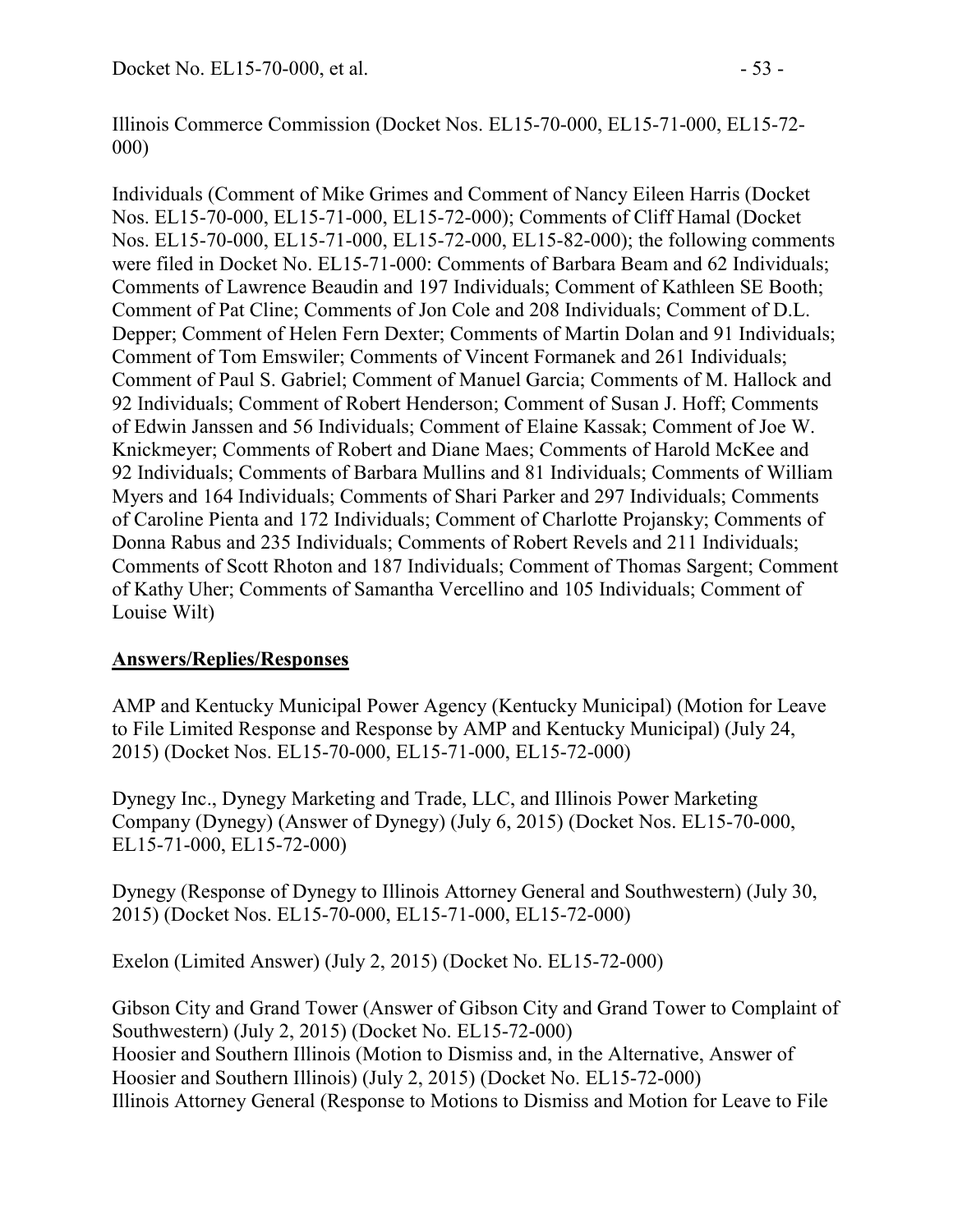Answer and Answer of Illinois Attorney General) (July 20, 2015) (answer and public and non-public affidavit of Robert McCullough) (Docket Nos. EL15-70-000, EL15-71-000, EL15-72-000)

Illinois Attorney General (Motion for Leave to File an Answer and Answer of Illinois Attorney General to the Response of Dynegy Filed July 30, 2015) (August 14, 2015) (Docket Nos. EL15-70-000, EL15-71-000, EL15-72-000)

Illinois Commerce Commission (Motion for Leave to Respond and Reply Comments of Illinois Commerce Commission) (July 28, 2015) (Docket Nos. EL15-70-000, EL15-71- 000, EL15-72-000)

Industrial Consumers (Motion for Leave to Answer and Answer of Industrial Consumers) (August 7, 2015) (Docket No. EL15-82-000)

Industrial Consumers (Answer to MISO Response to Answer of Industrial Consumers) (September 9, 2015) (Docket No. EL15-82-000)

Midcontinent Independent System Operator, Inc. (MISO) (Answer of MISO) (July 2, 2015)

MISO (Answer of MISO) (July 17, 2015) (Docket Nos. EL15-70-000, EL15-71-000, EL15-72-000)

MISO (Answer of MISO) (July 20, 2015) (Docket No. EL15-82-000)

MISO (Answer of MISO) (August 11, 2015) (Docket Nos. EL15-70-000, EL15-71-000, EL15-72-000)

MISO (Motion for Leave to Respond to Answer of Industrial Consumers) (August 24, 2015) (EL15-82-000)

Northern Illinois Municipal Power Agency (Northern Illinois Municipal) (Answer and Limited Motion to Dismiss of Northern Illinois Municipal) (July 2, 2015) (Docket Nos. EL15-70-000, EL15-71-000, EL15-72-000)

Public Citizen (Response of Public Citizen to Dynegy Response of July 30, 2015) (August 3, 2015) (Docket Nos. EL15-70-000, EL15-71-000, EL15-72-000)

Sierra Club (Motion for Leave to Answer and Answer of Sierra Club) (July 24, 2015) (Docket Nos. EL15-70-000, EL15-71-000, EL15-72-000)

Southwestern (Motion for Leave to Answer and Answer of Southwestern) (July 17, 2015)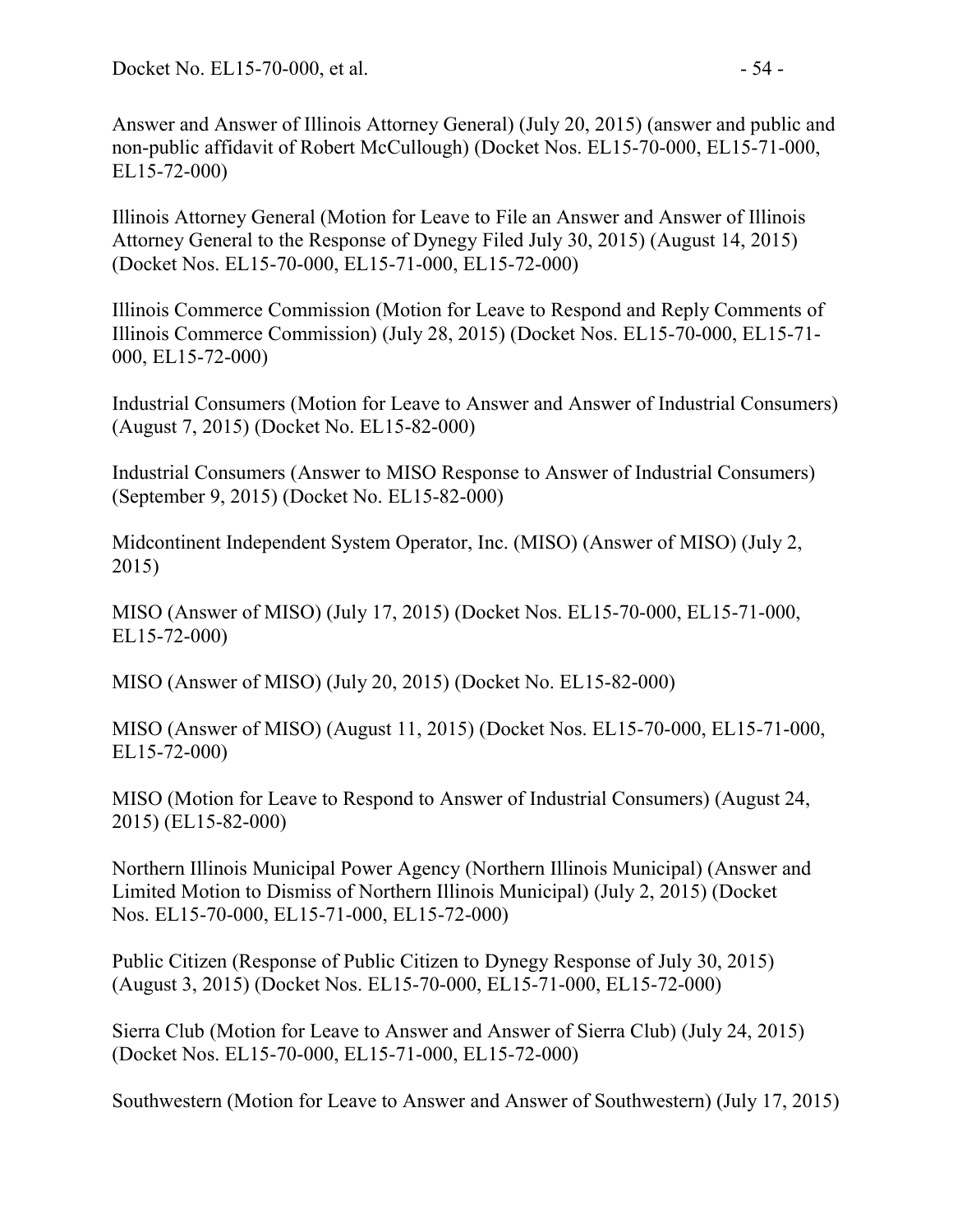(Docket Nos. EL15-70-000, EL15-71-000, EL15-72-000)

Southwestern (Motion for Leave to Answer and Answer of Southwestern) (August 14, 2015) (Docket Nos. EL15-70-000, EL15-71-000, EL15-72-000)

WPPI (Motion for Leave to Reply and Reply of WPPI) (July 21, 2015) (Docket Nos. EL15-70-000, EL15-71-000, EL15-72-000)

### **Other Motions and Pleadings**

AMP and Kentucky Municipal (Petition for a Commission Declaration Regarding Entities Subject to the Proceeding, Alternative Motion to Dismiss Indicated Nonjurisdictional Entities as Respondents, and Reservation of Rights) (July 2, 6, 2015) (Docket No. EL15-72-000)

AMP and Kentucky Municipal (Motion for Leave to File the Non-Public Version of a Pleading One Business Day Out-of-Time) (July 7, 2015) (Docket No. EL15-72-000)

Arkansas Commission (Motion to file Comments One Day Out of Time) (November 5, 2015) (Docket Nos. EL15-71-000, EL15-82-000)

Dynegy (Motion to File Answer One Business Day Out of Time) (July 6, 2015) (Docket Nos. EL15-70-000, EL15-71-000, EL15-72-000)

EPSA (Comments in Support of Motion for Extension of Time to File Comments) (June 5, 2015) (Docket Nos. EL15-70-000, EL15-71-000, EL15-72-000)

Illinois Attorney General (Response to MISO's Motion to Consolidate Proceedings, to Extend Answer and Comment Period to July 2, 2015, to Shorten the Comment Period on This Motion, and for Expedited Consideration of This Motion) (June 5, 2015) (Docket No. EL15-71-000)

Illinois Commerce Commission (Out-of-Time Motion to Intervene) (December 3, 2015) (Docket Nos. EL15-70-000, EL15-72-000, EL15-82-000)

Independent Market Monitor for PJM (PJM Market Monitor) (Out-of-Time Motion to Intervene) (November 3, 2015) (Docket Nos. EL15-70-000) (November 4, 2015) (Docket Nos. EL15-71-000, EL15-72-000, EL15-82-000)

Indiana Municipal Power Agency (Out-of-Time Motion to Intervene) (July 6, 2015) (Docket Nos. EL15-70-000, EL15-71-000, EL15-72-000)

Industrial Consumers (Errata to June 30, 2015 Formal Complaint and Request for Fast-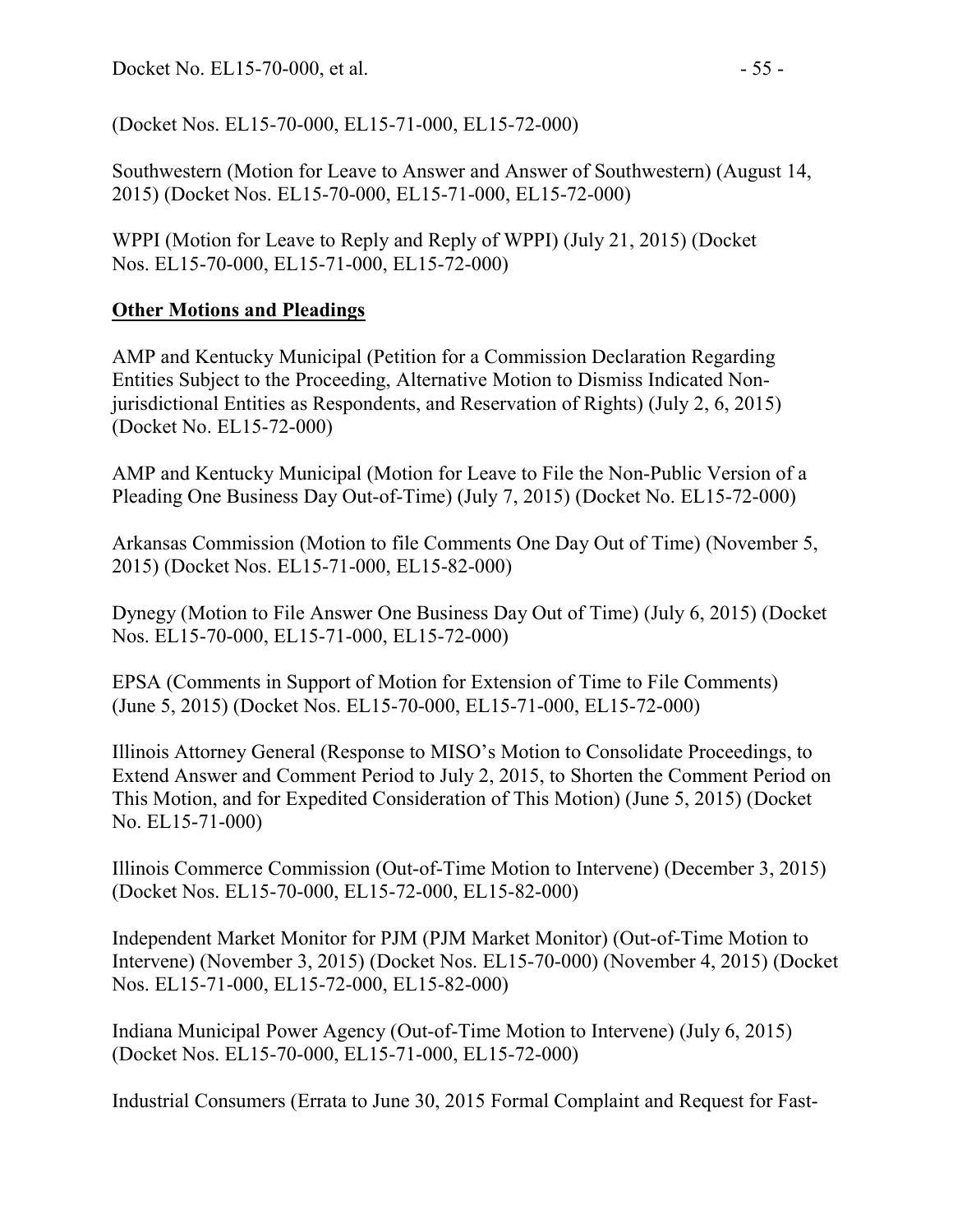Track Processing) (July 6, 2015) (Docket No. EL15-82-000)

Industrial Consumers (Motion for Leave to Reply and Post-Technical Conference Reply Comments) (November 17, 2015) (Docket Nos. EL15-70-000, EL15-71-000, EL15-72- 000, EL15-82-000)

Kentucky Municipal (Out-of-Time Motion to Intervene) (July 6, 2015) (Docket No. EL15-72-000)

MISO (Motion to Consolidate Proceedings, to Extend Answer and Comment Period to July 2, 2015, to Shorten the Comment Period on This Motion, and for Expedited Consideration of This Motion) (June 3, 2015) (Docket Nos. EL15-70-000, EL15-71-000, EL15-72-000)

MISO (Revised and Unopposed Motion to Consolidate Proceedings, to Extend Answer and Comment Period to July 2, 2015, to Shorten the Comment Period on This Motion, and for Expedited Consideration of This Motion) (June 5, 2015) (Docket Nos. EL15-70- 000, EL15-71-000, EL15-72-000)

Missouri Joint Municipal Electric Utility Commission (Out-of-Time Motion to Intervene) (July 6, 2015) (Docket Nos. EL15-70-000, EL15-71-000, EL15-72-000)

Public Citizen (Comments One Day Out of Time) (November 5, 2015) (Docket Nos. EL15-70-000, EL15-71-000, EL15-72-000, EL15-82-000)

Sierra Club (Motion for Leave to File Response and Response/Correction) (November 18, 2015) (Docket Nos. EL15-70-000, EL15-71-000, EL15-72-000)

Southwestern (Out-of-Time Motion to Intervene) (July 21, 2015) (Docket No. EL15-82- 000)

Wabash Valley (Motion for Leave to File One Day Out-of-Time Limited Motion to Dismiss and Answer and Limited Motion to Dismiss and Answer of Wabash Valley) (July 6, 2015) (Docket No. EL15-72-000)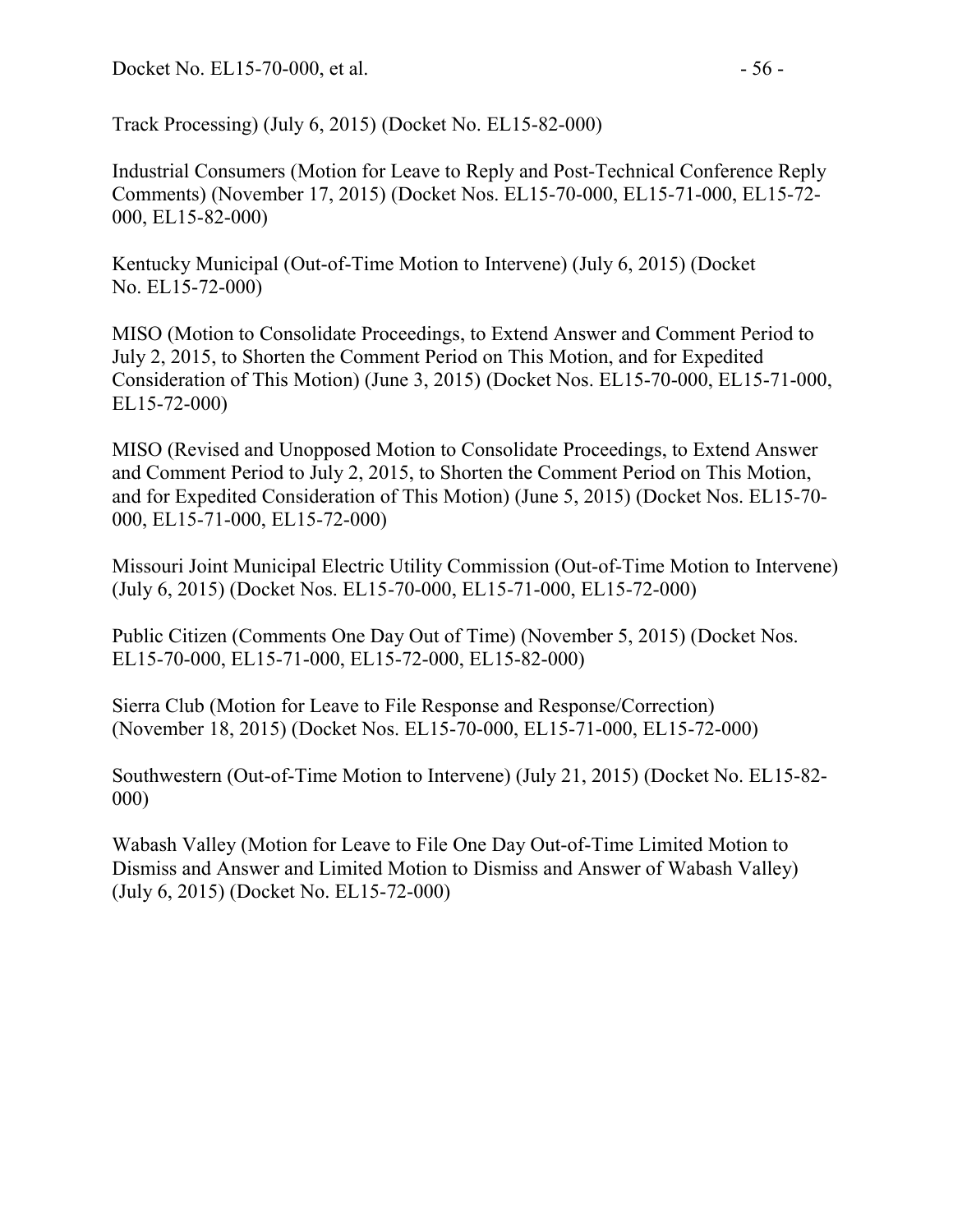#### UNITED STATES OF AMERICA FEDERAL ENERGY REGULATORY COMMISSION

Public Citizen, Inc. v. Midcontinent Independent System Docket Nos. EL15-70-000 Operator, Inc. The People of the State of Illinois By Illinois Attorney General Lisa Madigan v. Midcontinent Independent System Operator, Inc. Southwestern Electric Cooperative, Inc. v. Midcontinent Independent System Operator, Inc., Dynegy, Inc., and Sellers of Capacity into Zone 4 of the 2015-2016 MISO Planning Resource Auction EL15-71-000 EL15-72-000

(Issued July 19, 2019)

GLICK, Commissioner, *dissenting*:

I dissent from today's order because it fails to adequately address the key question 1. posed by the complaints: Whether the results of the Midcontinent Independent System Operator, Inc.'s (MISO) 2015/2016 capacity auction (2015 auction) were just and reasonable. Instead, it makes a series of statements, none of which adequately support the Commission's finding that those results were just and reasonable. First, the order states that the relevant tariff language was followed. Second, it explains that Commission staff conducted a non-public investigation. However, the enforcement proceeding was subsequently terminated by the Chairman without a vote by the full Commission. Finally, the order makes an unsupported statement that the conduct examined in that truncated enforcement process did not violate the Commission's regulations regarding market manipulation. Because serious allegations of market manipulation deserve more than a conclusory assurance that there is nothing to see here, I have no choice but to dissent.

2. As an initial matter, the fact that MISO and the individual market participants appear to have followed the relevant tariff language does not respond to allegations that the resulting rates are unjust and unreasonable as a result of market manipulation. I am not aware of any authority to support the proposition that a market participant can commit market manipulation with impunity so long as it does not violate any tariff provision. To the contrary, in cases involving section 10(b) of the Securities Act of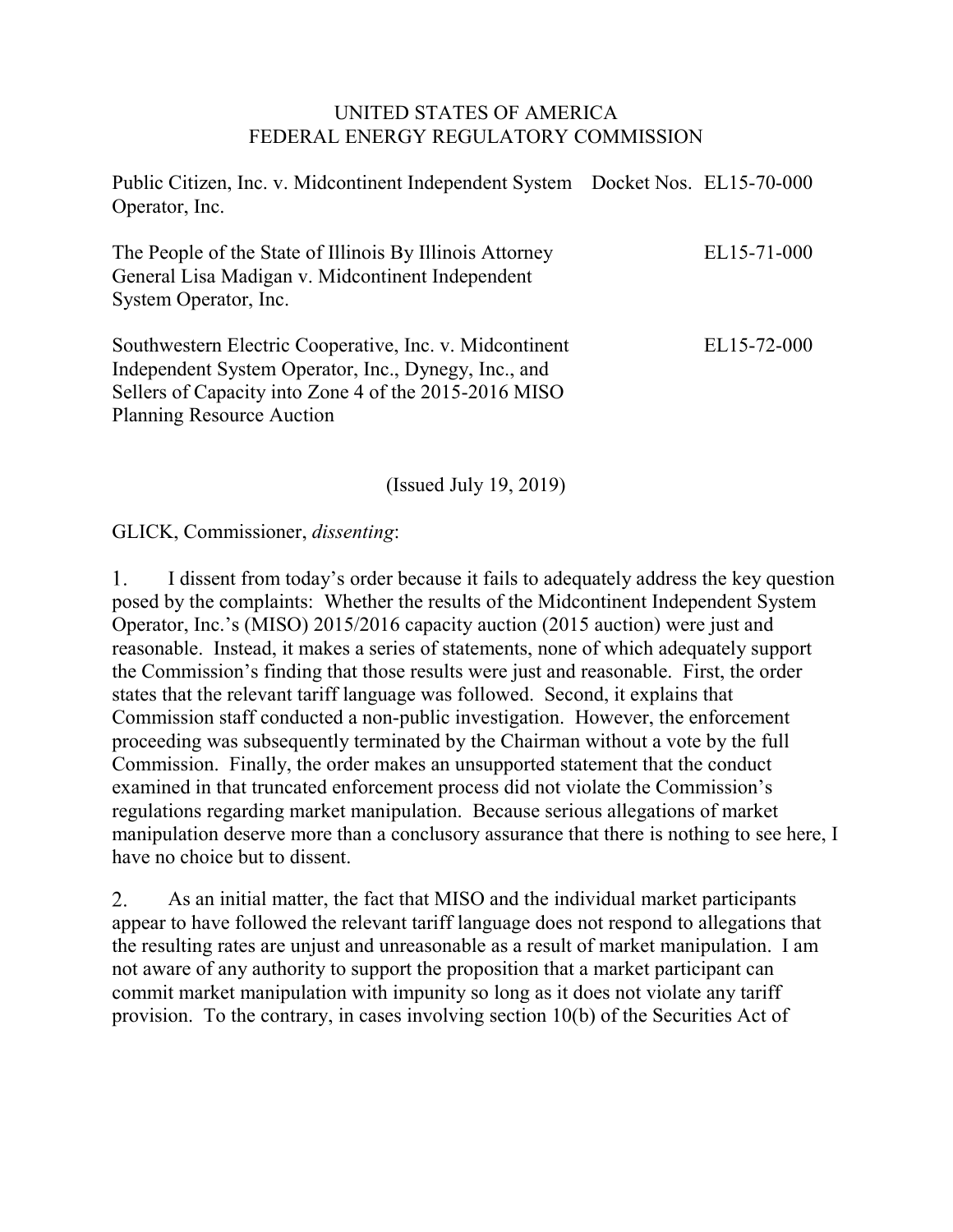1934**[1](#page-57-0)** —the template for the prohibition on market manipulation in section 222 of the Federal Power Act (FPA)<sup>[2](#page-57-1)</sup>— courts have repeatedly recognized that a facially legal action can constitute manipulation when it is taken for an improper purpose.**[3](#page-57-2)** The courts have similarly instructed the Commission to "not take a cramped view of the types of deception that can give rise to fraud"**[4](#page-57-3)** and that "the same conduct may or may not be deceptive depending on an actor's purpose."**[5](#page-57-4)** And the Commission itself has recognized that conduct consistent with the relevant tariff can nevertheless be manipulative if motivated by an illicit or improper aim.**[6](#page-57-5)**

**<sup>1</sup>** 15 U.S.C. § 78j (2012).

<span id="page-57-0"></span>

<span id="page-57-1"></span>**<sup>2</sup>** 16 U.S.C. § 824v; *see id.* § 824v(a) (prohibiting the use of a "manipulative or deceptive device or contrivance (as those terms are used in section 78j(b) of title 15)").

<span id="page-57-2"></span>**3** *See Koch v. SEC*, 793 F.3d 147, 152 (D.C. Cir. 2015) (finding that trades made for the purpose of "marking the close" constituted manipulation based in part on the individual's " intent to deceive or manipulate the market"); *ATSI Commc'ns, Inc. v. Shaar Fund, Ltd.*, 493 F.3d 87, 100 (2d Cir. 2007) (explaining that, under section 10(b) of the Securities Act, "deception arises from the fact that investors are misled to believe 'that prices at which they purchase and sell securities are determined by the natural interplay of supply and demand, not rigged by manipulators.'" (quoting *Gurary v. Winehouse*, 190 F.3d 37, 45 (2d Cir. 1999)); *Markowski v. SEC*, 274 F.3d 525, 529 (D.C. Cir. 2001); *see also FERC v. Coaltrain Energy, L.P.*, No. 2:16-CV-732, 2018 WL 7892222, at \*11 (S.D. Ohio Mar. 30, 2018) ("The Supreme Court has directed courts to 'interpret Section 10(b) and Rule 10b-5 flexibly and broadly, rather than technically or restrictively.'" (quoting *VanCook v. SEC*, 653 F.3d 130, 138 (2011)).

<span id="page-57-3"></span>**<sup>4</sup>** *FERC v. City Power Mktg., LLC*, 199 F. Supp. 3d 218, 234 (D.D.C. 2016) (citing *Superintendent of Ins. v. Bankers Life & Cas. Co.*, 404 U.S. 6, 12 (1971)).

**<sup>5</sup>** *Id.* at 235 (citing *Markowski*, 274 F.3d at 529).

<span id="page-57-5"></span><span id="page-57-4"></span>**<sup>6</sup>** *See In Re Make-Whole Payments & Related Bidding Strategies*, 144 FERC ¶ 61,068, at P 83 (2013) ("Market manipulation under the Commission's Rule 1c is not limited to tariff violations."); *id.* n.8 (collecting proceedings in which the Commission has taken that position). Multiple courts have agreed with that basic premise. *See, e.g.*, *Coaltrain Energy*, 2018 WL 7892222, at \*12 (holding that the Commission adequately pleaded a claim of manipulation were it alleged that traders "engaged in otherwise benign virtual trading for a deceptive purpose"); *City Power*, 199 F. Supp. 3d at 235-36 (similar); *FERC v. Silkman*, 177 F. Supp. 3d 683, 703-04 (D. Mass. 2016).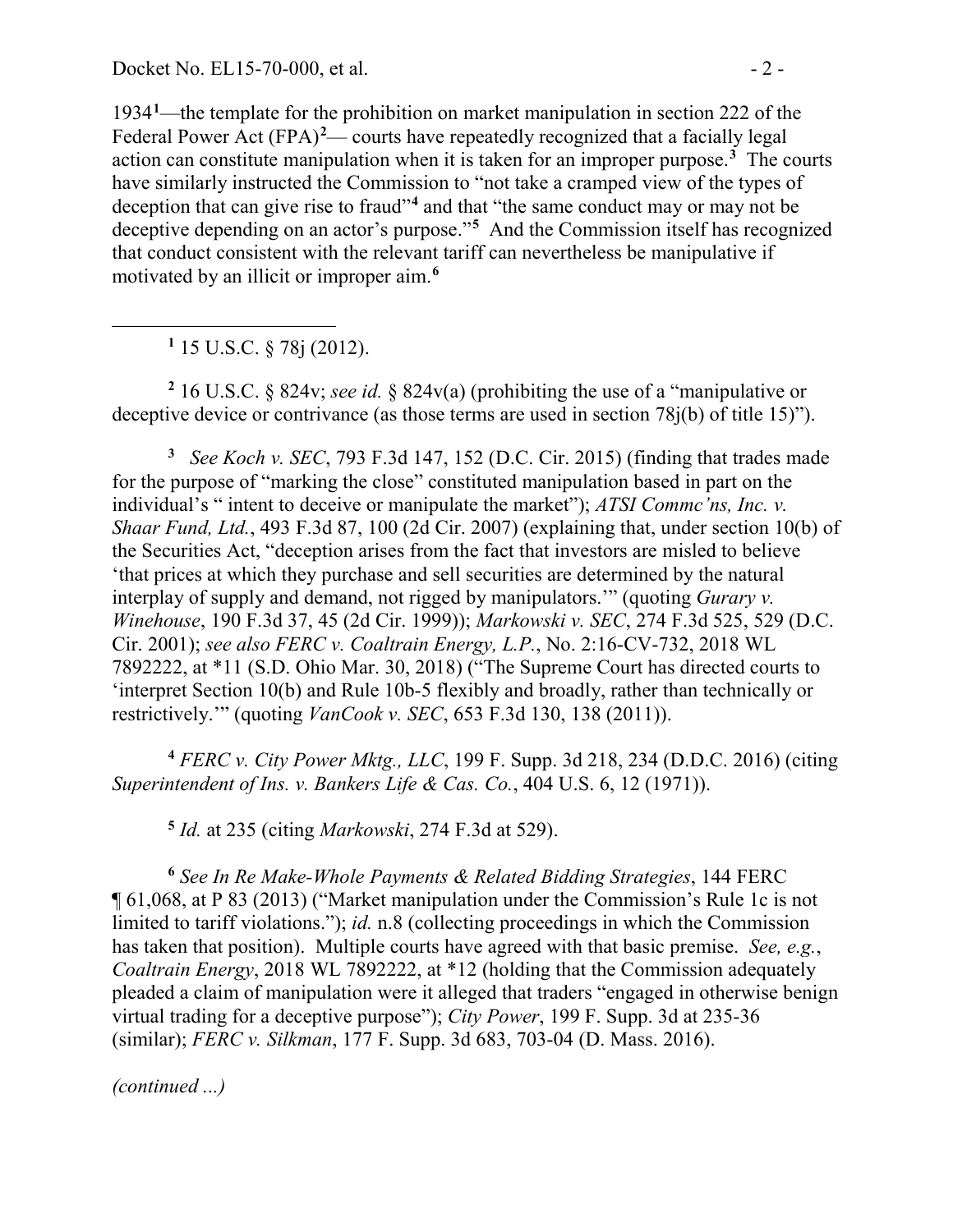$3<sub>1</sub>$ I do not interpret today's order to indicate that the Commission has had a change of heart and now believes that simply following the relevant tariff creates a safe harbor for market manipulation. Such an about face would be an unreasoned departure from settled policy**[7](#page-58-0)** and would seem to directly contravene the case law cited in the previous paragraph. This means, however, that the absence of a tariff violation cannot be a complete answer to an allegation that market manipulation rendered the 2015 auction results unjust and unreasonable.

4. Instead, we must also believe that the 2015 auction results were not the product of market manipulation. I see no basis for that belief in today's order, which notes that a non-public investigation into alleged manipulation was commenced by the Commission and has since been closed.**[8](#page-58-1)** Although the Commission directed that investigation,**[9](#page-58-2)** the decision to close it was made by the Chairman without consulting the other commissioners.**[10](#page-58-3)** Had I been consulted, I would have argued against terminating the enforcement process.<sup>[11](#page-58-4)</sup> Because the details of the investigation were, and remain non-

<span id="page-58-0"></span> $\overline{a}$ **<sup>7</sup>** *See, e.g.*, *ABM Onsite Servs.-W., Inc. v. Nat'l Labor Relations Bd.*, 849 F.3d 1137, 1142 (D.C. Cir. 2017) ("[A]n agency's unexplained departure from precedent is arbitrary and capricious."); *ANR Pipeline Co. v. FERC*, 71 F.3d 897, 901 (D.C. Cir. 1995) ("[W]here an agency departs from established precedent without a reasoned explanation, its decision will be vacated as arbitrary and capricious.").

<span id="page-58-1"></span>**<sup>8</sup>** *Public Citizen, Inc. v. Midcontinent Indep. Sys. Operator, Inc.*, 168 FERC ¶ 61,042, at P 12 (2019) (Order).

<span id="page-58-2"></span>**<sup>9</sup>** *Investigation into MISO Zone 4 Planning Resource Auction Market Participant Offers*, 153 FERC ¶ 61,005 (2015) (Investigation Order). As this order recognized, the Commission had already begun investigating the results of the 2015 auction. *See id.* at P 1.

<span id="page-58-3"></span>**<sup>10</sup>** The exclusion of the other commissioners from the decision to terminate this type of investigation runs counter to the spirit of section 222 of the FPA, which gives the Commission as a whole the authority to prevent and penalize market manipulation. *See*  16 U.S.C. § 824v(a).). It is profoundly unwise for the Chairman to unilaterally close an investigation directed by the Commission. *See generally* Investigation Order, 153 FERC ¶ 61,005 at P 1 (stating that the "Commission will determine what further action, if any, may be appropriate . . . after it considers the results of the staff investigation"). Doing so effectively ignores the views of the remaining commissioners who were also confirmed by the Senate to enforce the Commission's statutory requirements.

<span id="page-58-4"></span>**<sup>11</sup>** The majority responds to my statement by reciting statistics about the investigation, including the number of document pages reviewed and the number of *(continued ...)*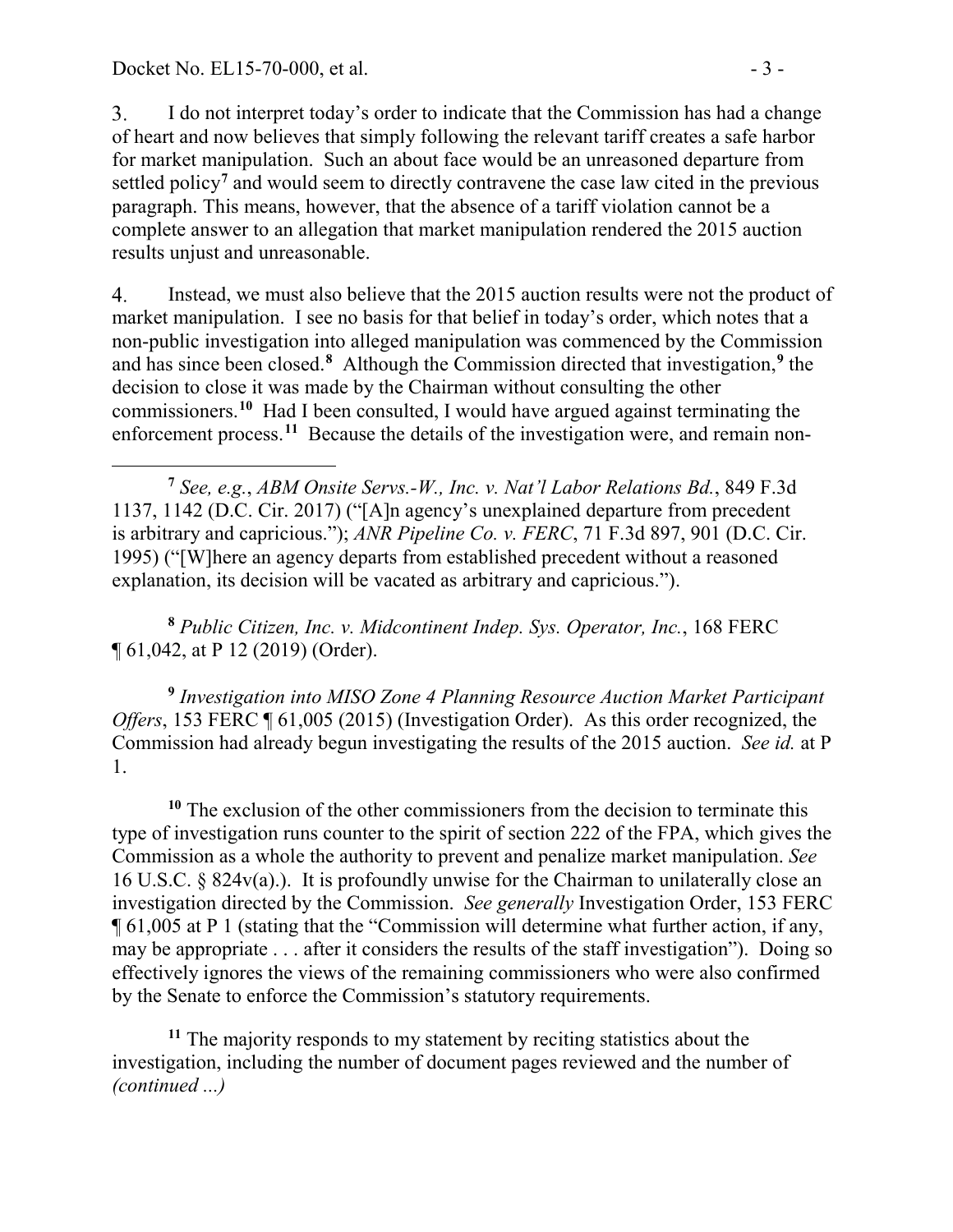public at the choice of the Commission, I cannot explain why I disagree with the Chairman's decision to close the investigation.**[12](#page-59-0)** Suffice it to say that I believe that the evidence uncovered to date was more-than-sufficient to justify continuing the enforcement process.

But even putting aside my disagreement with the fate of that investigation, today's 5. order provides a wholly unsatisfactory response to the allegations of market manipulation raised in the complaints. Although the Commission can choose to publicly disclose aspects of a non-public investigation,**[13](#page-59-1)** the Commission has not done so here. Today's order does not provide even the scantest reasoning to support its finding that the nearly 1,000 percent year-over-year increase in the MISO Zone 4 capacity price had nothing to do with market manipulation.**[14](#page-59-2)** Instead, all we have is the Commission's unsubstantiated assurance that no one violated the Commission's regulations regarding market manipulation.**[15](#page-59-3)**

6. The premature end to the enforcement process coupled with the conclusory assertion that there was no market manipulation leave important questions unanswered. Given those unanswered questions, I do not believe we can say with any confidence that the 2015 auction was not subject to market manipulation. Accordingly, because I cannot make that judgment, I cannot join the Commission's conclusion that the 2015 auction results were just and reasonable.

\* \* \*

Guarding against market manipulation remains one of the Commission's most 7. important obligations. Competitive wholesale electricity markets have yielded

 $\overline{a}$ witnesses interviewed. Order, 168 FERC ¶ 61,042 at P 31. I do not doubt that the Office of Enforcement was thorough in its work. Rather, my point is that the evidence staff uncovered raised serious concerns about manipulation and provided a more-thansufficient basis to continue the enforcement process.

**<sup>12</sup>** 18 C.F.R. § 1b.9 (2018).

 $13 \, Id.$ 

<span id="page-59-3"></span><span id="page-59-2"></span><span id="page-59-1"></span><span id="page-59-0"></span>**<sup>14</sup>** Order, 168 FERC ¶ 61,042 at P 5 (explaining that Zone 4 cleared at \$16.75/MW-day in the 2014/2015 capacity auction and \$150/MW-day in the 2015 auction). That increase in price is particularly striking given the clearing price in every other MISO zone cleared below \$4/MW-day in the 2015 auction. *Id.* 

**<sup>15</sup>** *Id.* P 32.